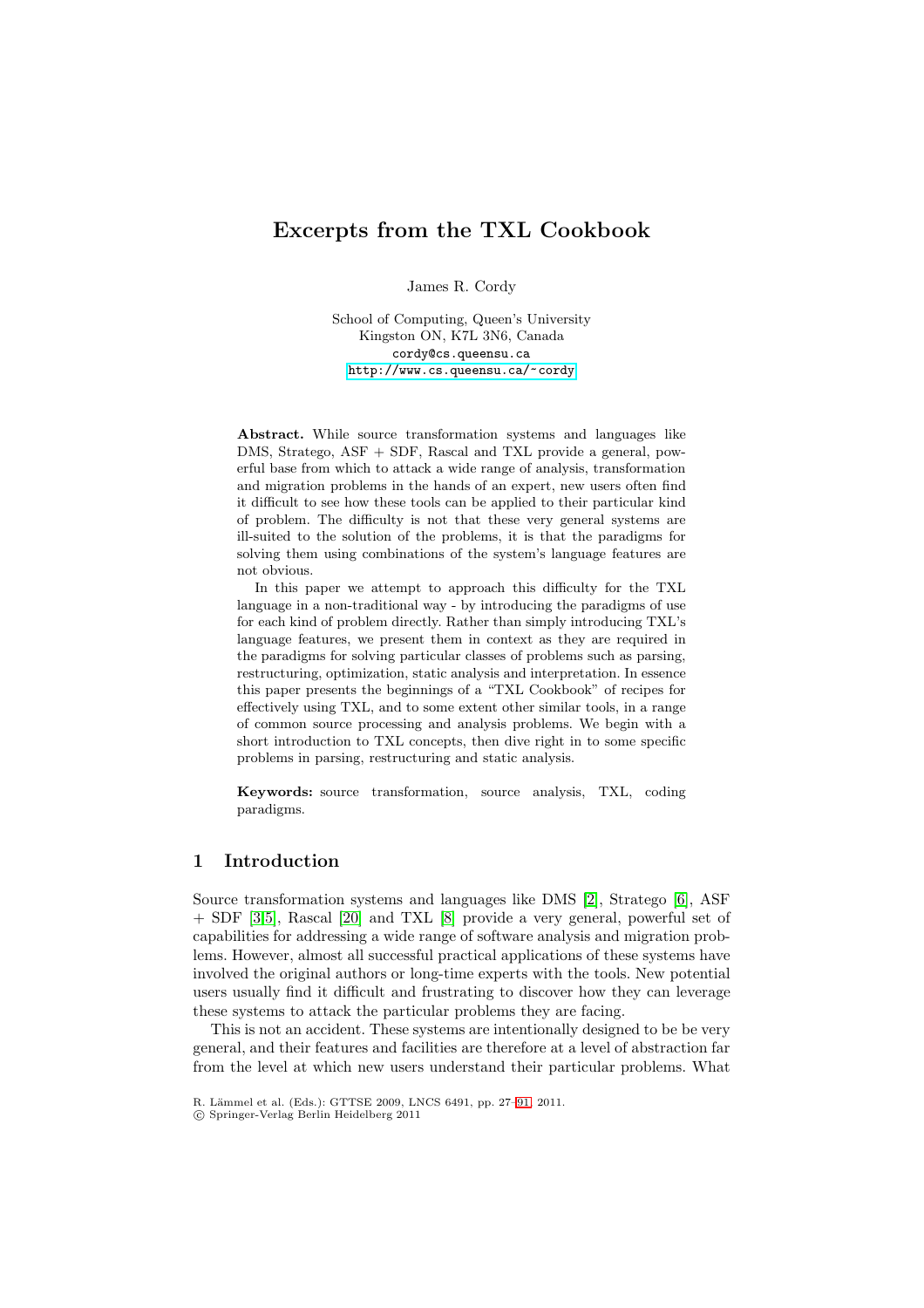they are interested in is not what the general language features are, but rather how they should be used to solve problems of the kind they are facing. The real core of the solution for any particular problem is not in the language or system itself, but rather in the paradigm for using it to solve that kind of problem.

In this paper we aim to address this issue head-on, by explicitly outlining the paradigms for solving a representative set of parsing, transformation and analysis problems using the TXL source transformation language. In the long run we are aiming at a "TXL Cookbook", a set of recipes for applying TXL to the many different kinds of problems for which it is well suited. While the paradigms are couched here in terms of TXL, in many cases the same paradigms can be used with other source transformation systems as well.

In what follows we begin with a short introduction to the basics of TXL, just to set the context, and then dive directly into some representative problems from four different problem domains: parsing, restructuring, optimization, and static and dynamic analysis. With each specific problem we outline the basic paradigms used in concrete solutions written in TXL. Along the way we discuss TXL's philosophy and implementation as they influence the solutions. Although it covers many issues, this set of problems is by no means complete, and it is expected that the cookbook will grow in future to be more comprehensive.

Our example problems are set in the context of a small, simple imperative language designed for the purpose of demonstrating transformation and analysis toolsets. The language, TIL ("Tiny Imperative Language") [\[11\]](#page-64-1), was designed by Jim Cordy and Eelco Visser as the intended basis of a set of benchmarks for source transformation and analysis systems.

It is not our intention to cover the features of the TXL language itself here there are already other published papers on the language [\[8\]](#page-63-4) and programming in it [\[9\]](#page-64-2), and features of the language are covered in detail in the TXL reference manual [\[10\]](#page-64-3). Rather, here we concentrate on the paradigms for solving problems using it, assuming only a basic knowledge.

## **2 TXL Basics**

TXL [\[8\]](#page-63-4) is a programming language explicitly designed for authoring source transformation tasks of all kinds. It has been used in a wide range of applications involving millions of lines of code [\[7\]](#page-63-6). Unlike most other source transformation tools, TXL is completely self-contained - all aspects of the source transformation, including the scanner, parser, transformer and output pretty-printer are all written in TXL. Because they have no dependencies on external parsers, frameworks or libraries, TXL programs are easily ported across platforms.

### **2.1 The TXL Paradigm**

The TXL paradigm is the usual for source transformation systems (Figure [1\)](#page-2-0). Input text is scanned and parsed into an internal parse tree, pattern-replacement rewriting rules are applied to the parse tree to transform it to another, and then the transformed tree is unparsed to the new output text.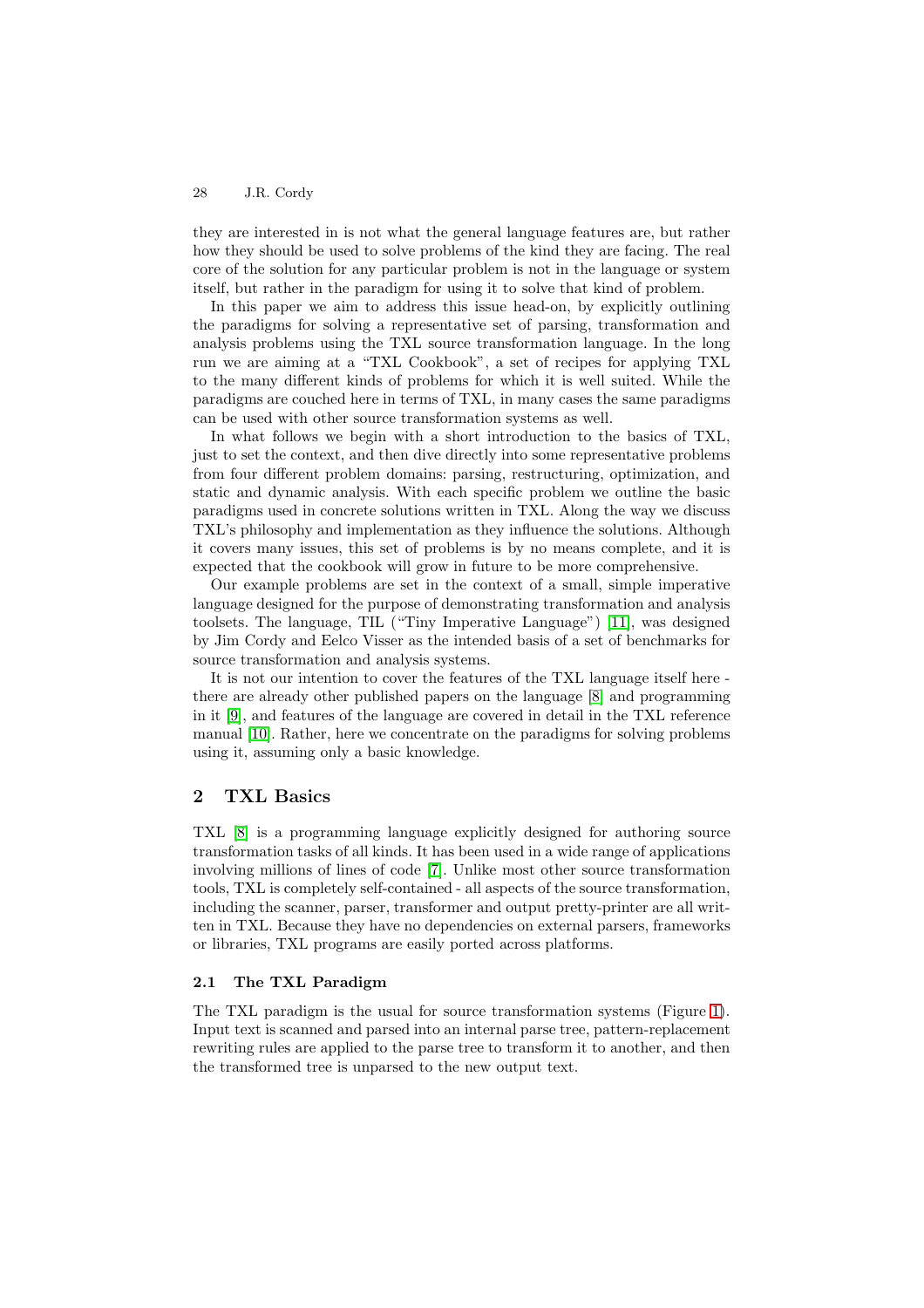

<span id="page-2-0"></span>**Fig. 1.** The TXL Paradigm

Grammars and transformation rules are specified in the TXL language, which is efficiently implemented by the TXL Processor (Figure [2\)](#page-2-1). The TXL processor is directly interpretive, with no parser generator or compile phase, which means there is little overhead and no maintenance barrier to running multiple transformations end-to-end. Thus TXL is well suited to test-driven development and rapid turnaround. But more importantly, transformations can be decomposed into independent steps with only a very small performance penalty, and thus most complex TXL transformations are architected as a sequence of successive approximations to the final result.

### **2.2 Anatomy of a TXL Program**

A TXL program typically has three parts (Figure [3\)](#page-2-2) : The *base grammar* defines the lexical forms (tokens) and the rooted set of syntactic forms (nonterminals or types) of the input language. Often the base grammar is kept in a separate file and included using an include statement. The *program* nonterminal is the root of the grammar, defining the form of the entire input. The optional *grammar overrides* extend or modify the syntactic forms of the grammar to allow output and intermediate forms of the transformation that are not part of the input language. Finally, the *rule set* defines the rooted set of transformation rules and functions to be applied to the input. The *main* rule or function is the root of the rule set, and is automatically applied to the entire input.



<span id="page-2-1"></span>**Fig. 2.** The TXL Processor

<span id="page-2-2"></span>**Fig. 3.** Parts of a TXL Program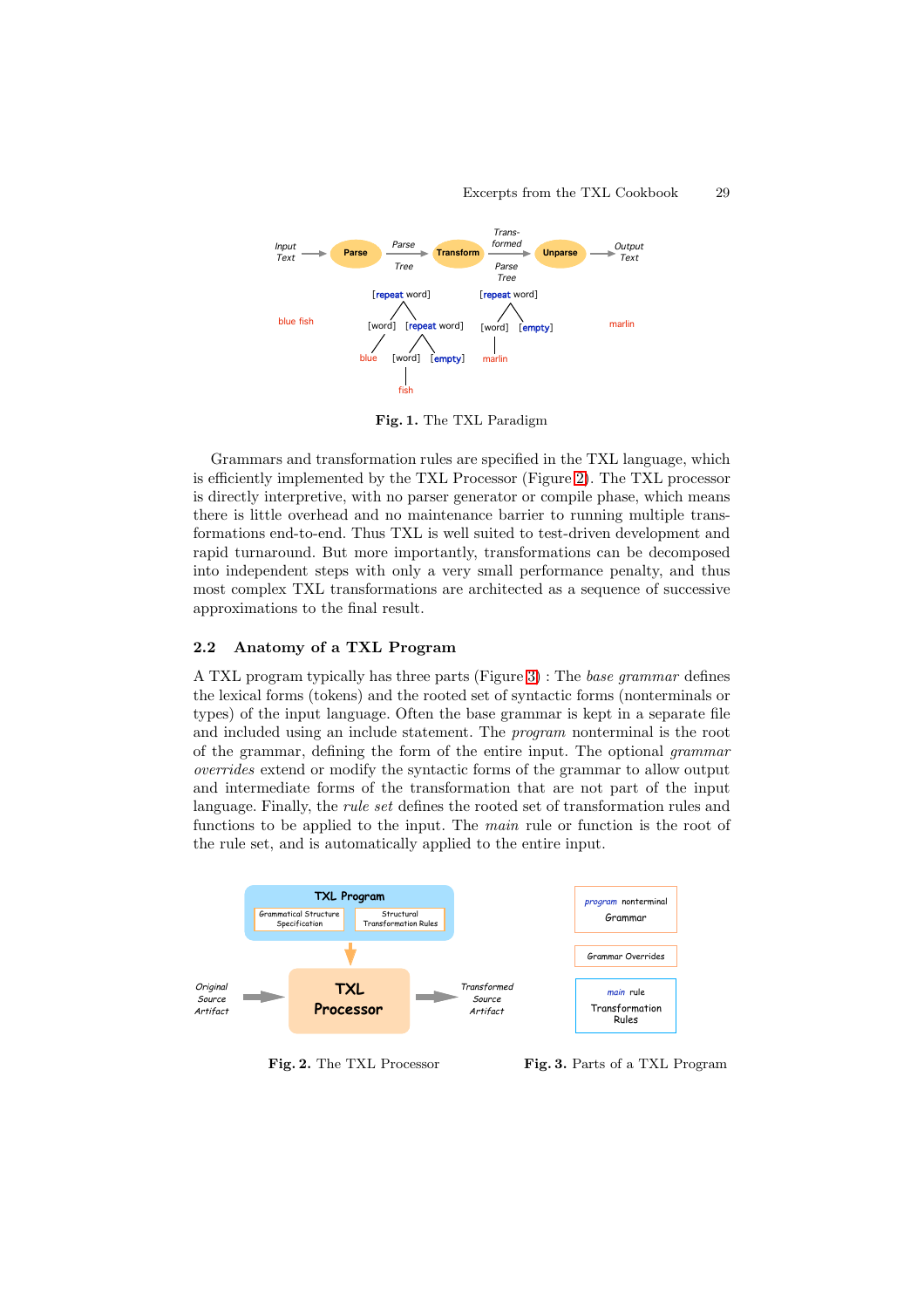While TXL programs are typically laid out as base grammar followed by overrides then rules, there is no ordering requirement and grammatical forms and rules can be mixed in the TXL program. To aid in readability, both grammars and rule sets are typically defined in topological order, starting from the *program* nonterminal and the *main* rule.

### **2.3 The Grammar: Specifying Lexical Forms**

Lexical forms specify how the input text is partitioned into indivisible basic symbols (tokens or terminal symbols) of the input language. These form the basic types of the TXL program. The *tokens* statement gives regular expressions for each kind of token in the input language, for example, C hexadecimal integers:

```
tokens
                  "O[xX][abcdefABCDEF\d]+"
end tokens
```
Tokens are referred to in the grammar using their name enclosed in square brackets (e.g., [hexintegernumber] ). A set of default token forms are predefined in TXL, including C-style identifiers [id], integer and floating point numbers [number], string literals [stringlit], and character literals [charlit].

The *comments* statement specifies the commenting conventions of the input language, that is, sections of input source that are to be considered as commentary. For example, C commenting conventions can be defined as follows:

$$
\begin{array}{c}\text{comments} \\ \hline \text{/*} \\ \text{/*} \\ \text{end comments}\end{array}
$$

By default, comments are ignored (treated as white space) by TXL, but they can be treated as significant input tokens if desired. Most analysis tasks can ignore comments, but transformation tasks may want to preserve them.

The *keys* statement specifies that certain identifiers are to be treated as unique special symbols (and not as identifiers), that is, keywords of the input language. For example, the following could be used to specify the keywords of a subset of standard Pascal. The "end" keyword must be quoted (preceded by a single quote) to distinguish it from TXL's own end keyword. In general, TXL's own keywords and special symbols are the only things that need to be quoted in TXL, and other words and symbols simply represent themselves.

keys program procedure function repeat until for while do begin 'end end keys

The *compounds* statement specifies character sequences to be treated as a single character, that is, compound tokens. Since "%" is TXL's end-of-line comment character, symbols containing percent signs must be quoted in TXL programs. Compounds are really just a shorthand for (unnamed) token definitions.

compounds := <= >= -> <-> '%= *% note quoted "%"* end compounds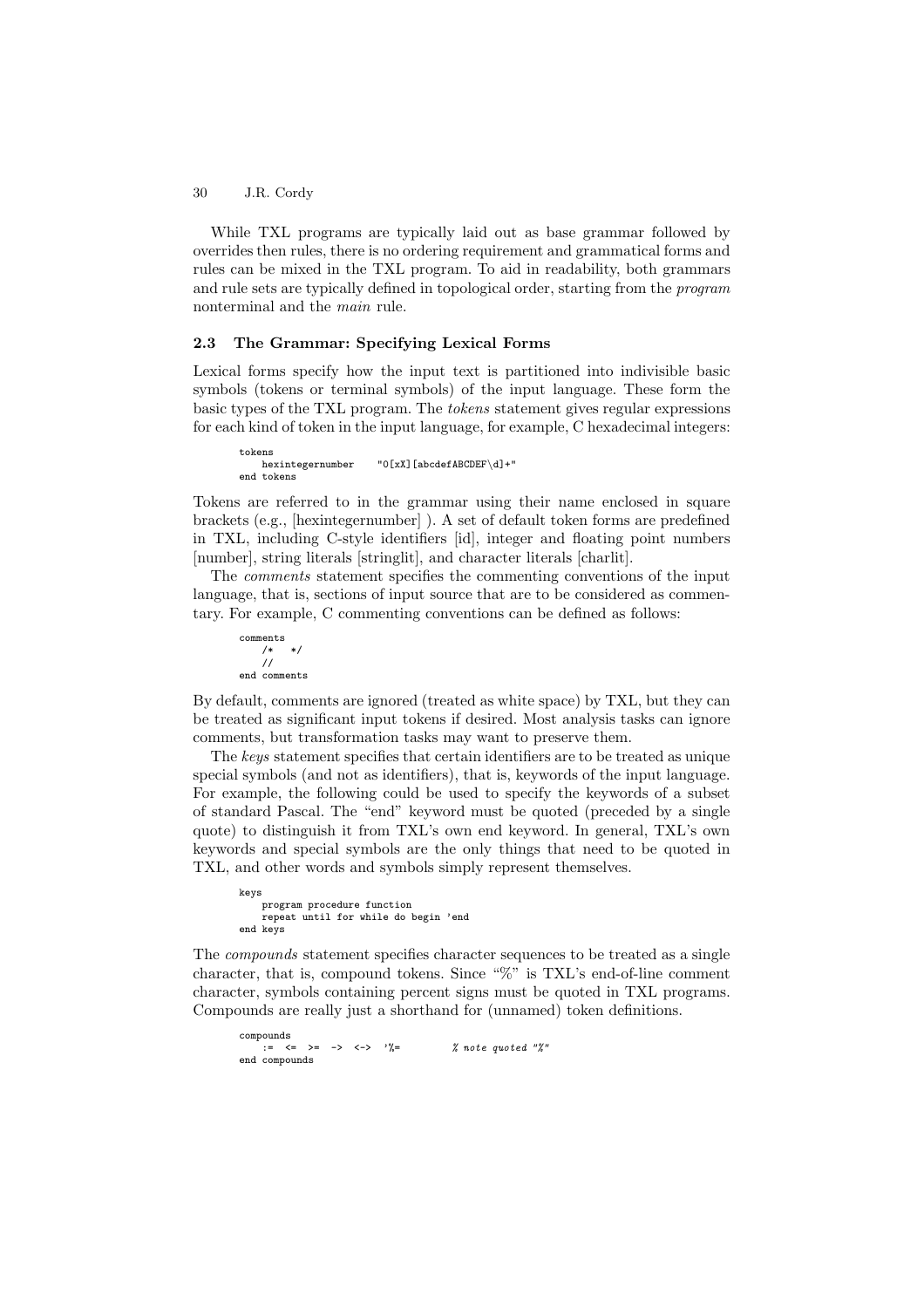### **2.4 The Grammar: Specifying Syntactic Forms**

Syntactic forms (nonterminal symbols or *types*) specify how sequences of input tokens are grouped into the structures of the input language. These form the structured types of the TXL program - In essence, each TXL program defines its own symbols and type system. Syntactic forms are specified using an (almost) unrestricted ambiguous context free grammar in extended BNF notation, where:

|     | literal terminal symbols (tokens) represent themselves    |
|-----|-----------------------------------------------------------|
| [X] | terminal (token) and nonterminal types appear in brackets |
|     | or bar separates alternative syntactic forms              |

Each syntactic form is specified using a *define* statement. The special type [program] describes the structure of the entire input. For example, here is a simple precedence grammar for numeric expressions:

| File "Expr.grm"       |                        |                    |
|-----------------------|------------------------|--------------------|
|                       |                        | define term        |
| define program        | % goal symbol of input | [primary]          |
| [expression]          |                        | [term] * [primary] |
| end define            |                        | [term] / [primary] |
|                       |                        | end define         |
| define expression     |                        |                    |
| [term]                |                        | define primary     |
| [expression] + [term] |                        | [number]           |
| [expression] - [term] |                        | ( [expression] )   |
| end define            |                        | end define         |

Grammars are most efficient and natural in TXL when most user-oriented, using sequences in preference to recursion, and simpler forms rather than semantically distinguished cases. In general, *yacc*-style compiler "implementation" grammars should be avoided.

Sequences and optional items can be specified using an extended BNF-like sequence notation:

| [repeat X] $or$ [X*]     |           | sequence of zero or more $(X*)$      |
|--------------------------|-----------|--------------------------------------|
| [repeat $X+$ ] or $[X+]$ |           | sequence of one or more $(X+)$       |
| $[i]$ $[X]$ $[0]$ $[0]$  |           | comma-separated list of zero or more |
| [list X+] $or$ [X,+]     |           | comma-separated list one or more     |
| [opt X]                  | or $[12]$ | optional (zero or one)               |

For more natural patterns in transformation rules, these forms should always be used in preference to hand-coded recursion for specifying sequences in grammars, since TXL is optimized for handling them.

Formatting cues in defines specify how output text is to be formatted:

```
[NL] newline in unparsed output
[IN] indent subsequent unparsed output by four spaces
       exdent subsequent unparsed output by four spaces
```
Formatting cues have no effect on input parsing and transformation patterns.

### **2.5 Input Parsing**

Input is automatically tokenized and parsed according to the grammar. The entire input must be recognizable as the type [program], and the result is represented internally as a parse tree representing the structural understanding of the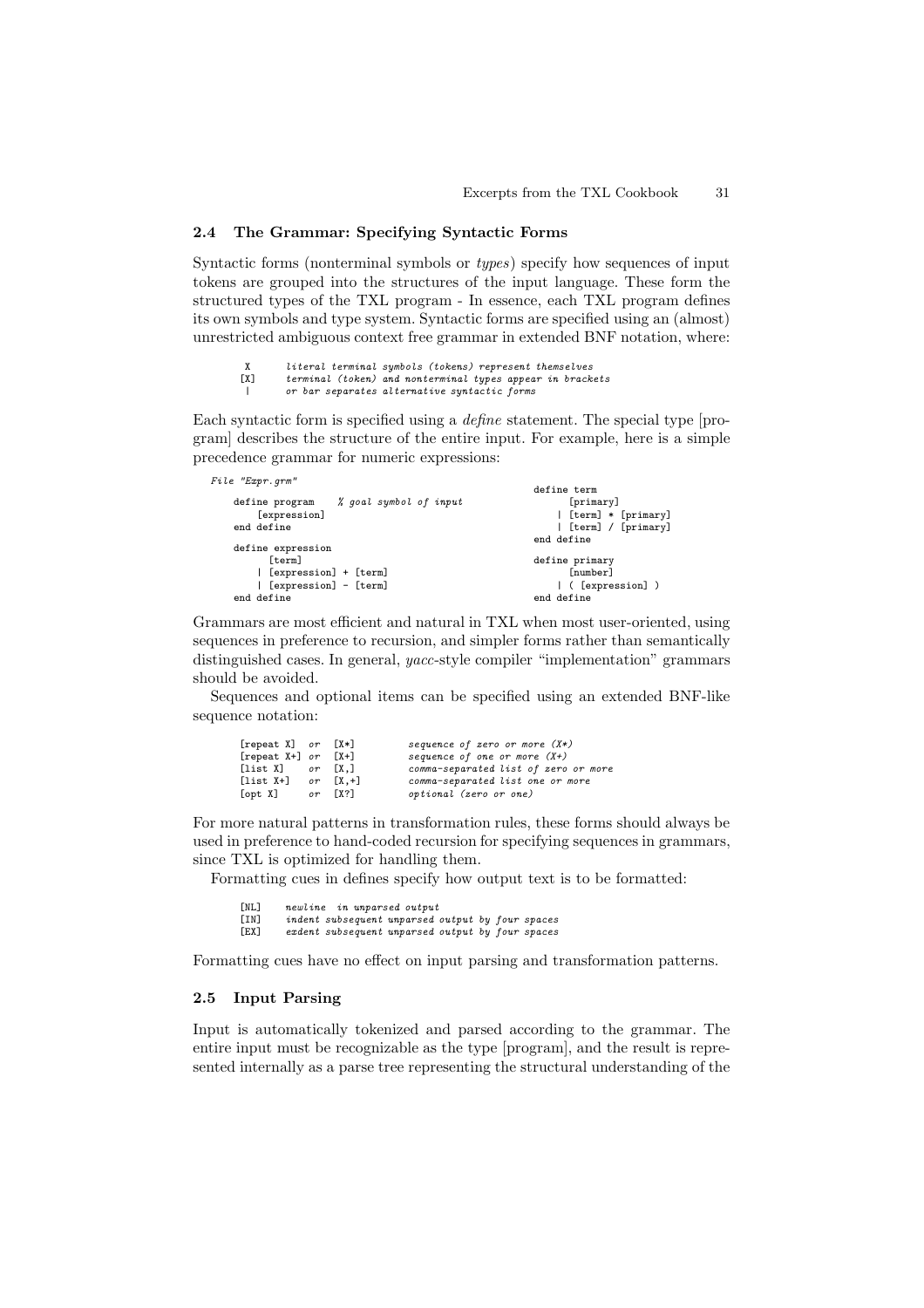

<span id="page-5-0"></span>**Fig. 4.** Parse tree for the expression 31+5+17 according to the example grammar

input according to the grammar. Figure [4](#page-5-0) shows the parse tree resulting from the input of the numeric expression " $31+5+17$ " to a TXL program using the TXL grammar shown above.

All pattern matching and transformation operations in TXL rules and functions work on the parse tree. Since each TXL program defines its own grammar, it is important to remember that syntax errors in the input may indicate an incorrect grammar rather than a malformed input.

#### **2.6 Base Grammars and Overrides**

The base grammar for the syntax of the input language is normally kept in a separate grammar file which is rarely if ever changed, and is included in the TXL program using a TXL *include* statement. While the base grammar itself can serve for many purposes, since TXL is strongly typed in the type system of the grammar (that is, all trees manipulated or produced by a TXL transformation rule must be valid instances of their grammatical type, so that malformed results cannot be created), it is often necessary to add output or intermediate forms. Analysis and transformation tasks that require output or intermediate forms not explained by the grammar can add their own forms using *grammar overrides*.

Grammar overrides modify or extend the base grammar's lexical and syntactic forms by modifying existing forms using *redefine* statements. Redefine statements can completely replace an original form, for example, this redefine of [primary] in the example grammar above will modify it to allow identifiers and lists of expressions:

```
include "Expr.grm" % the original example grammar
redefine primary
    [id]| [number]
  | ( [expression,+] )
end redefine
```
The semantics of such a redefine is that the original form is replaced by the new form in the grammar.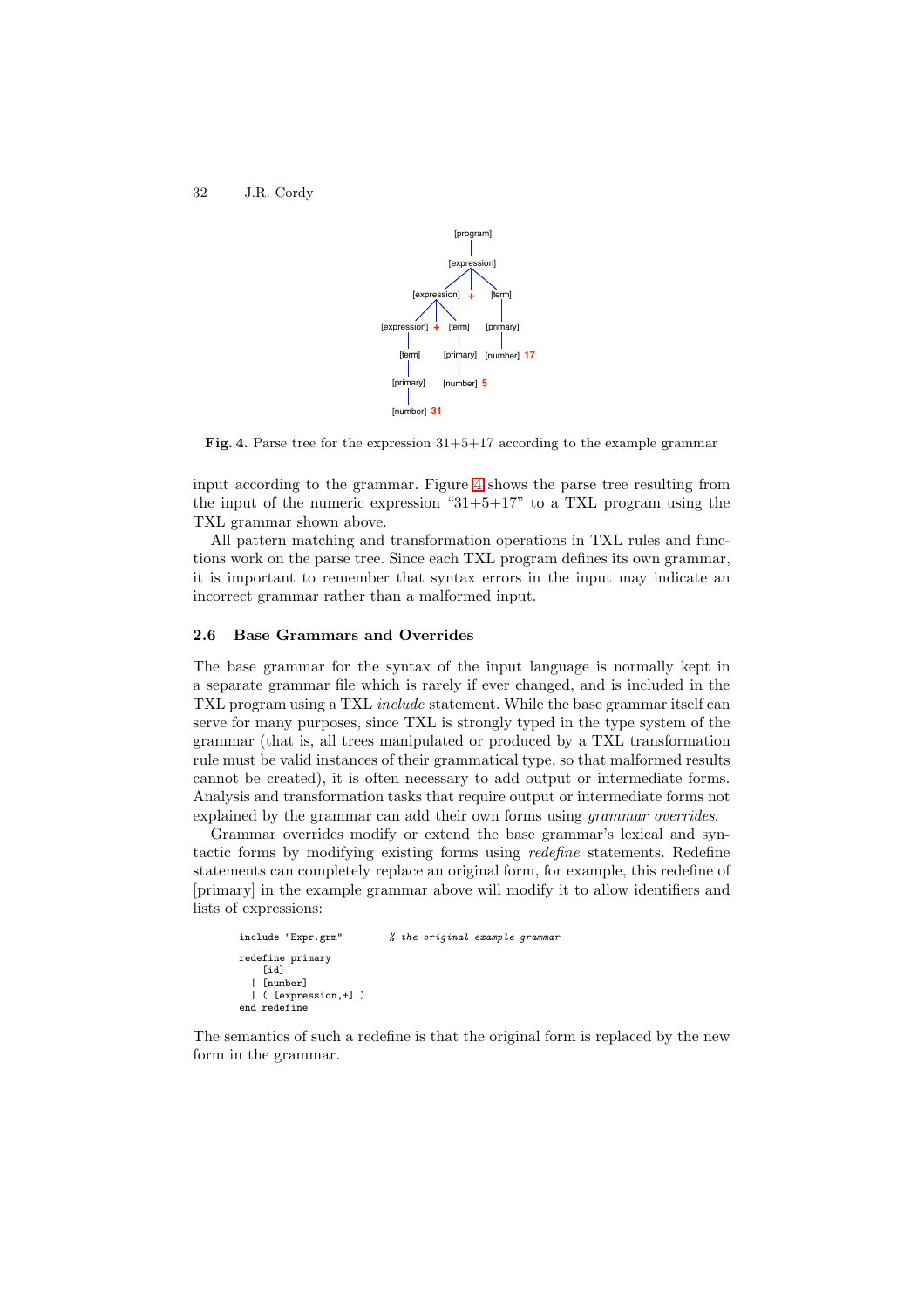Grammar overrides can also extend the existing forms of a grammatical type, using the notation "..." to refer to the original definition of the nonterminal type. For example, this redefine will allow XML markup on any [statement] by extending the definition of [statement] to allow a marked-up statement.

```
include "C.grm" % the C language grammar
redefine statement
                               ... % includes the original forms
  | <[id]> [statement] </[id]> % adds the new XML markup form
end redefine
```
The redefine says that a statement can be any form it was before ("..."), or the new form. "..." is not an elision here, it is part of the TXL language syntax, meaning "whatever [statement] was before".

### **2.7 Transformation Rules**

Once the input is parsed, the actual input to output source transformation is specified in TXL using a rooted set of transformation *rules*. Each transformation rule specifies a *target type* to be transformed, a *pattern* (an example of the particular instance of the type that we are interested in replacing) and a *replacement* (an example of the result we want when we find such an instance).

```
% replace every 1+1 expression with 2
rule addOnePlusOne
                          replace [expression] % target type to search for
      1+1 % pattern to match
   by
      2 % replacement to make
end rule
```
TXL rules are strongly typed - that is, the replacement must be of the same grammatical type as the pattern (that is, the target type). While this seems to preclude cross-language and cross-form transformations, as we shall see, because of grammar overrides this is not the case!

The pattern can be thought of as an actual source text example of the instances we want to replace, and when programming TXL one should think by example, not by parse tree. Patterns consist of a combination of tokens (input symbols, which represent themselves) and named variables (tagged nonterminal types, which match any instance of the type). For example, the TXL variable N1 in the pattern of the following rule will match any item of type [number] :

```
rule optimizeAddZero
    replace [expression]
        N1 [number] + 0
    by
        N1
end rule
```
When the pattern is matched, variable names are bound to the corresponding item of their type in the matched instance of the target type. Variables can be used in the replacement to copy their bound instance into the result, for example the item bound to N1 will be copied to the replacement of each [expression] matching the pattern of the rule above.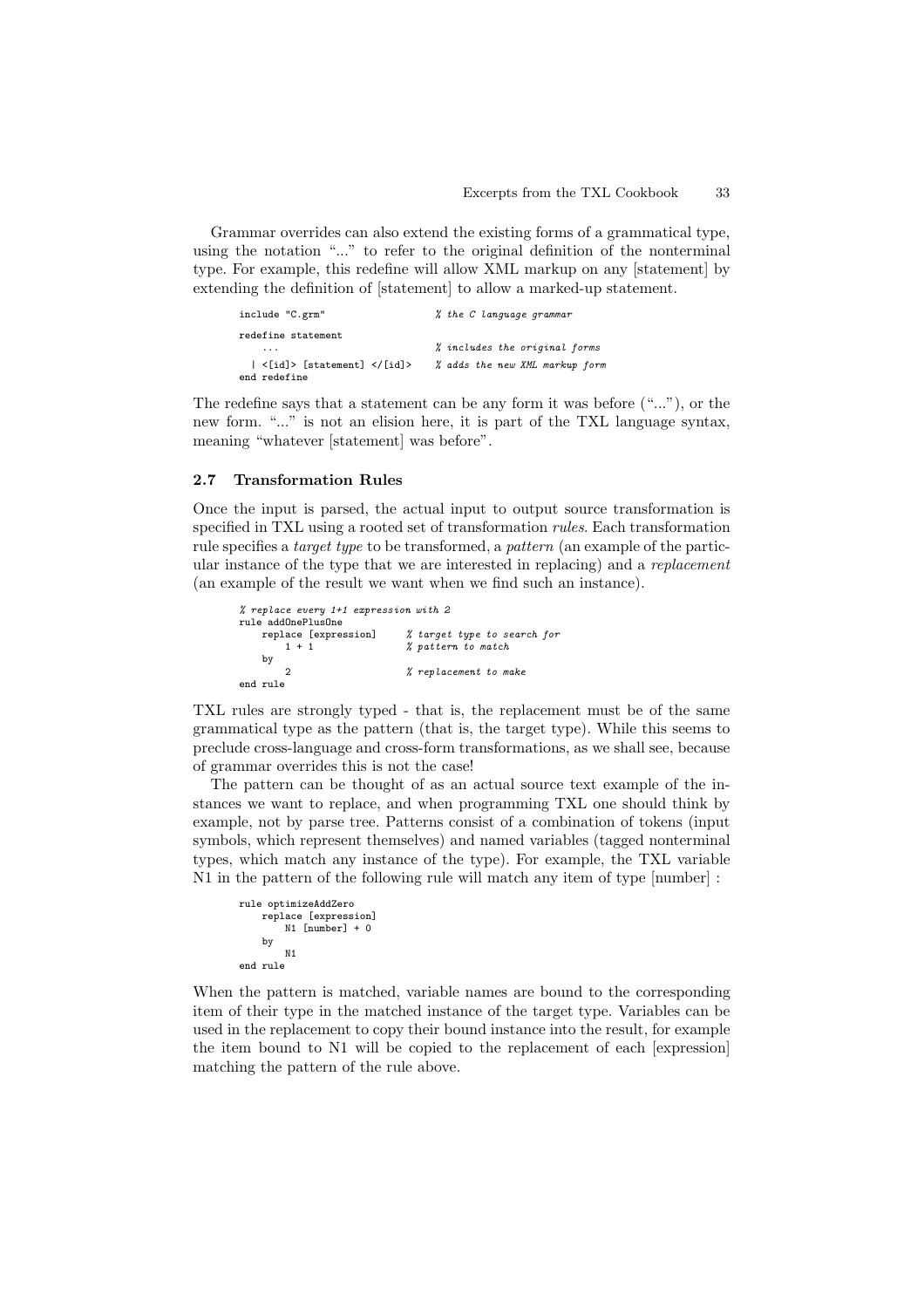Similarly, the replacement can be thought of as a source text example of the desired result. Replacements consist of tokens (input symbols, which represent themselves) and references to bound variables (using the tag name of the variable from the pattern). References to bound variables in the replacement denote copying of the variable's bound instance into the result.

References to variables can be optionally further transformed by subrules (other transformation rules), which further transform (only) the copy of the variable's bound instance before it is copied into the result. Subrules are applied to a variable reference using postfix square bracket notation X[f], which in functional notation would be  $f(X)$ .  $X[f][g]$  denotes functional composition of subrules - that is,  $g(f(X))$ . For example, this rule looks for instances of expressions (including subexpressions) consisting of a number plus a number, and resolves the addition by transforming copy of the first number using the [+] subrule to add the second number to it.  $($   $|+|$  is one of a large set of TXL built-in functions.)

```
rule resolveAdditions
    replace [expression]
       N1 [number] + N2 [number]
    by
        N1 [+ N2]
end rule
```
When a rule is applied to a variable, we say that the variable's copied value is the rule's *scope*. A rule application only transforms inside the scope it is applied to. The distinguished rule called *main* is automatically applied to the entire input as its scope - any other rules must be explicitly applied as subrules to have any effect. Often the main rule is a simple *function* to apply other rules:

| function main         |                                                      |
|-----------------------|------------------------------------------------------|
| replace [program]     |                                                      |
| EntireInput [program] |                                                      |
| by                    |                                                      |
|                       | EntireInput [resolveAdditions] [resolveSubtractions] |
|                       | [resolveMultiplys] [resolveDivisions]                |
| end function          |                                                      |

### **2.8 Rules and Functions**

TXL has two kinds of transformation rules, *rules* and *functions*, which are distinguished by whether they should transform only one (for functions) or many (for rules) occurrences of their pattern. By default, rules repeatedly search their scope for the first instance of their target type matching their pattern, transform it to yield a new scope, and then reapply to the entire new scope until no more matches are found. By default, functions do not search, but attempt to match only their entire scope to their pattern, transforming it if it matches. For example, this function will match only if the entire expression it is applied to is a number plus a number, and will not search for matching subexpressions:

```
function resolveEntireAdditionExpression
    replace [expression]
        N1 [number] + N2 [number]
    by
      N1 [+ N2]
end function
```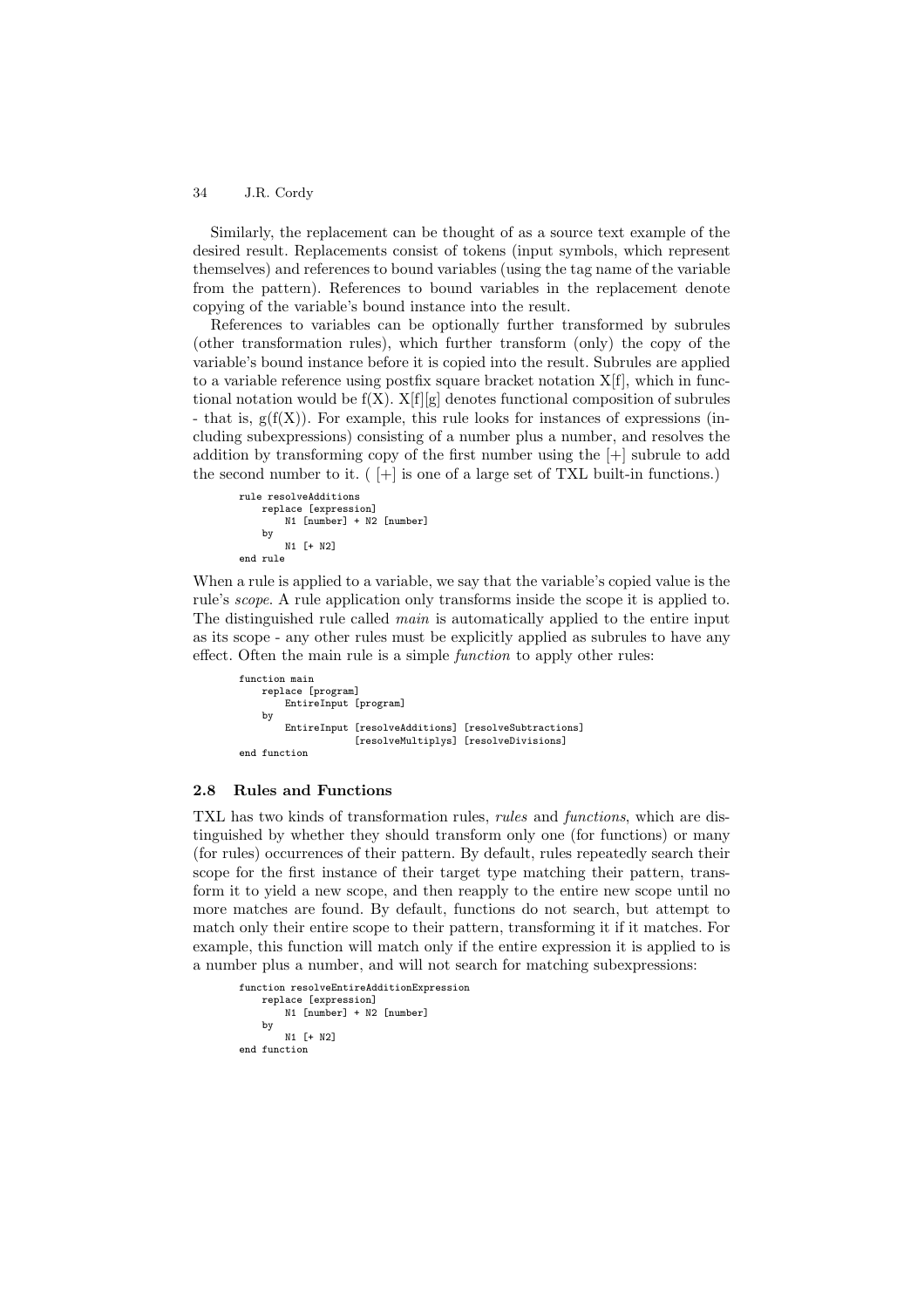Searching functions, denoted by "replace \*", search to find and transform the first occurrence of their pattern in their scope, but do not repeat. Searching functions are used when only one match is expected, or only the first match should be transformed.

```
function resolveFirstAdditionExpression
   replace * [expression]
       N1 [number] + N2 [number]
    by
       N1 [+ N2]end function
```
### **2.9 Rule Parameters**

Rules and functions may be passed parameters, which bind the values of variables in the applying rule to the formal parameters of the subrule. Parameters can be used to build transformed results out of many parts, or to pass global context into a transformation rule or function. In this example, the [resolveConstants] outer rule finds a Pascal named constant declaration, and passes both the name and the value to the subrule [replaceByValue] which replaces all references to the constant name in the following statements by its value. The constant declaration is then removed by [resolveConstants] in its replacement.

```
rule resolveConstants
    replace [statement*]
        const C [id] = V [primary];
        RestOfScope [statement*]
    by
        RestOfScope [replaceByValue C V]
end rule
rule replaceByValue ConstName [id] Value [primary]
    replace [primary]
        ConstName
    by
        Value
end rule
```
### **2.10 Patterns and Replacements**

The example-like patterns and replacements in rules and functions are parsed using the grammar in the same way as the input, to make pattern-tree / replacementtree pairs. Figure [5](#page-9-0) shows an example of the pattern and replacement trees for the [resolveAdditions] example rule. While sometimes it is helpful to be aware of the tree representation of patterns, in general it is best to think at the source level in a by-example style when programming TXL.

Rules are implemented by searching the scope parse tree for tree pattern matches of the pattern tree, and replacing each matched instance with a corresponding instantiation of the replacement tree. In Figure [6](#page-9-1) we can see the sequence of matches that the rule [resolveAdditions] will find in the parse tree for the input expression " $36+5+17$ ". It's important to note that the second match does not even exist in the original scope - it only comes to be after the first replacement. This underlines the semantics of TXL rules, which search for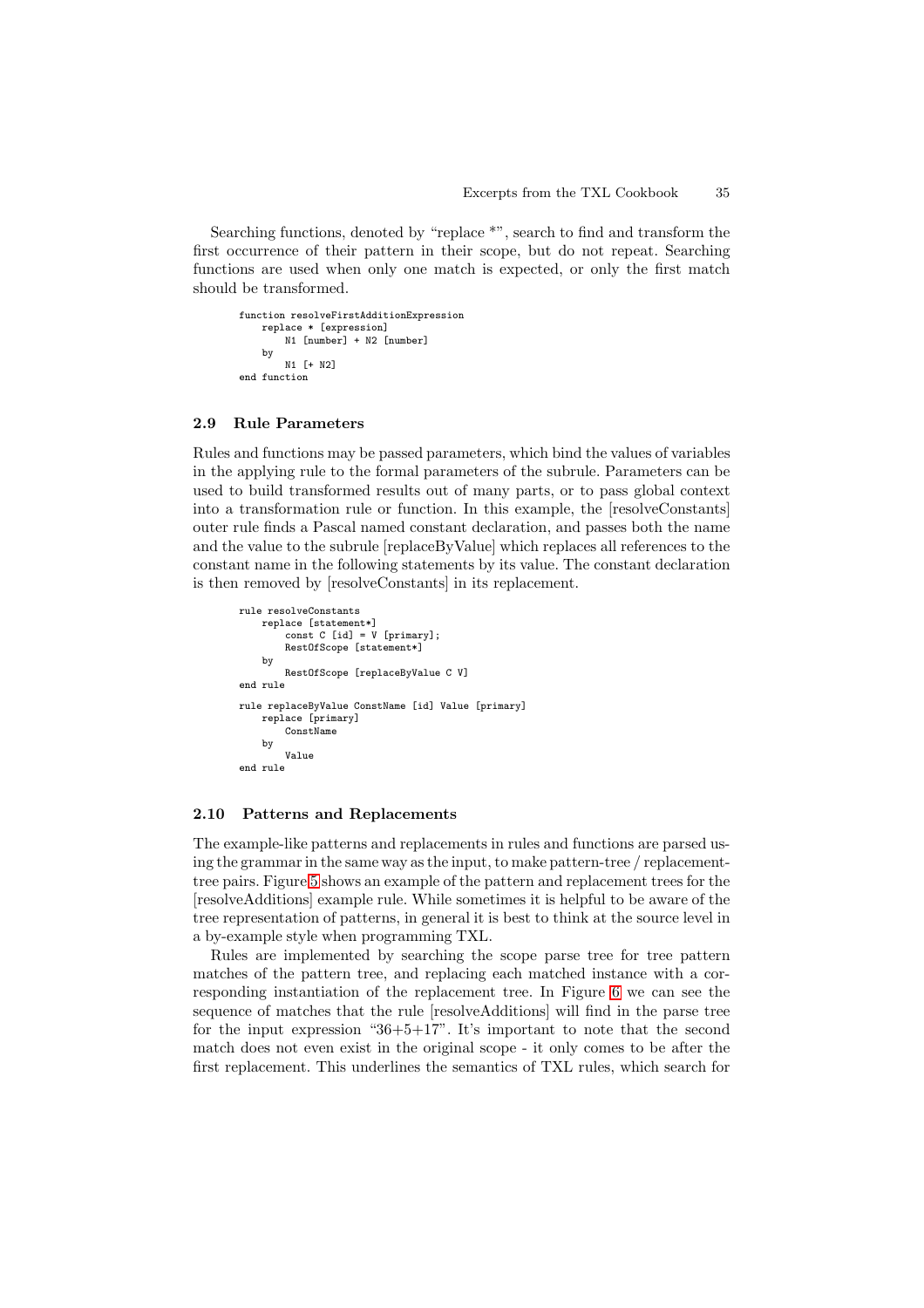



<span id="page-9-0"></span>**Fig. 5.** Pattern and replacement trees for the [resolveAdditions] rule

one match at a time in their scope, and following a replacement, search the entire new scope for the next match.

Patterns may refer to a previously bound variable later in the same pattern (technically called *strong pattern matching*). This parameterizes the pattern with a copy of the bound variable, to specify that two parts of the matching instance must be the same in order to have a match. For example, the following rule's pattern matches only expressions consisting of the addition of two identical subexpressions (e.g.,  $1+1$ ,  $2*4+2*4$ , and  $(3-2*7)+(3-2*7)$ ).

```
rule optimizeDoubles
    replace [expression]
        E [term] + E
    by
        2 * Eend rule
```
Patterns can also be parameterized by formal parameters of the rule, or other bound variables, to specify that matching instances must contain an identical copy of the variable's bound value at that point in the pattern. (We saw an example in the [replaceByValue] rule on the previous page.) A simple way to think about TXL variables is that references to a variable always mean a copy of its bound value, no matter what the context is.



<span id="page-9-1"></span>**Fig. 6.** Example application of the [resolveAdditions] rule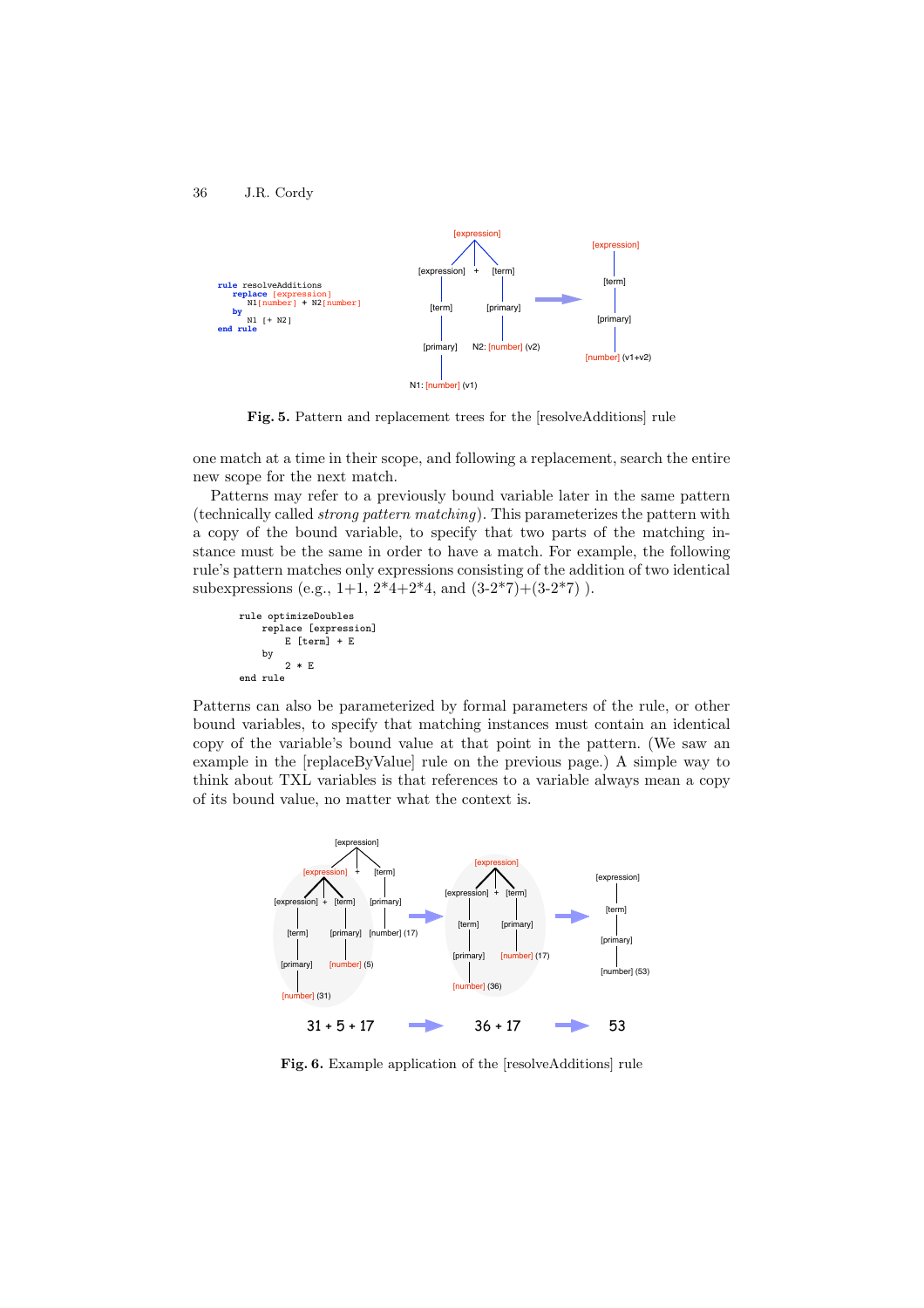### **2.11 Deconstructors and Constructors**

Patterns can be piecewise refined to more specific patterns using *deconstruct* clauses. Deconstructors specify that the deconstructed variable's bound value must match the given pattern - if not, the entire pattern match fails. Deconstructors act like functions - by default, the entire bound value must match the deconstructor's pattern, but "deconstruct \*" (a *deep* deconstruct) searches within the bound value for a match. The following example demonstrates both kinds - a deep deconstruct matches the [if condition] in the matched IfStatement, and the second deconstruct matches the entire IfCond only if it is exactly the word *false*.

```
rule optimizeFalseIfs
   replace [statement*]
        IfStatement [if_statement] ;
        RestOfStatements [statement*]
    deconstruct * [if condition] IfStatement
        IfCond [if_condition]
    deconstruct IfCond
        'false
    by
        RestOfStatements
end rule
```
Pattern matches can also be constrained using *where* clauses, which allow for arbitrary matching conditions to be tested by subrules. The where clause succeeds only if its subrules find a match of their patterns. Like deconstructors, if a where clause fails, the entire pattern match fails. Here's an example use of where clauses to test that two sequential assignment statements do not interfere with each other (and thus the pair can be parallelized):

```
rule vectorizeScalarAssignments
    replace [statement*]
          V1 [variable] := E1 [expression];
V2 [variable] := E2 [expression];
         RestOfScope [statement*]
     where not
         E2 [references V1]
     where not
         E1 [references V2]
    by
         < V1,V2 > := < E1,E2 > ;
         RestOfScope
end rule
```
While where clauses are more general, for efficiency reasons it is always better to use a deconstruct than a where clause when possible. Where clauses use a special kind of rule called a *condition rule*, for example [references] in the example above.

```
function references V [variable]
    deconstruct * [id] V
        Vid [id]
    match * [id]
        Vid
end function
```
Condition rules are different in that they have only a (possibly very complex) pattern, but no replacement - they simply succeed or fail to match their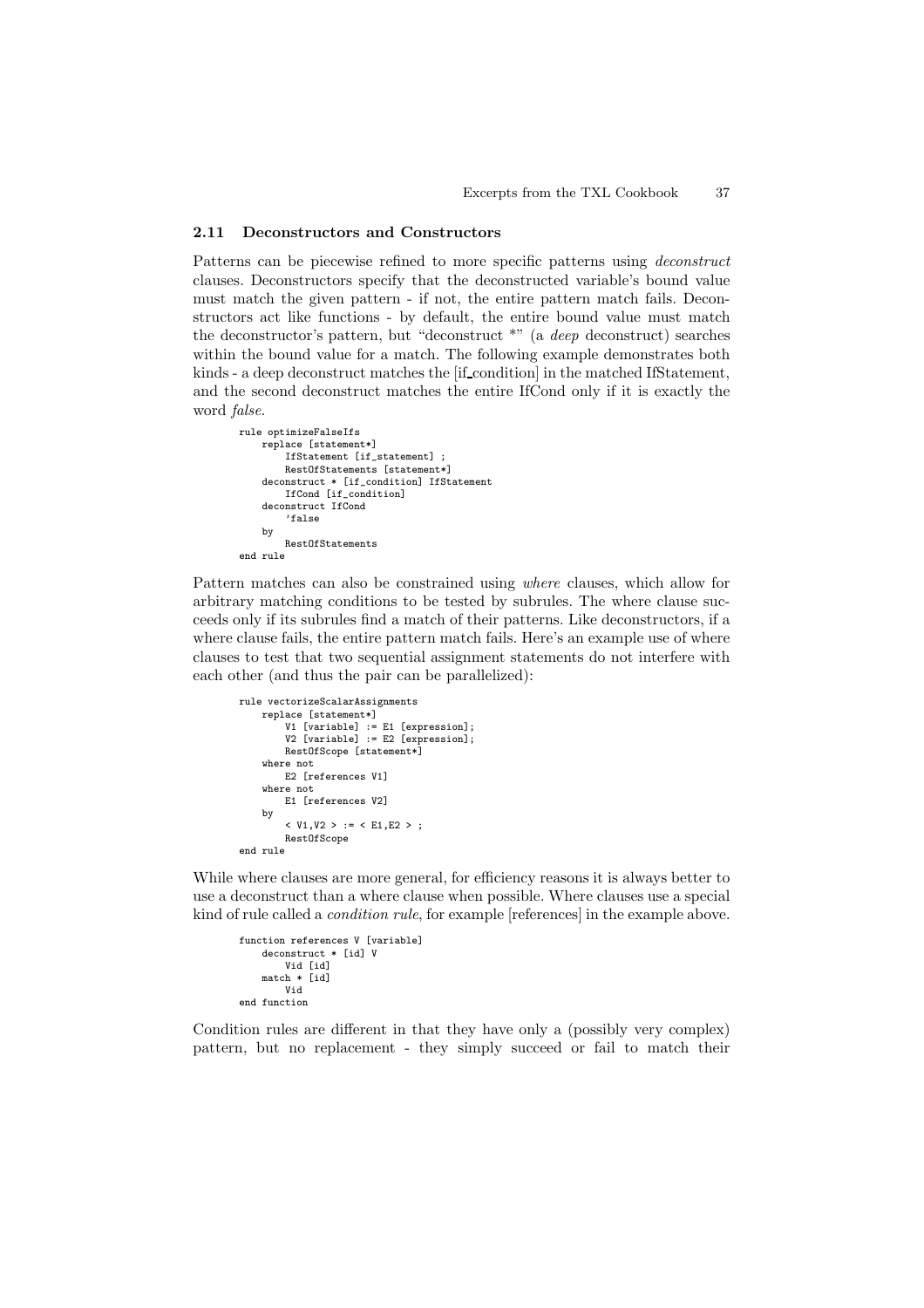pattern, but do not make any replacement. In this case, [references] looks inside its expression scope to see if there are any uses of the main identifier naming the variable it is passed.

Replacements can also be piecewise refined, to construct results from several independent pieces using *construct* clauses. Constructors allow partial results to be bound to new variables, allowing subrules to further transform them in the replacement or other constructors. In the example below, NewUnsortedSequence is constructed so that it can be further transformed by the subrule [sortFirstIntoPlace] in the replacement.

```
rule addToSortedSequence NewNum [number]
    replace [number*]
        OldSortedSequence [number*]
    construct NewUnsortedSequence [number*]
        NewNum OldSortedSequence
    by
        NewUnsortedSequence [sortFirstIntoPlace]
end rule
```
Even when constructors are not really required, constructing a complex replacement in well-named pieces can aid in readability of the rule.

This ends our basic introduction to TXL. We now move on to the real focus of this paper - the paradigms for solving real parsing, analysis and transformation problems using it. We begin by introducing TIL, the toy example language used as a platform for our example problems.

# **3 The TIL Chairmarks**

TIL (Tiny Imperative Language) is a very small imperative language with assignments, conditionals, and loops, designed by Eelco Visser and James Cordy as a basis for small illustrative example transformations. All of the example applications in the TXL Cookbook work on TIL or extended dialects of it. Figure [7](#page-11-0) shows two examples of basic TIL programs.

The TIL Chairmarks [\[12\]](#page-64-4) are a small set of benchmark transformation and analysis tasks based on TIL. They are called "chairmarks" because they are too

| File "factors.til"                                                                                                                                                                                                                 | File "multiples.til"                                                                                                     |
|------------------------------------------------------------------------------------------------------------------------------------------------------------------------------------------------------------------------------------|--------------------------------------------------------------------------------------------------------------------------|
| // Find factors of a given number<br>var n;<br>write "Input n please";<br>read n;<br>write "The factors of n are";<br>var f;<br>$f := 2;$<br>while $n := 1$ do<br>while $(n / f) * f = n$ do<br>write f;<br>$n := n / f$ ;<br>end; | // First 10 multiples of numbers 1 through 9<br>for $i := 1$ to 9 do<br>for $j := 1$ to 10 do<br>write i*i;<br>end; end; |
| $f := f + 1$ ;<br>end;                                                                                                                                                                                                             |                                                                                                                          |
|                                                                                                                                                                                                                                    |                                                                                                                          |

<span id="page-11-0"></span>**Fig. 7.** Example TIL programs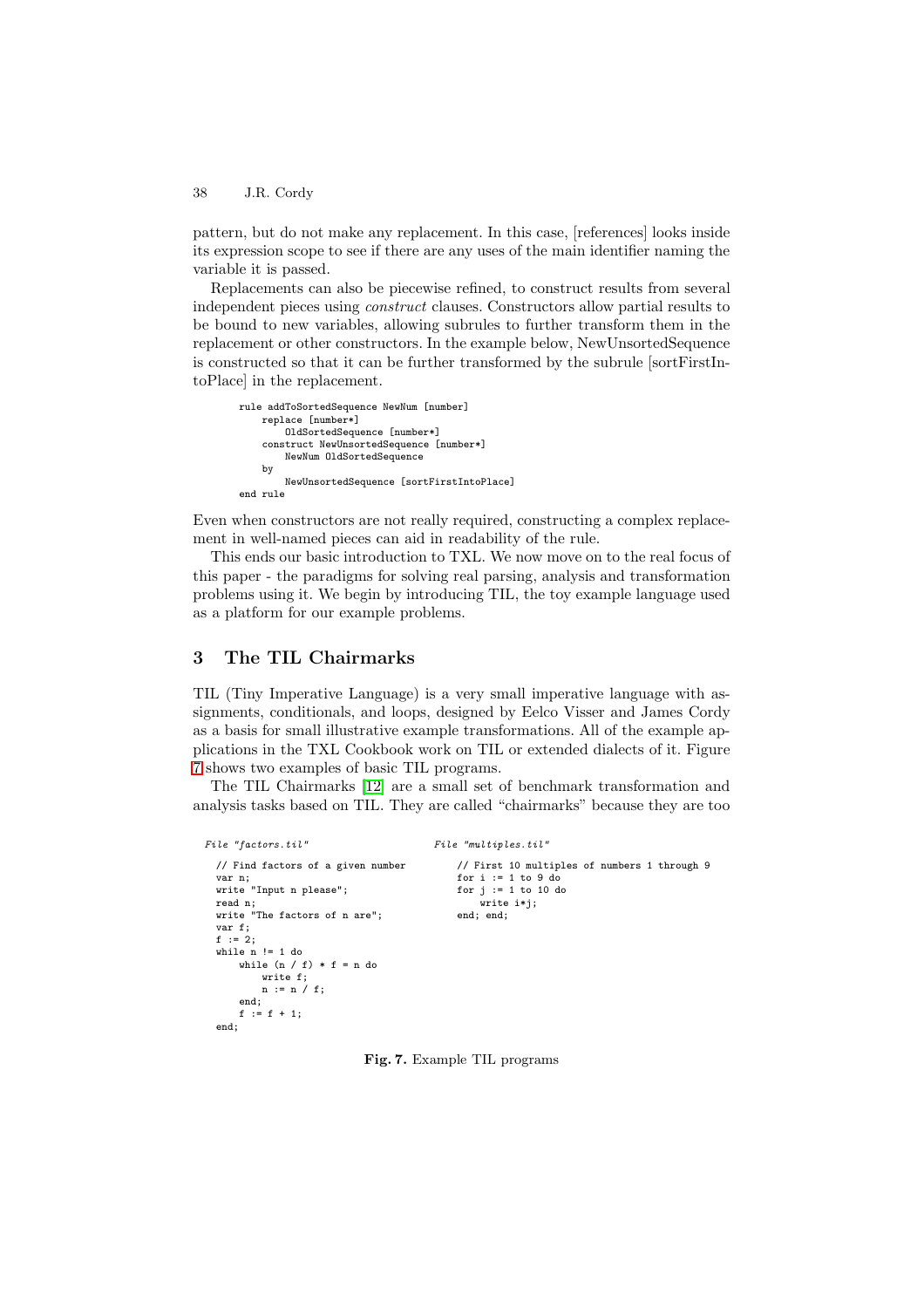small to be called "benchmarks". These tasks form the basis of our cookbook, and the examples in this tutorial are TXL solutions to some of the problems posed in the Chairmarks. The TIL Chairmark problems are split into six categories: parsing, restructuring, optimization, static and dynamic analysis, and language implementation. In this tutorial we only have room for one or two specific problems from each category. In each case, a specific concrete problem is proposed and a TXL solution is demonstrated, introducing the corresponding TXL solution paradigms and additional language features as we go along. We begin with the most important category: parsing.

### <span id="page-12-0"></span>**4 Parsing Problems**

Every transformation or analysis task begins with the creation or selection of a TXL grammar for the source language. The form of the language grammar has a big influence on the ease of writing transformation rules. In these first problems, we explore the creation of language grammars, pretty-printers and syntactic extensions using the parsing aspect of TXL only, with no transformations. The grammars we create here will serve as the basis of the transformation and analysis problems in the following sections. In many cases, a TXL grammar is already available for the language you want to process on the TXL website.

It is important to remember that the purpose of the TXL grammar for an input language is not, in general, to serve as a syntax checker (unless of course that is what we are implementing). We can normally assume that inputs to be transformed are well-formed. This allows us to craft grammars that are simpler and more abstract than the true language grammar, for example allowing all statements uniformly everywhere in the language even if some are semantically valid only in certain contexts, such as the *return* statement in Pascal, which is valid only inside procedures. In general, such uniformity in the grammar makes analyzing and transforming the language forms easier. In the case of TIL, the language is simple enough that such simplification of the grammar is unnecessary.

### **4.1 Basic Parser / Syntax Checker**

In this first problem, our purpose is only to create a grammar for the language we plan to process, in this case TIL. Figure [8](#page-13-0) shows a basic TXL grammar (file "TIL.grm") for TIL. The main nonterminal of a TXL grammar must always be called [program], and there must be a nonterminal definition for [program] somewhere in the grammar. Implementing a parser and syntax checker using this grammar is straightforward, simply including the grammar in a TXL program that does nothing but match its input (Figure [9,](#page-14-0) file "TILparser.txl").

**Paradigm.** *The grammar is the parser.* TXL "grammars" are in some sense misnamed - they are not really grammars in the usual BNF specification sense, to be processed and analyzed by a parser generator such as SDF or Bison. Rather, a TXL grammar is a directly interpreted recursive descent parser, written in grammatical style. Thus in TXL the grammar is really a program for parsing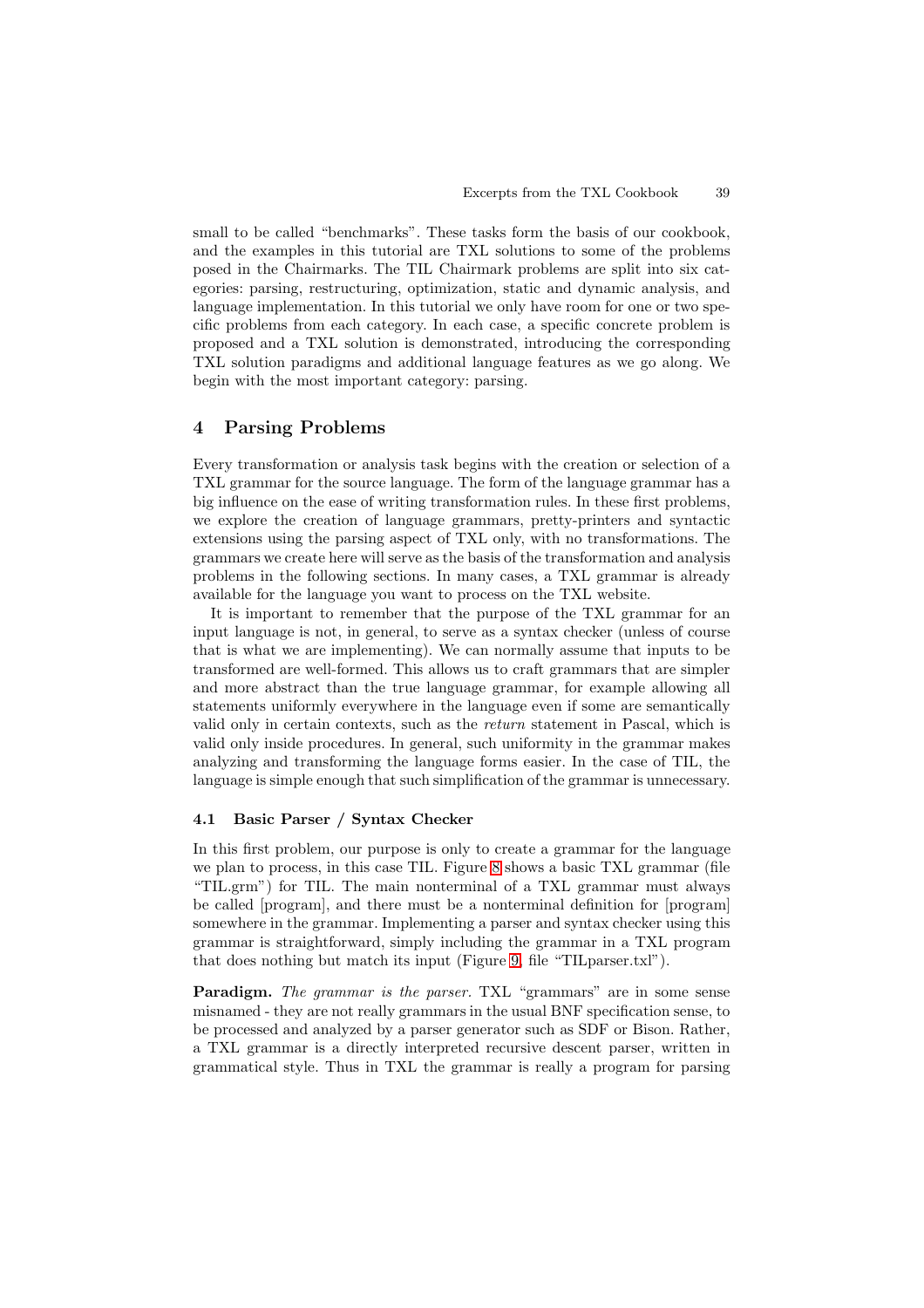*File "TIL.grm"* % TXL grammar for Tiny Imperative Language % When pretty-printing, we parse and output % comments, controlled by this pragma % #pragma -comment % Keywords of TIL, a reserved-word language keys var if then else while do for read write 'end end keys % Compound tokens to be recognized % as a single lexical unit compounds := != <= >= end compounds % Commenting convention for TIL - % comments are ignored unless -comment is set comments // end comments % Direct TXL encoding of the TIL grammar. % [NL], [IN] and [EX] on the right are % optional pretty-printing cues define program [statement\*] end define define statement [declaration] | [assignment\_statement] [if\_statement] [while\_statement] | [for\_statement] | [read\_statement] | [write\_statement] | [comment\_statement] end define % Untyped variables define declaration 'var [name] ; [NL] end define define assignment\_statement [name]  $=$  [expression] ; [NL] end define define if\_statement <sup>'</sup>if [expression] 'then [IN][NL]<br>
[statement\*] [EX] [statement\*] [opt else\_statement]  $\text{'end'}$ ;  $\text{[NL]}$ end define define else\_statement<br>'else [IN][NL]<br>[EX]  $[{\tt statement*}]$ end define define while statement 'while [expression] 'do [IN][NL]<br>[statement\*] [EX] [statement\*] [EX]<br>
nd '; [NL]  $'$ end  $'$ ; end define

define for\_statement 'for [name] := [expression] 'to [expression] 'do [IN][NL]  $[$  statement\*]  $[$   $E[X]$ <br>d  $'$ ;  $[$   $[$   $E]$  $'$ end  $'$ ; end define define read\_statement 'read [name] ; [NL] end define define write\_statement 'write [expression] ; [NL] end define define comment\_statement % Only ever present if -comment is set [NL] [comment] [NL] end define % Traditional priority expression grammar define expression [comparison] | [expression] [logop] [comparison] end define define logop 'and | 'or end define define comparison<br>
[term] [term] | [comparison] [eqop] [term] end define define eqop = | != | > | < | >= | <= end define define term [factor] | [term] [addop] [factor] end define define addop +| end define define factor [primary] | [factor] [mulop] [primary] end define define mulop \*|/ end define define primary [name] <sub>[name]</sub><br>[literal] ( [expression] ) end define define literal [integernumber] | [stringlit] end define define name  $[id]$ end define

<span id="page-13-0"></span>**Fig. 8.** TIL grammar in TXL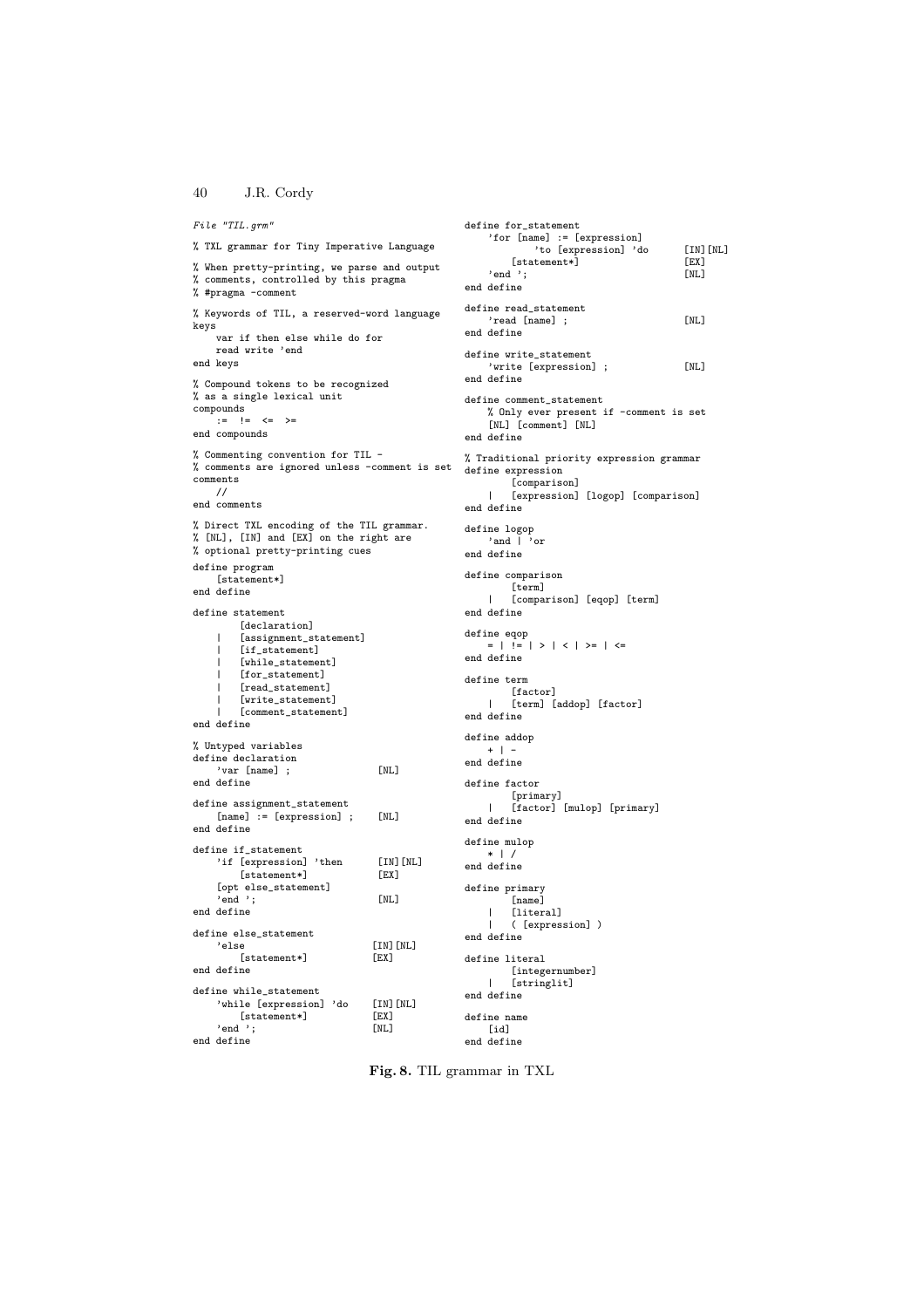*File "TILparser.txl"*

```
% TXL parser for Tiny Imperative Language
% All TXL parsers are automatically also pretty-printers if the
% grammar includes the optional formatting cues, as in this case
% Use the TIL grammar
include "TIL.grm"
% No need to do anything except recognize the input, since the grammar
% includes the output formatting cues
function main
    match [program]
        _ [program]
end function
```
<span id="page-14-0"></span>**Fig. 9.** TIL parser and pretty-printer

the input language, where the input is source text and the output is a parse tree. When crafting TXL grammars, one needs to be aware of this fact, and think (at least partly) like a programmer rather than a language specifier.

The creation of a TXL grammar begins with the specification of the lexical forms (tokens, or terminal symbols) of the language, using TXL's regular expression pattern notation. Several common lexical forms are built in to TXL, notably [id], which matches C-style identifiers, [number], which matches C-style integer and float constants, [stringlit], which matches double-quoted C-style string literals, and [charlit], which matches single-quoted C-style character literals.

The TIL grammar uses only the default tokens [id], [integernumber] and [stringlit] as its terminal symbols, thus avoiding defining any token patterns of its own. ([integernumber] is a built-in refinement of [number] to non-floating point forms.) More commonly, it would be necessary to define at least some of the lexical forms of the input language explicitly using TXL *tokens* statements.

The TIL keywords are specified in the grammar using the *keys* statement, which tells TXL that the given words are reserved and not to be mistaken for identifiers. The *compounds* section tells us that the TIL symbols  $:=$  and  $!=$  are to be treated as single tokens, and the *comments* section tells TXL that TIL comments begin with // and go to the end of line. Comments are by default ignored and removed from the parsed input, and do not appear in the parse tree or output. However, they can be preserved (see section [4.2\)](#page-15-0).

**Paradigm.** *Use sequences, not recursions.* The fact that TXL grammars are actually parsing programs has a strong influence on the expression of language forms. For example, in general it is better to express sequences of statements or expressions directly as sequences ( $[X^*]$  or equivalently [repeat X] ) rather than right- or left-recursive productions. This is both because the parser will be more efficient, and because the TXL pattern matching engine is optimized for searching sequences. Thus forms such as this one, which is often seen in BNF grammars, should be converted to sequences (in this case [statement\*] ) in TXL:

```
statements -> statement
          | statements statement
```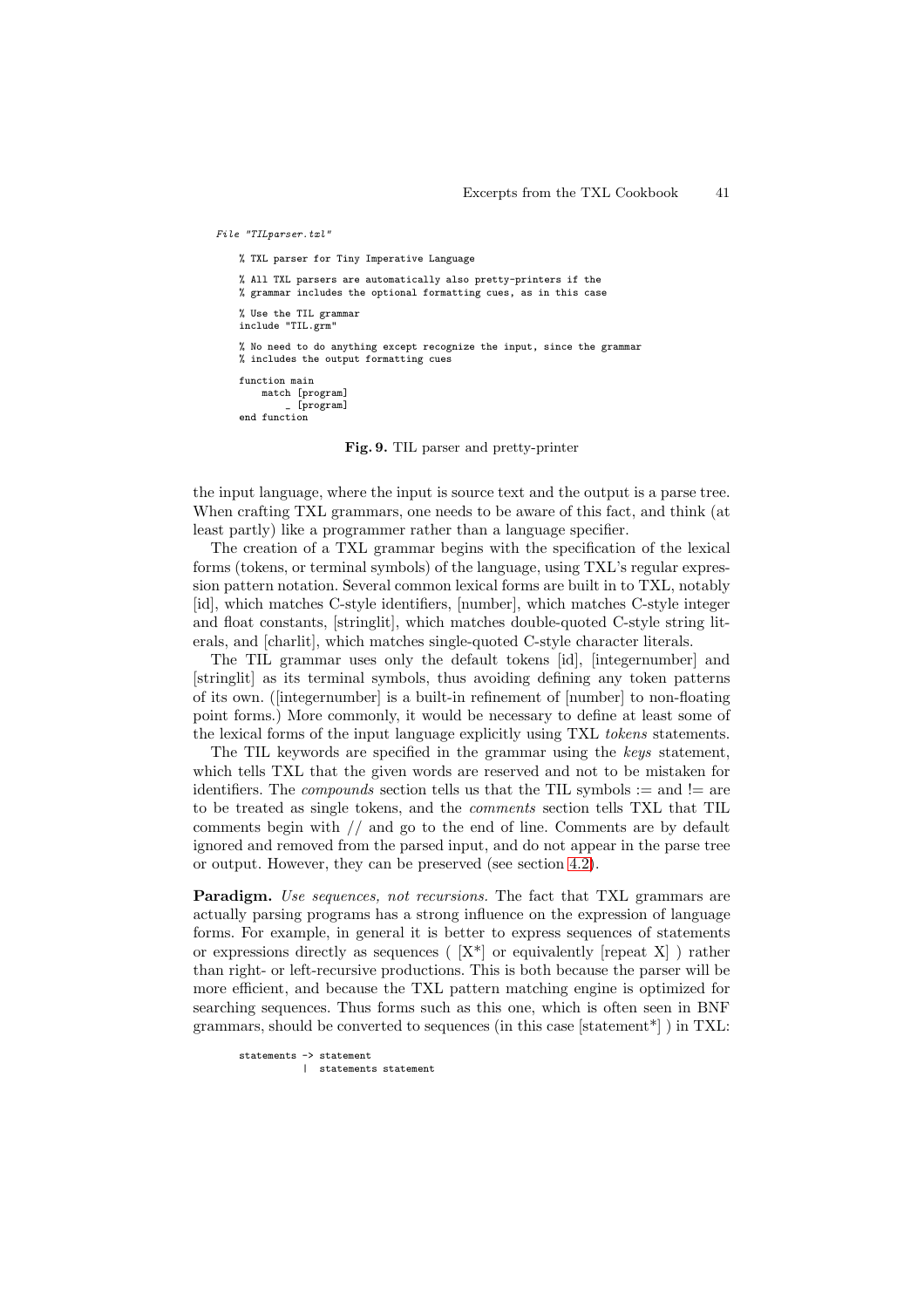**Paradigm.** *Join similar forms.* In order to avoid backtracking, multiple similar forms are typically joined together into one in TXL grammars. For example, when expressed in traditional BNF, the TIL grammar shows two forms for the if statement, with and without an else clause, as separate cases.

```
if_statement -> "if" expression "then"
                    statement*
                "end" ";"
             | "if" expression "then"
                   statement*
                "else"
                   statement*
                "end" ";"
```
While we could have coded this directly into the TXL grammar, because it is directly interpreted, when instances of the second form were parsed, TXL would have to begin parsing the first form until it failed, then backtrack and start over trying the second form to match the input. When many such similar forms are in the grammar, this backtracking can become expensive, and it is better to avoid it by programming the grammar more efficiently in TXL. In this case, both forms are subsumed into one by separating and making the else clause optional in the TXL define for [if\_statement] (Figure [8\)](#page-13-0).

**Paradigm.** *Encode precedence and associativity directly in the grammar.* As in all direct top-down parsing methods, left-recursive nonterminal forms can be a particular problem and should in general be avoided. However, sometimes, as with left-associative operators, direct left-recursion is required, and TXL will recognize and optimize such direct left-recursions. An example of this can be seen in the expression grammar for TIL (Figure [8\)](#page-13-0), which encodes precedence and associativity of operators directly in the grammar using a traditional precedence chain. Rather than separate precedence and associativity into separate disambiguation rules, TXL normally includes them in the grammar in this way.

Figure [9](#page-14-0) shows a TXL program using the TIL grammar that simply parses input programs, and the result of running it on the example program "multiples.til" of Figure [7,](#page-11-0) using the command:

txl -xml multiples.til TILparser.txl

is shown in Figure [10.](#page-16-0) The "-xml" output shows the internal XML form of the parse tree of the input program.

### <span id="page-15-0"></span>**4.2 Pretty Printing**

The next problem we tackle is creating a pretty-printer for the input language, in this case TIL. Pretty-printing is a natural application of source transformation systems since they all have to create source output of some kind.

**Paradigm.** *Using formatting cues to control output format.* TXL is designed for pretty-printing, and output formatting is controlled by inserting formatting cues for indent [IN], exdent [EX] and new line [NL] into the grammar. These cues look like nonterminal symbols, but have no effect on input parsing. Their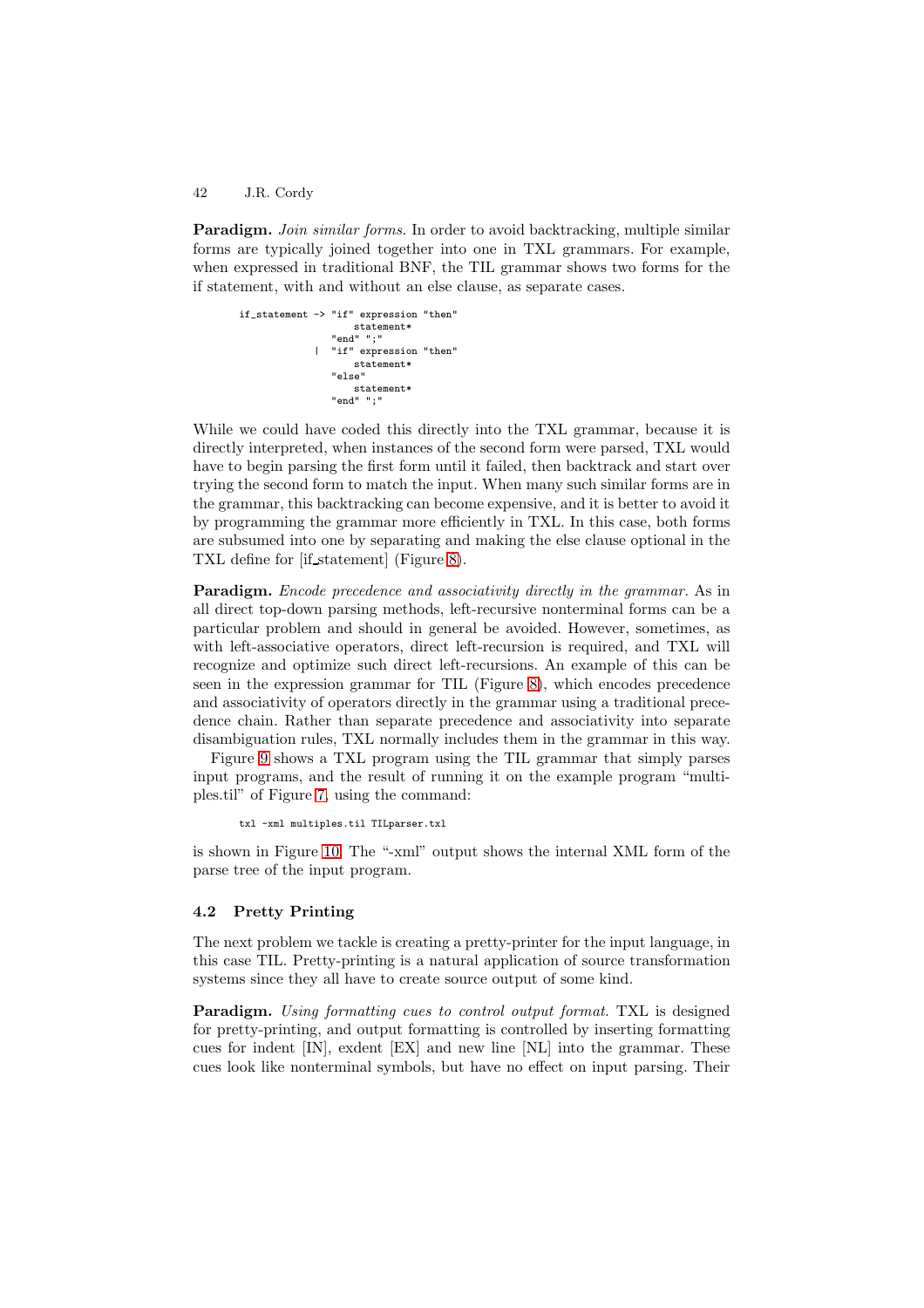```
linux% txl multiples.til TILparser.txl -xml
<program>
 <repeat statement>
  <statement><for_statement> for
    <name><id>i</id></name> :=
    <expression><primary><literal><integernumber>1</integernumber></literal></primary></expression> to
    <expression><primary><literal><integernumber>9</integernumber></literal></primary></expression> do
    <repeat statement>
     <statement><for_statement> for
       <name><id>i</id></name> :=
       <expression><primary><literal><integernumber>1</integernumber></literal></primary></expression> to
       <expression><primary><literal><integernumber>10</integernumber></literal></primary></expression> do
       <repeat statement>
        <statement><write_statement> write
          <expression>
           <expression><primary><name><id>i</id></name></primary></expression>
           <op>*</op>
           <expression><primary><name><id>j</id></name></primary></expression>
          </expression> ;
         </write_statement>
        </statement>
       \mbox{\texttt{</repeat}} statement> end ;
      </for_statement>
     \epsilon/statement>
    </repeat statement> end ;
   </for_statement>
  \zeta/statement>
 </repeat statement>
</program>
```
<span id="page-16-0"></span>**Fig. 10.** Example XML parse tree output of TIL parser

only role is to specify how output is to be formatted. For example, in the TIL grammar of Figure [8,](#page-13-0) the definition for [while statement] uses [IN][NL] following the while clause, specifying that subsequent lines should be indented, and that a new line should begin following the clause. The [EX] after the statements in the body specifies that subsequent lines should no longer be indented, and the [NL] following the end of the loop specifies that a new line should begin following the while statement.

**Paradigm.** *Preserving comments in output.* By default TXL ignores comments specified using the *comments* section as shown in Figure [8,](#page-13-0) where TIL comments are specified as from // to end of line. In order to preserve comments in output, we must tell TXL that we wish to do that using the *-comment* command-line argument or the equivalent #pragma directive,

#pragma -comment

Once we have done that, comments become first-class tokens and the grammar must allow comments anywhere they may appear. For well-formed input code this is not difficult, but in general it is tricky and can require significant tuning. It is a weakness of TXL that it has no other good way to preserve comments.

In the TIL case, we have only end-of-line comments and we will assume that they are used only at the statement level - if we observe other cases, they can be added to the grammar. This is specified in the grammar with the statement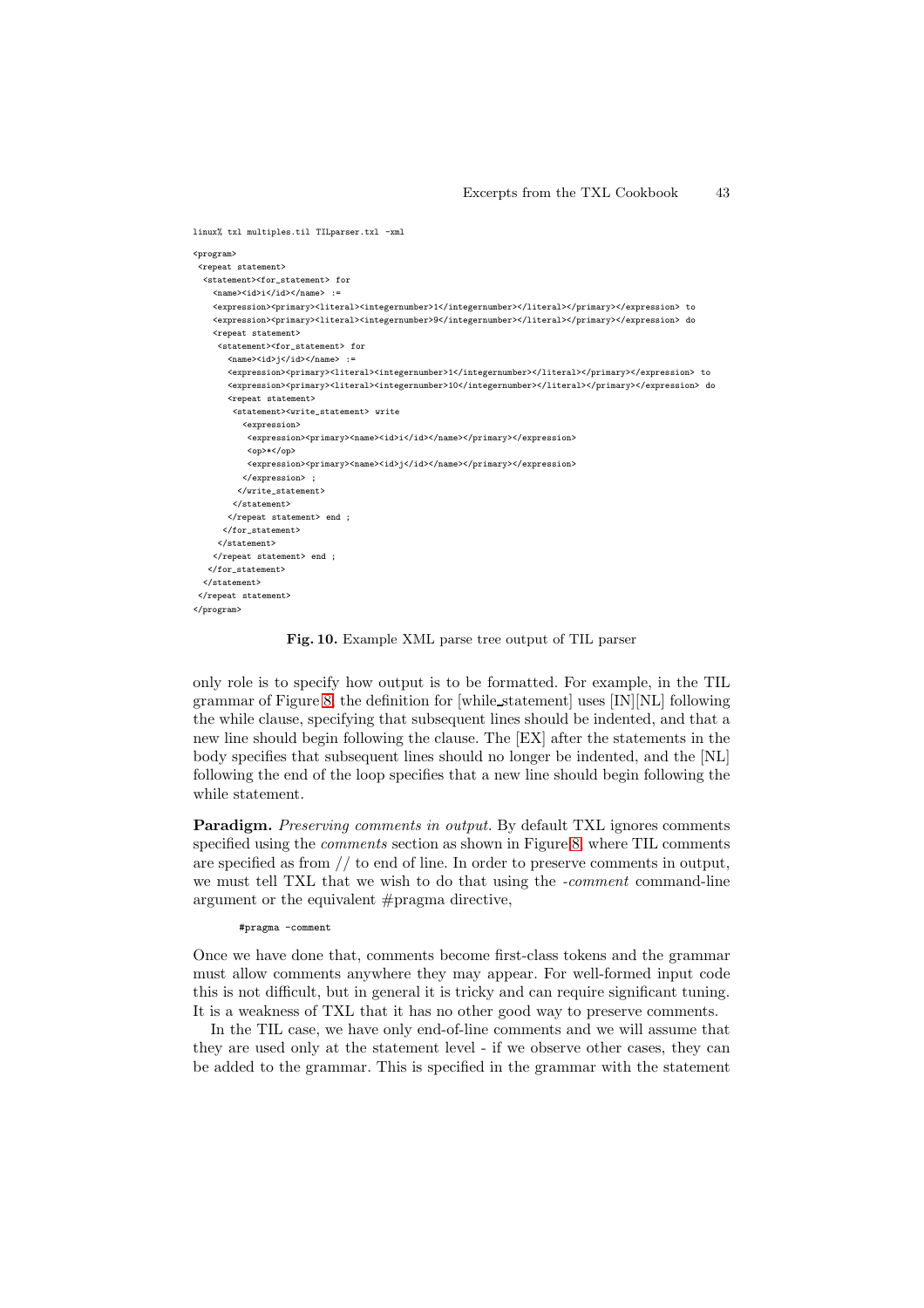form [comment statement], (which has no effect when *-comment* is off because no [comment] token will be available to parse). [comment statement] is defined to put a new line before each comment, in order to separate it in the output:

```
define comment_statement
    [NL] [comment] [NL]
end define
```
Figure [11](#page-17-0) shows the result of pretty-printing *multiples.til* using the parsing program of Figure [9.](#page-14-0)

#### **4.3 Language Extensions**

Language extensions, dialects and embedded DSLs are a common application of source transformation systems. The next problem involves implementing a number of syntactic extensions to the TIL grammar. Syntactic extension is one of the things TXL was explicitly designed for, and the paradigm is straightforward.

Figure [12](#page-18-0) shows four small language extensions to TIL, the addition of beginend statements, the addition of arrays, the addition of functions, and the addition of modules (i.e., anonymous or singleton classes). New grammatical forms, tokens and keywords are defined using the usual tokens, keys and define statements of TXL, as for example with the [begin statement] definition in the begin-end extension of TIL and the addition of the *function* keyword in the function extension of TIL (both in Figure [12\)](#page-18-0).

**Paradigm.** *Extension of grammatical forms.* New forms are integrated into the existing language grammar using redefinitions of existing forms, such as [statement] in the begin-end dialect of TIL. TXL's *redefine* statement is explicitly designed to support language modifications and extensions. In the begin-end extension we can see the use of redefine to add a new statement form to an existing language:

```
redefine statement
    ... % refers to all existing forms
                             | [begin_statement] % add alternative for our new form
end redefine
linux% cat Examples/multiples.til
    // Output first 10 multiples of numbers 1 through 9
    for i:=1 to 9 do for j:=1 to 10 do
        // Output each multiple
    write i*j; end; end;
linux% txl -comment multiples.til TILparser.txl
    // Output first 10 multiples of numbers 1 through 9
    for i := 1 to 9 do
        for j := 1 to 10 do
            // Output each multiple
            write i * j;
        end;
    end;
```
<span id="page-17-0"></span>**Fig. 11.** Example output of the TIL pretty-printer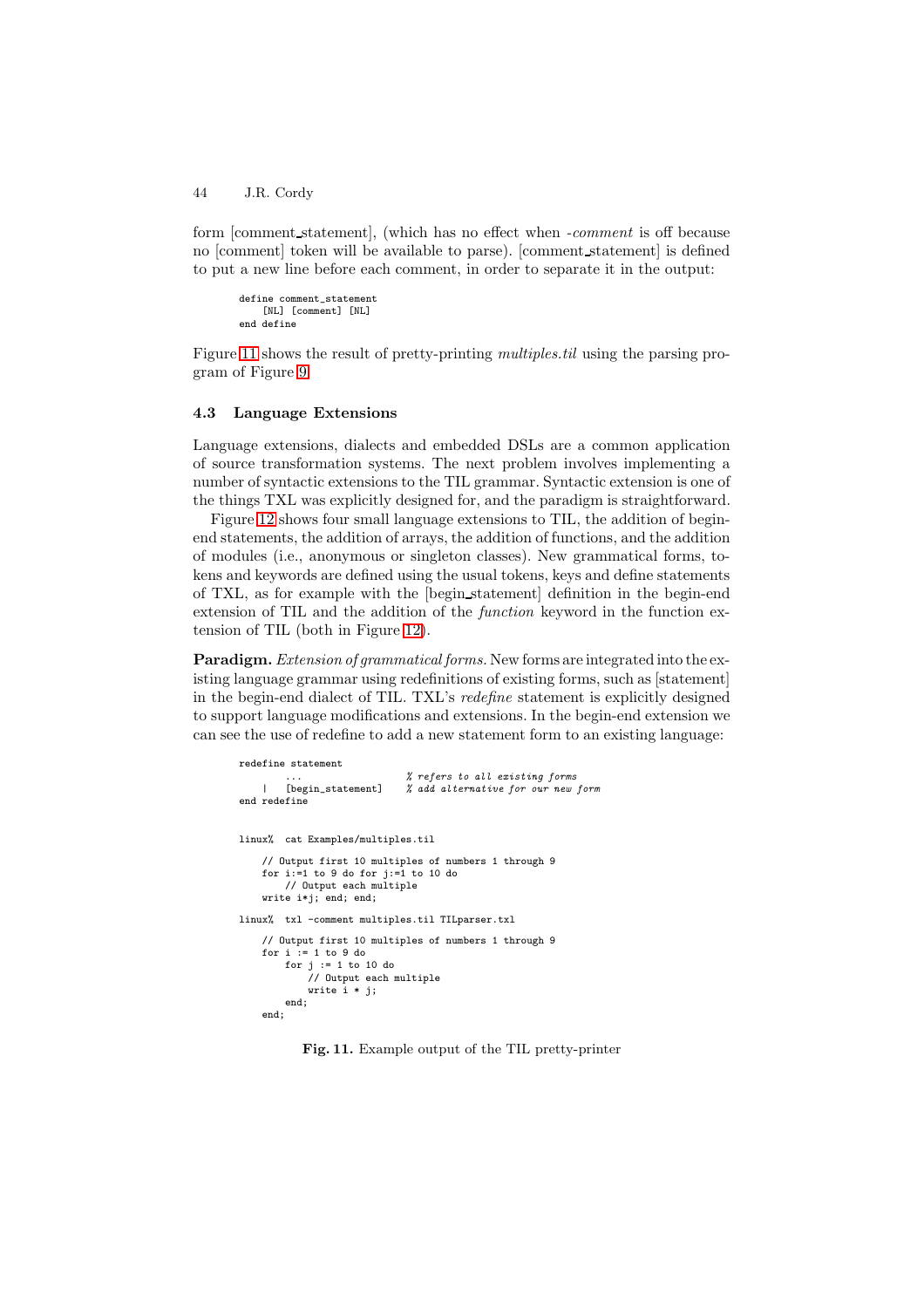```
File "TILbeginend.grm"
% TXL grammar overrides for begin-end
% extension of the Tiny Imperative Language
% Add begin-end statements
redefine statement
    ... % existing forms
| [begin_statement] % adds new form
end redefine
define begin_statement
    'begin [IN][NL]
       [statement*] [EX]<br>d [NL]
    'end
end define
File "TILfunctions.grm"
% TXL grammar overrides for functions
% extension of the Tiny Imperative Language
% Add functions using grammar overrides
redefine declaration
                               % existing
      | [function_definition] % new form
end redefine
redefine statement
                               % existing
    |<br>| [call_statement]
end redefine
keys
'function
end keys
define function_definition
    'function [name] '( [name,] ')
        [opt colon_id] [IN][NL]<br>[statement*] [EX]
    end: [Statement+] [EA]<br>end: [NL][NL][NL]
end define
define call_statement
  [opt id_assign]
       [name] '( [expression,] ') '; [NL]
end define
define colon_id
        ': [name]
end define
define id_assign
[name] ':=
end define
```

```
File "TILarrays.grm"
% TXL grammar overrides for array
% extension of the Tiny Imperative Language
% Add arrays using grammar overrides
redefine declaration
     'var [name] [opt subscript] '; [NL]
   \mathbf{I}end redefine
redefine primary
    [name] [opt subscript]
| ...
end redefine
redefine assignment_statement
    [name] [opt subscript] ':=
                     [expression] '; [NL]
end redefine
define subscript
    '[ [expression] ']
end define
File "TILmodules.grm"
% TXL grammar overrides for module
% extension of the Tiny Imperative Language
% Add modules using grammar overrides
% Requires functions extension
redefine declaration
                                 % existing forms<br>% add new form
    | [module_definition]
end redefine
keys
'module 'public
end keys
define module_definition
    'module [name] [IN] [NL]<br>[statement*] [EX]
     [statement*][NL] [NL]end define
redefine function_definition
    [opt 'public] ...
end redefine
```
<span id="page-18-0"></span>**Fig. 12.** TXL overrides for four dialects of TIL

Such a grammar modification is called a *grammar override* in TXL since it "overrides" or replaces the original definition with the new one. The "..." notation in this example is not an elision, it is an actual part of the TXL syntax. It refers to all of the previously defined alternative forms for the nonterminal type, in this case [statement], and is a shorthand for repeating them all in the redefine. It also makes the redefinition largely independent of the base grammar, so if the definition of [statement] in TIL changes, the language extension will not require any change, it will just inherit the new definition.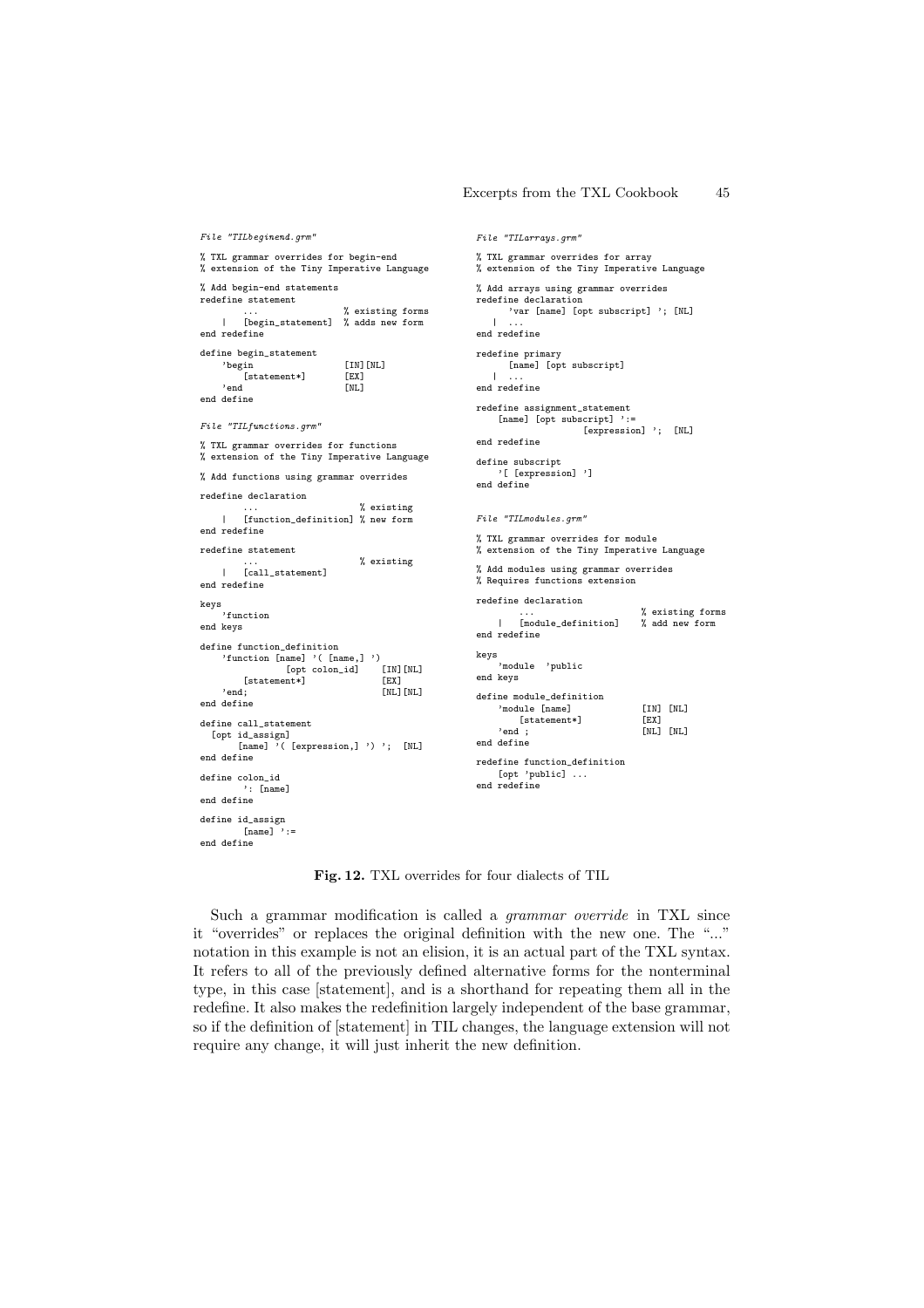Because TXL grammars are actually directly interpreted programs for parsing, any ambiguities of the extension with existing forms are automatically resolved - the first defined alternative that matches an input will always be the one recognized. So even if the base language changes such that some or all of the language extension's forms are subsumed by the base language grammar, the extension will continue to be valid.

**Paradigm.** *Grammar overrides files.* Language extension and dialect files are normally stored in a separate grammar file. Such a grammar modification file is called a *grammar overrides* file, and is included in the TXL program following the include of the base grammar, so that it can refer to the base grammar's defined grammatical types:

include "TIL.grm" include "TILbeginend.grm"

For example, while the TIL begin-end extension is independent of the grammatical forms of TIL other than the [statement] form it is extending, in the arrays extension of Figure [12,](#page-18-0) [expression] and [name] refer to existing grammatical types of TIL.

**Paradigm.** *Preferential ordering of grammatical forms.* In the begin-end extension the new form is listed as the last alternative, indicating a simple extension that adds to the existing language. When the new forms should be used in preference to existing ones, as in the arrays example, the new form is given as the first alternative and the existing alternatives are listed below, as in the [declaration] and [primary] redefinitions in the arrays extension of TIL:

```
redefine declaration
        'var [name] [opt subscript] '; [NL]
| ...
end redefine
redefine primary
      [name] [opt subscript]
    \|end redefine
```
Because grammatical types are interpreted directly as a parsing program, this means that any input that matches will be parsed as the new form, even if existing old forms would have matched it. So, for example, every var declaration in the arrays extension, including those without a subscript (e.g., "var  $x$ ;") will be parsed with an optional subscript in the extended language, even though the base grammar for TIL already has a form for it. Similarly, every [name] reference which appears as a [primary] in the extension will be parsed with an [opt subscript] even though there is an existing [name] form for [primary].

Pretty-printing cues for extended forms are specified in redefine statements in the usual way, by adding [NL], [IN] and [EX] output formatting nonterminals to the definitions of the new forms, as in the new [declaration] form above.

**Paradigm.** *Replacement of grammatical forms.* Grammar type redefinitions can also completely replace the original form in the base grammar. For example, the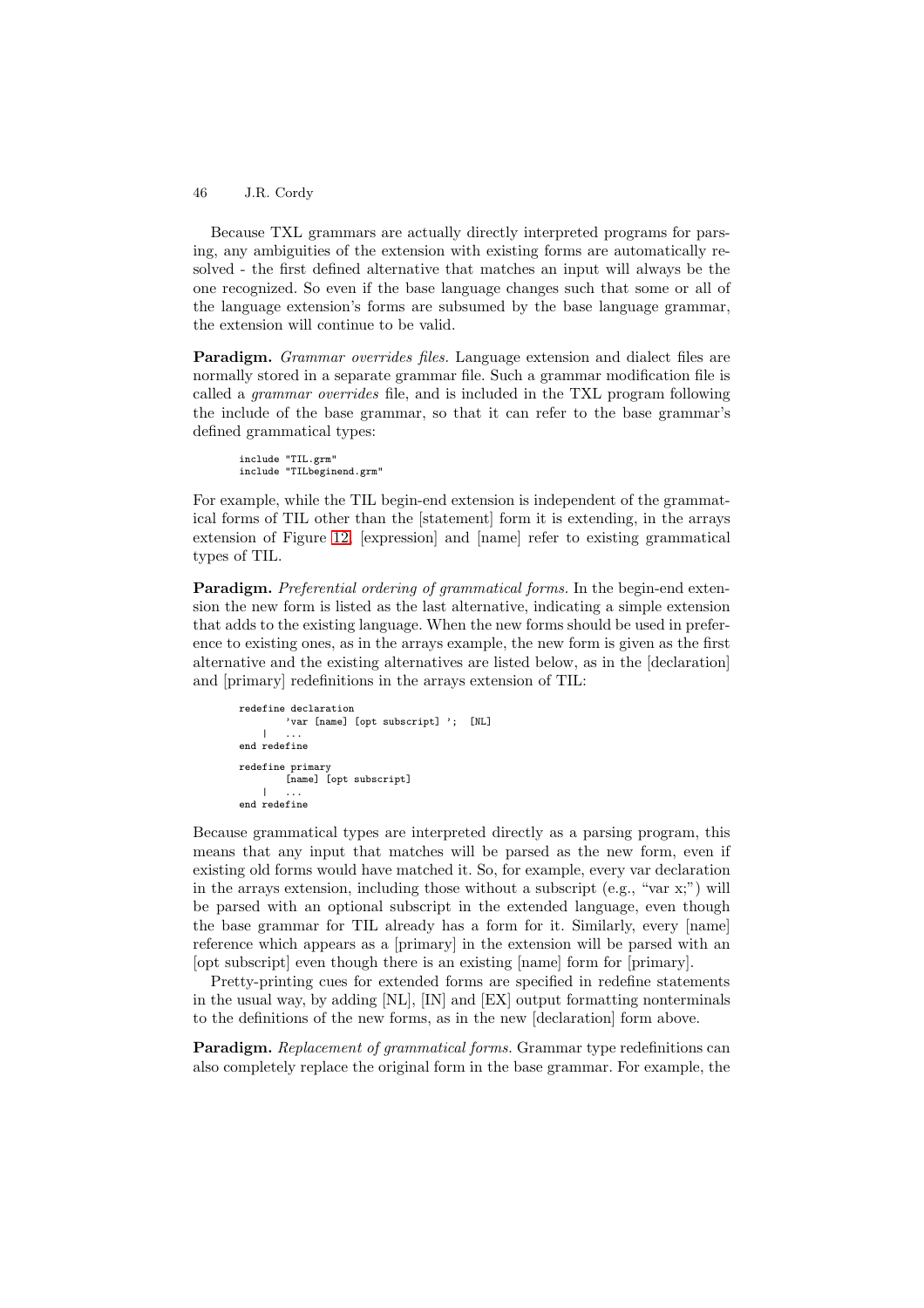[assignment statement] form of the arrays extension of TIL ignores the definition in the base grammar, and defines its own form which completely replaces it. This means that every occurrence of an [assignment statement] in the extended language must match the form defined in the dialect.

```
redefine assignment_statement
        [name] [opt subscript] ':= [expression] '; [NL]
end redefine
```
**Paradigm.** *Composition of dialects and extensions.* Language extensions and dialects can be composed and combined to create more sophisticated dialects. For example, the module (anonymous class) extension of TIL shown in Figure [12](#page-18-0) is itself an extension of the function extension. Extensions are combined by including their grammars in the TXL program in dependency order, for example:

include "TIL.grm" include "TILarrays.grm" include "TILfunctions.grm" include "TILmodules.grm"

**Paradigm.** *Modification of existing forms.* Extended forms need not be completely separate alternatives or replacements. When used directly in a redefine rather than as an alternative, the "..." notation still refers to all of the original forms of the nonterminal, modified by the additional syntax around it. For example, in the module extension of TIL (Figure [12\)](#page-18-0), the [function declaration] form is extended to have an optional *public* keyword preceding it. In this way the module dialect does not depend on what a [function definition] looks like, only that it exists. Figure [13](#page-21-0) shows an example of a program written in the modular TIL language dialect described by the composition of the arrays, functions and modules grammar overrides in Figure [12.](#page-18-0)

### **4.4 Robust Parsing**

Robust parsing [\[1\]](#page-63-7) is a general term for grammars and parsers that are insensitive to minor syntax errors and / or sections of code that are unexplained by the input language grammar. Robust parsing is very important in production program analysis and transformation systems since production software languages are often poorly documented, making it difficult to get an accurate grammar, because language compilers and interpreters often allow forms not officially in the language definition, and because languages often have dialects or local custom extensions in practice. For all of these reasons, it is important that analysis and transformation tools such as those implemented in TXL be able to handle exceptions to the grammar so that systems can be at least partially processed.

**Paradigm.** *Fall-through forms.* The basic paradigm for robust parsing in TXL is to explicitly allow for unexplained input as a dialect of the grammar that adds a last, uninterpreted, alternative to the grammatical forms for which there may be such unofficial or custom variants. For example, we may want to allow for statements that are not in the official grammar by making them the last alternative when we are expecting a statement.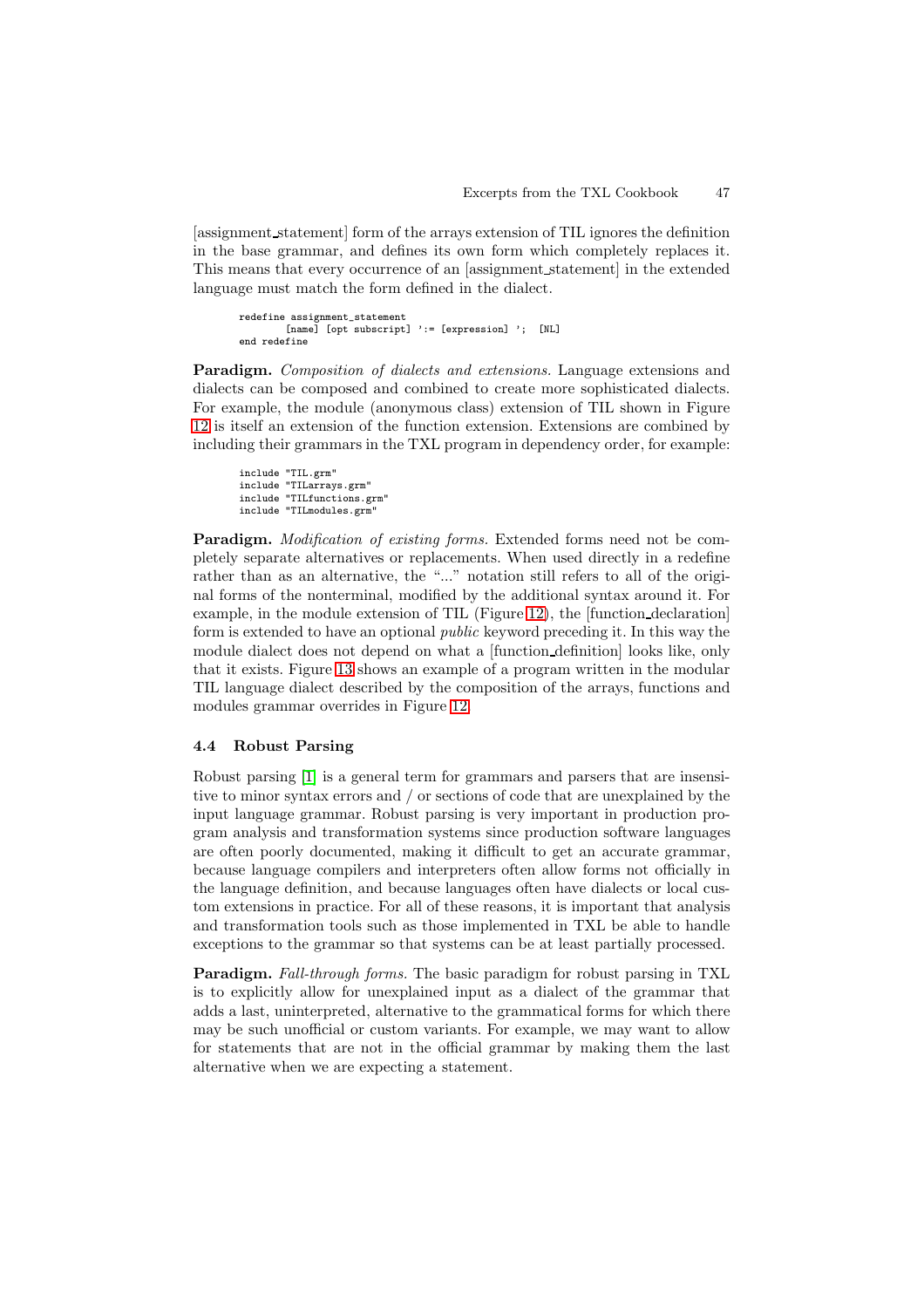```
File "primes.mtil"
```

```
// this program determines the primes up to maxprimes using the sieve method
var maxprimes;
var maxfactor;
maxprimes := 100;
maxfactor := 50; // maxprimes div 2
var prime;
var notprime;
prime := 1;notprime := 0;
module flags
   var flagvector [maxprimes];
   public function flagset (f, tf)
       flagvector [f] := tf;
     end;
  public function flagget (f) : tf
      tf := flagvector [f];
   end;
end;
 // everything begins as prime
 var i;
 i := 1;
 while i <= maxprimes do
    flagset (i, prime);
    i := i + 1;end;
 ...
```
#### <span id="page-21-0"></span>**Fig. 13.** Part of an example program in the TIL arrays, functions, modules dialect

Figure [14](#page-22-0) shows the grammar overrides for a dialect of TIL that allows for unexplained statement forms. The key idea is that all statements in TIL end with a semicolon - so if we have a form ending in a semicolon that does not match any of the known forms, it must be an unknown statement form. Because alternatives in TXL grammars are tried in order, we can encode this by adding the unknown case as the last form for [statement]:

|              | redefine statement                |                                                                      |
|--------------|-----------------------------------|----------------------------------------------------------------------|
| end redefine | $\cdots$<br>  [unknown_statement] | % existing forms for [statement]<br>% fall-through if not recognized |

**Paradigm.** *Uninterpreted forms.* When parsing, all other alternatives are tested, after which we fall through to the [unknown statement] form. [unknown statement] is any sequence of input items that are not semicolons [not semicolon\*], ended with a semicolon. This ensures that we don't accidentally accept uninterpreted input over a statement boundary.

The [not semicolon] nonterminal type is the key to flushing uninterpreted input, and uses a standard TXL paradigm for flushing input, [token or key]. [token] is a special TXL built-in type that matches any input token that is not a keyword of the grammar, and [key] is a special built-in type that matches any keyword. Thus the following definition describes a type that will accept any single item from the input: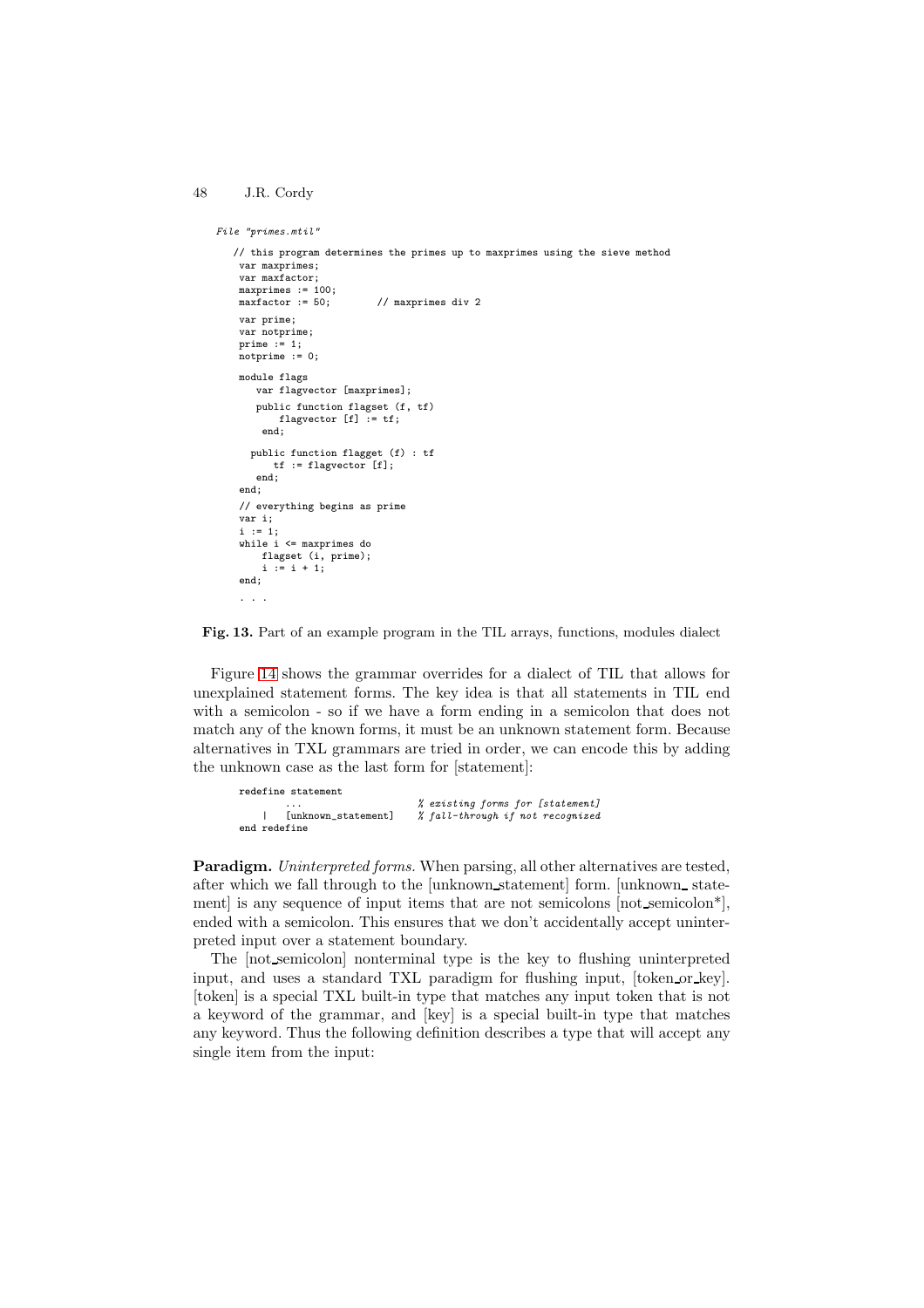```
define token_or_key<br>[token]
                          [token] % any input token that is not a keyword
         | [key] % any keyword
end define
```
**Paradigm.** *Guarded forms.* In the robust TIL dialect, we must be careful not to throw away a semicolon, and thus we have guarded [token or key] with a nonterminal guard. In the [not\_semicolon] definition, [not ':] indicates that if the next input token is a semicolon, then we should not accept it as a [token or key].

```
define not_semicolon
        [not ';] [token_or_key] % any item except semicolon
end define
```
[not X] is a generalized grammatical guard that can be used to limit what can be matched by the form following it to those inputs that cannot be recognized as an  $[X]$ , which can be any grammatical type. Its semantics are simple: if an  $[X]$ can be parsed at the current point in the input, then the following form is not tested, otherwise it is. In either case, [not X] does not itself consume any input.

```
File "TILrobust.grm"
```

```
% TXL grammar overrides for robust parsing extension of Tiny Imperative Language
% Allow for unrecognized statement forms
redefine statement
        ... \% refers to all existing forms for [statement]<br>[unknown statement] \% add fall-through if we don't recognize a sta
                                     % add fall-through if we don't recognize a statement
end redefine
define unknown_statement
        [not_semicolon*] ; [NL]
end define
define not_semicolon<br>[not ';] [token_or_key]
                                    % any input item that is not a semicolon
end define
define token_or_key
        [token] % any input token that is not a keyword
    | [key] % any keyword
end define
```
<span id="page-22-0"></span>**Fig. 14.** TXL overrides for robust statement parsing in TIL

#### **4.5 Island Grammars**

Island grammars [\[14](#page-64-5)[,19\]](#page-64-6) address a related problem to robust parsing, the problem of embedded code we wish to process in a sea of other text we don't want to process. For example, we may want to analyze only the embedded C code examples in the chapters of a textbook or a set of HTML pages, or only the EXEC SQL blocks in a large set of Cobol programs.

The basic strategy for island grammars in TXL is to invert the robust parsing strategy - we treat the input as a sequence of meaningful things ("islands") and unmeaningful things ('water") (Figure [15\)](#page-23-0). The meaningful things are, for example, TIL programs, and the unmeaningful things are any sequence of input items not beginning with a TIL program.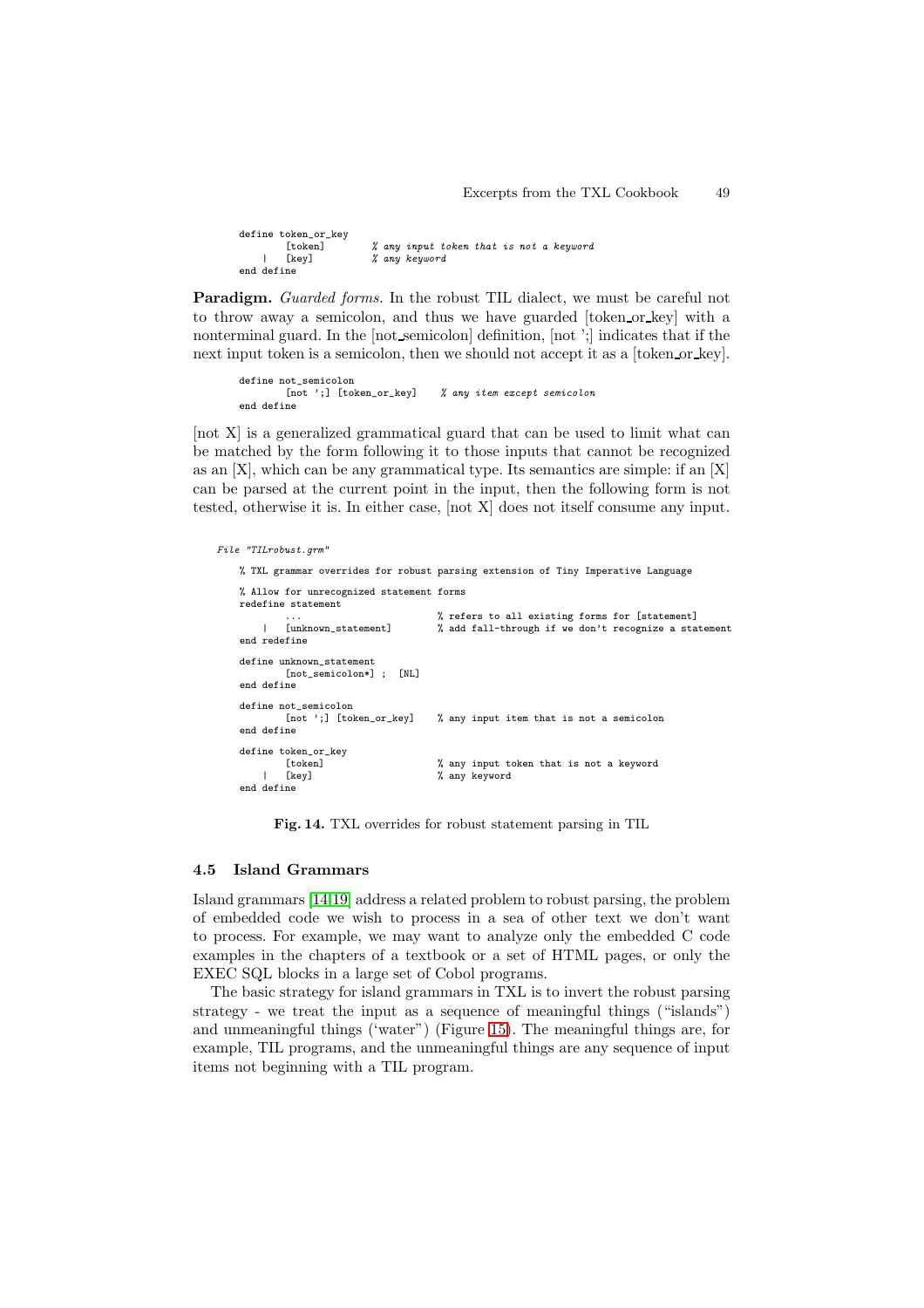```
File "Islands.grm"
% Generic grammar for parsing documents
% with embedded islands
% The input is a sequence of interesting
% islands and uninteresting water
redefine program
    [island_or_water*]
end redefine
define island_or_water
         [island]
        [water]
end define
% Water is any input that is not an island
define water
    [not_island+]
end define
define not_island
    % any item that does not begin an island
    [not island] [token_or_key]
end define
define token_or_key<br>[token]
        [token] % any token not a keyword<br>[key] % any keyword
                     % any keyword
end define
                                                         File "TILislands.txl"
                                                         % TXL program for parsing documents
                                                         % with embedded TIL programs
                                                         % Begin with the TIL grammar
                                                         include "TIL.grm"
                                                         % And the generic island grammar
                                                         include "Islands.grm"
                                                         % In this case the islands are TIL programs
                                                         define island
                                                             [til_program]
                                                         end define
                                                         define til_program
                                                             [statement+]
                                                         end define
                                                         % We can now target rules at embedded TIL
                                                         % [island]s. But in this case, we just
% delete the non-TIL, to yield code only
                                                         rule main
                                                             replace [island_or_water*]
                                                                  Water [water]
                                                                  Rest [island_or_water*]
                                                             by
                                                                 Rest
                                                         end rule
```
<span id="page-23-0"></span>**Fig. 15.** TXL generic island grammar (left), and an island parser for embedded TIL programs based on it (right)

**Paradigm.** *Preferential island parsing.* Figure [15](#page-23-0) shows a generic TXL grammar for implementing island grammars to parse documents such as this one, recognizing the embedded islands (such as TIL programs) and ignoring the rest of the text (such as this paragraph). As usual, the trick is that the first alternative [island] is preferred, and the second [water] is tried only if the first fails. Parameterized generic grammars such as this one are frequently used in TXL to encode reusable parsing paradigms such as island grammars.

The generic island grammar is used by defining [island], the interesting form, in the TXL program that includes the generic grammar. The second half of Figure [15](#page-23-0) is a TXL program that uses the generic island grammar to make an island grammar for embedded TIL programs in documents such as this tutorial. [island] is defined as [til program], which uses the included TIL grammar's [statement] form. The analysis or transformation rules can then target the [island] forms only, ignoring the uninterpreted water. In this case, the program simply replaces all occurrences of [water] by the empty sequence, leaving only the embedded TIL programs in the output.

### **4.6 Agile Parsing**

Agile parsing [\[13\]](#page-64-7) refers to the use of grammar tuning on an individual analysis or transformation task basis. By using the parser to change the parse to better isolate the parts of the program of interest or make them more amenable to the particular transformation or analysis, we can greatly simplify the rules necessary to perform the task.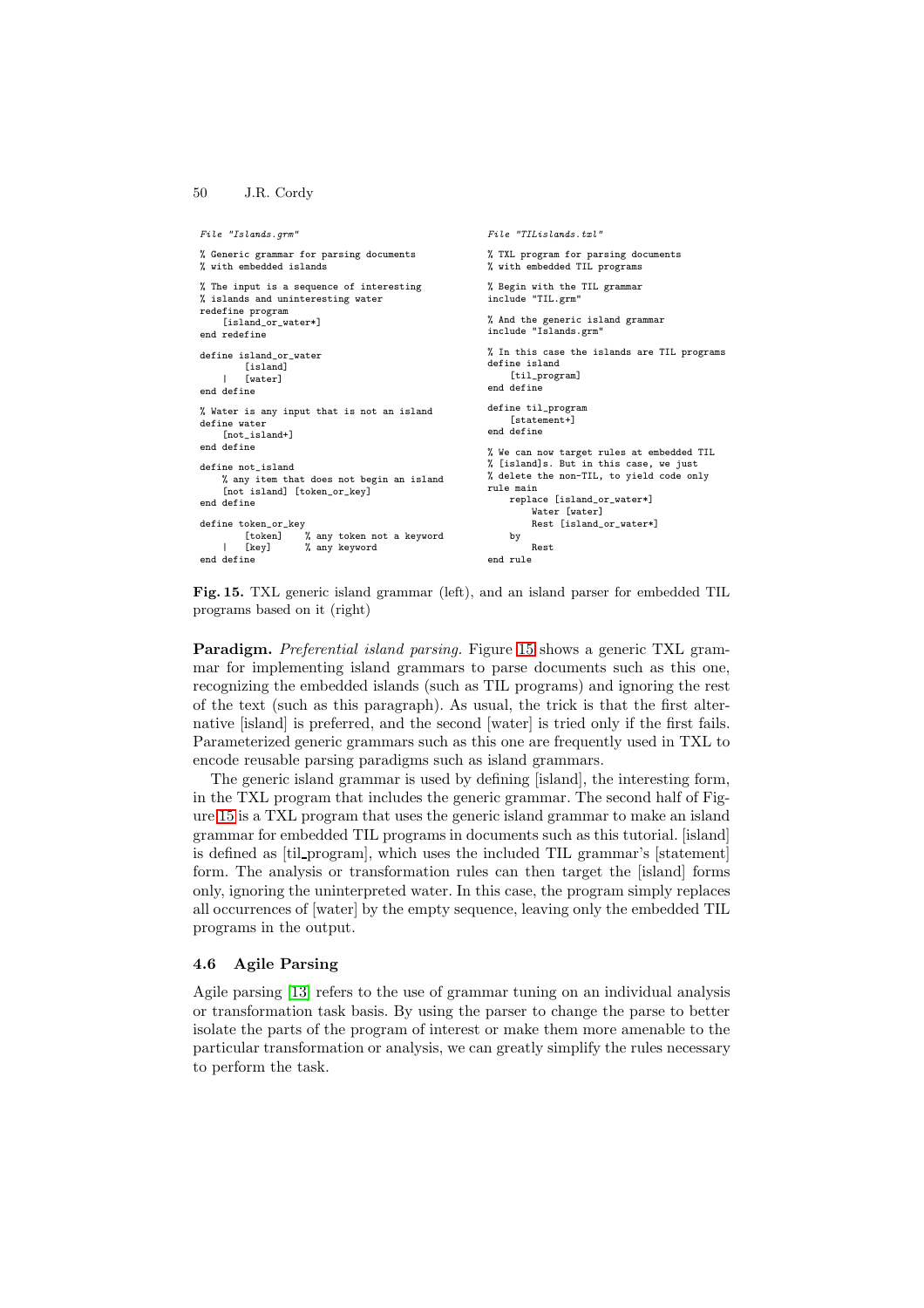**Paradigm.** *Transformation-specific forms.* Agile parsing is implemented in TXL using grammar overrides (redefines) in exactly the same way as we have done for language extensions and dialects. In essence, we create a special dialect grammar for the language in support of the particular task.

The remainder of this paper consists of a sampling of example problems in various applications of source transformation, highlighting the TXL paradigms that are used in each solution.

### **5 Restructuring Problems**

Once we have crafted grammars for our input languages, we can begin using them to support the real work - the transformation and analysis tasks that support software understanding, maintenance, renovation, migration and evolution. The flexibility of the TXL parser is a key to its application in many domains - for example, we exploit agile parsing in many solutions. But the real work is in the transformation and analysis rules.

In the remaining problems from the TXL Cookbook, we concentrate on source code transformation and analysis problems in three categories: restructuring problems, optimization problems, and static and dynamic analysis problems. In each category, we will look at a set of small but real challenges, each couched in terms of TIL and its extensions. We only have space for a few representative examples in each category, chosen not because they are the most useful, but because they introduce new recipes and paradigms.

As we have seen, a TXL "grammar" is not really a grammar - rather it is a functional program for parsing the input, which gives us direct control over the parse, yielding both flexibility and generality. Similarly, a TXL transformation "rule set" is not really a term rewriting system - rather, the rules form a functional program for transforming the input, with similar direct control over tree traversal and strategy, again yielding flexibility and generality.

We begin with problems in basic program restructuring, the heart of applications in refactoring and code improvement. As with our parsing examples, all of our example problems are based on the Tiny Imperative Language (TIL) and its extensions. We will use the grammars and parsing techniques we developed in Section [4](#page-12-0) to support all our solutions.

**Paradigm.** *Programmed functional control.* Transformations and analyses are coded in TXL using *rules* and *functions*. The basic difference between the two is that rules repeatedly search for and transform instances of their pattern until no more can be found, whereas functions transform exactly one instance of their pattern. TXL is a functional language, and the transformation is driven by the application of one rule or function, the *main* rule, to the parse tree of the entire input. All other rules and functions must be explicitly invoked, either in the main rule or in other rules invoked by it.

In contrast to pure term rewriting systems, this functional style gives the programmer fine-grained programmed control over the application of transformation rules on an invocation-by-invocation basis, and tree traversals and strategies can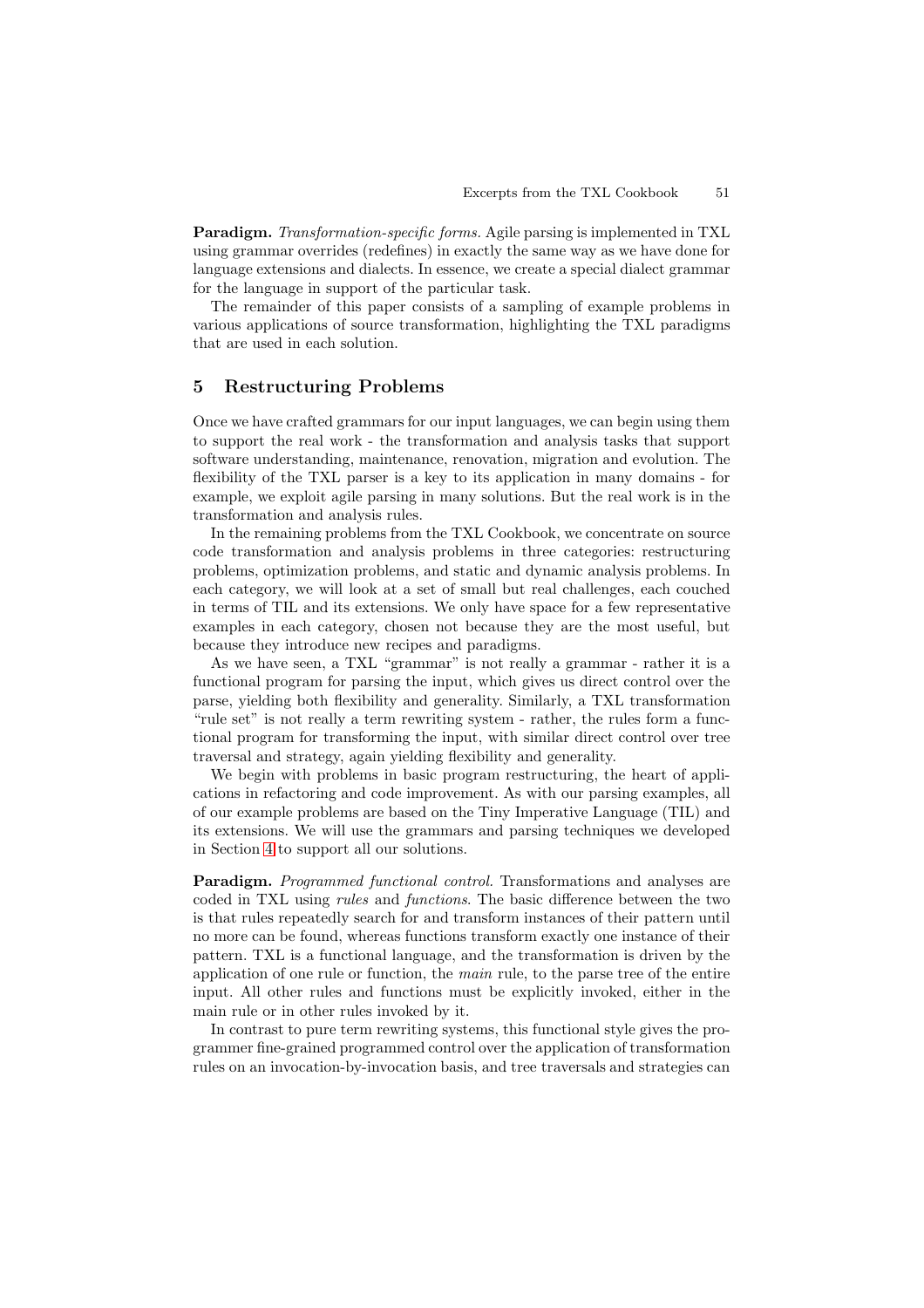be customized to each task. Of course, the downside of this flexibility and control is that you *must* do so, the price we pay in TXL for detailed programmability. As we shall see, in practice the common traversals and strategies are simply TXL coding paradigms, which we can learn quickly and reuse as need be. It is these functional paradigms that we will be exploiting in our solutions.

**Paradigm.** *Transformation scopes.* The result of a TXL rule or function invocation is a transformed copy of the *scope* (parse tree) it is directly applied to. In TXL, scopes of application are explicitly programmed - rules are not global, but transform only the subtree they are applied to. The result of a rule application is (semantically) a completely separate copy from the scope itself - the original TXL variable bound to the scope is unchanged by a rule invocation on it, and retains its original value (parse tree), as in all functional languages. For example, if the TXL variable X is bound to the [number] 1, the rule invocation  $X \neq 1$ ] yields 2, but does not change X, which retains its original value, 1.

#### **5.1 Feature Reduction**

Applications in code analysis and transformation often begin by normalizing the code to reduce the number of features in the code to be analyzed in order to expose basic semantics and reduce the number of cases to analyze. Figure [16](#page-26-0) is a simple example of such a feature reduction transformation, the elimination of TIL *for* loops by translation to an equivalent *while*. The transformation has only one rule, [main], which searches for sequences of [statement] beginning with a for statement and replaces the for with an equivalent while statement. While small, this simple example introduces us to a number of TXL paradigms.

It may surprise you to see that the rule is targeted at the type [statement\*], a sequence of statements, rather than just [statement], since it is a single *for* statement that we are replacing. The reason for this is that we need to replace the for loop with not one statement but several - the initialization of the iteration variable, the declaration and computation of the upper limit, and the while loop itself. If we had tried to replace a single [statement] with this sequence, we would get a syntax error in the replacement, because TXL rules are constrained to preserve grammatical type in order to guarantee a well-formed result. A sequence of statements [statement\*] is not an instance of the type [statement], and thus a replacement of several statements would violate the type constraint.

**Paradigm.** *Raising the scope of application.* This situation is an example of a general paradigm in TXL - transforming a pattern that is further up the parse tree than what we really want to match, in order to be able to create a result that is significantly different. The saying in TXL is: if you can't create the replacement you want, target further up the tree. In this specific case, we need to create several [statement]s out of one - so we must target the statement sequence [statement<sup>\*</sup>] of which the for statement is a part.

Note that the statements following the for are also captured in the pattern (*MoreStatements*) and preserved in the result. This is a part of the paradigm - if we had not allowed for these, the pattern could match only sequences containing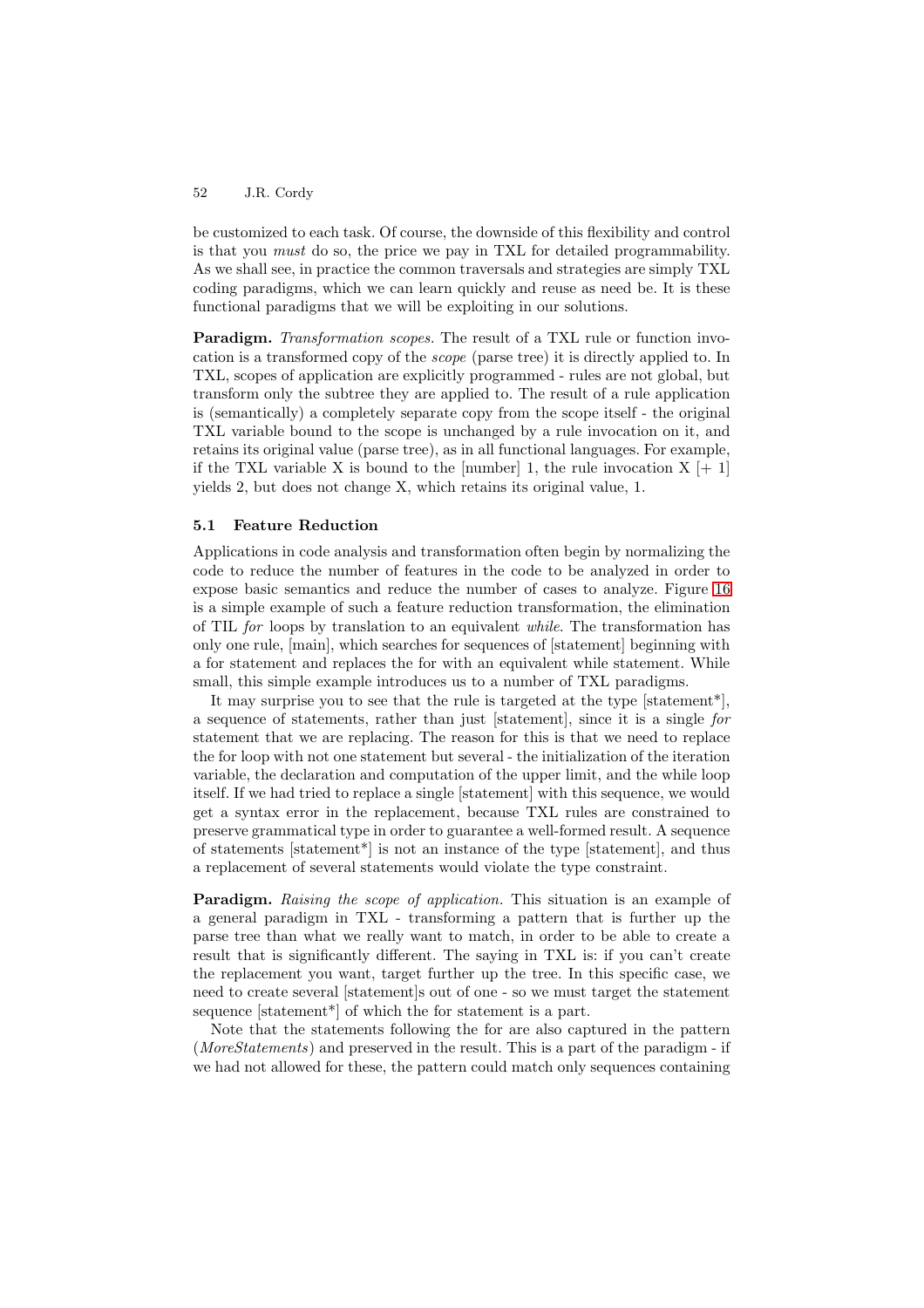```
File "TILfortowhile.txl"
   % Convert Tiny Imperative Language "for" statements to "while" form
   % Based on the TIL grammar
   include "TIL.grm"
   % Preserve comments in output
   #pragma -comment
   % Rule to convert every "for" statement
   rule main
        % Capture each "for" statement, in its statement sequence context
        % so that we can replace it with multiple statements
        replace [statement*]
            'for Id [id] := Expn1 [expression] 'to Expn2 [expression] 'do
               Statements [statement*]
            'end;
            MoreStatements [statement*]
        % Need a unique new identifier for the upper bound
        construct UpperId [id]
            Id [_ 'upper] [!]
        % Construct the iterator
        construct IterateStatement [statement]
            Id := Id + 1;% Replace the whole thing
        by
            'var Id;
            Id := Expn1;'var UpperId;
            UpperId := (x<sub>Expn2</sub>) + 1;
             'while Id - UpperId 'do
               Statements [. IterateStatement]
            'end;
            MoreStatements
   end rule
```
<span id="page-26-0"></span>**Fig. 16.** TXL transformation to convert for statements to while statements

exactly one statement - that is, the last statement of a sequence. There is no cost to copying these from the pattern to the result, since like many functional languages TXL optimizes flow-through copies.

**Paradigm.** *Explicit patterns.* The pattern for the for loop is fully explicated, that is, it matches all of its parts right away rather than just a [for statement] which we could then take apart. Similarly, the replacement contains all the parts of the result explicitly rather than constructing a [while statement] and replacing it whole. This example-like way of expressing rules is a TXL style - making the pattern and replacement show as much as possible of the form of the actual intended pattern and result target code rather than the constructed terms.

TXL uses the same parser (i.e., the TXL grammar you specify) to parse patterns and replacements in rules as it does for input. Thus it constructs all of the intermediate terms for you. This means that there is no cost to explicating details in a pattern, and it would be no more efficient to have a pattern searching for a [for statement] only than for the entire pattern we have coded in the [main] rule, because the parsed pattern is in fact a [for statement] anyway.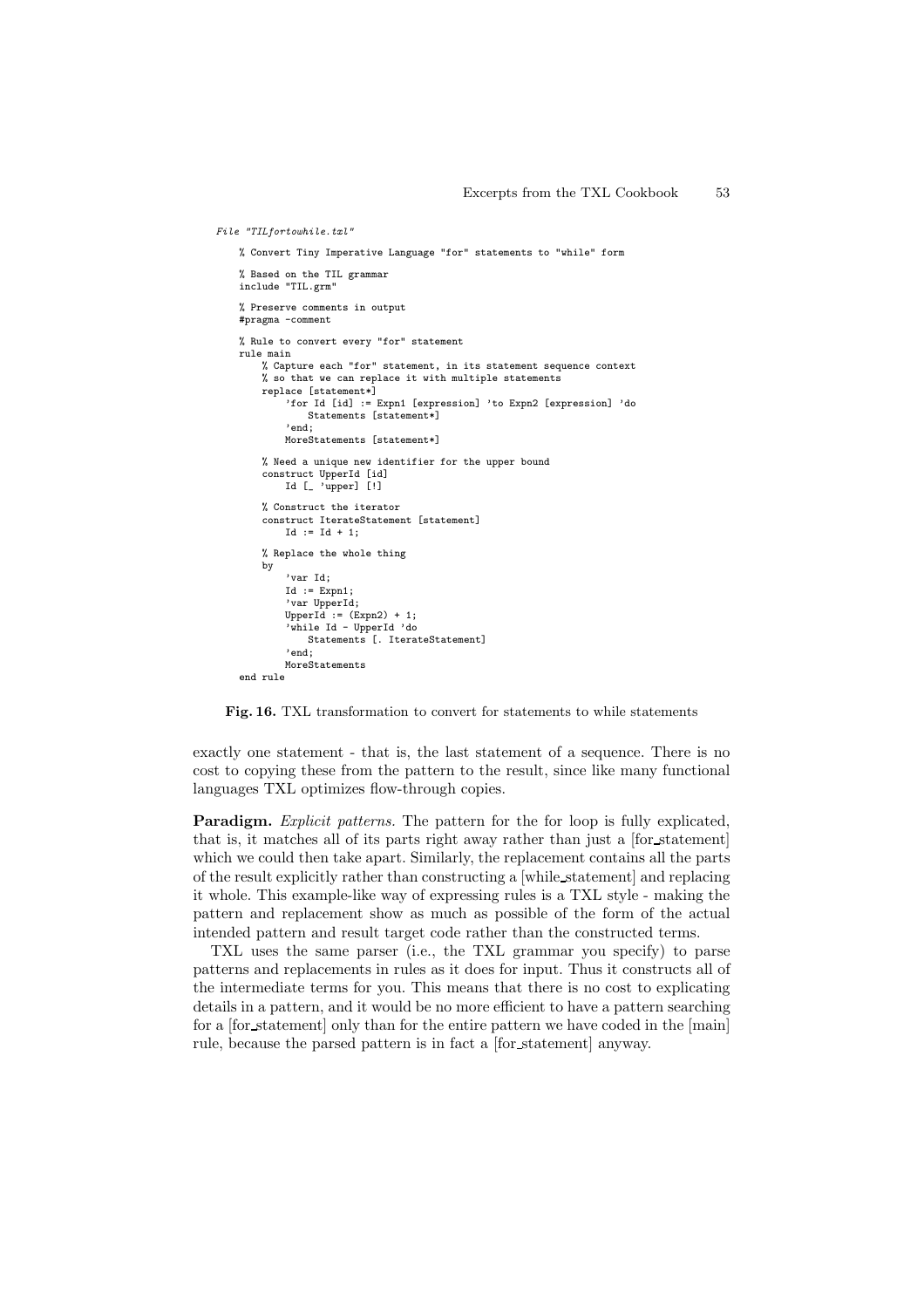Given this preference for an example-like style, it may also surprise you to see that the iteration statement (*IterateStatement*) is separately constructed and appended [.] to the sequence of statements in the body of the loop rather than appearing in the replacement directly. The reason for this is the definition of sequence in TXL - the sequence type  $[X^*]$  has a recursive definition, deriving  $[X]$   $[X^*]$  or [empty]. Thus although a statement at the head of a sequence ( [statement] [statement<sup>\*</sup>] as in the pattern of this rule) is a valid [statement<sup>\*</sup>], a statement at the end, [statement\*] [statement], is not. Therefore the TXL [.] (sequence append) built-in function is provided to allow for this, and the rule uses it to append the new statement to those in the loop body.

It may also surprise you to see that the literal identifiers and keywords in both the pattern and the replacement have been quoted using a single quote ' in all cases. While this is not necessary (except for the TXL keyword "end"), TXL programmers often choose to quote literal identifiers to remind the reader that they are not TXL variable references but part of the output text.

**Paradigm.** *Generating unique new identifiers.* The rule uses two built-in functions, [ ] and [!], to generate a unique new identifier for the introduced upper bound variable. In the construct of *UpperId*, a new identifier is constructed from the original for iteration variable name *Id*, to which the literal identifier "upper" is appended with underscore using the  $\lfloor \cdot \rfloor$  built-in function to form a new identifier (for example, if Id is "i", then we have "i upper"). The new identifier is then made globally unique using the unique built-in function [!], which appends a number to it to create a new identifier unused anywhere else in the input (for example, "i upper27").

This first example did its transformations in place - let's look at one that moves things around a bit.

### **5.2 Declarations-to-Global**

One of the standard challenges for transformation tools is the ability to move things about, and in particular to make transformations at an outer level that depend on things deeply embedded in an inner level and vice-versa. In the next two examples, we will look at each of these kinds of problems in turn.

In the first problem, we are simply going to move all declarations in the TIL program to the global scope. Even though TIL declarations seem to be able to appear anywhere according to the TIL grammar, their meaning is apparently global, since no scope rules are defined. In this transformation, we make the true meaning of embedded declarations explicit by promoting all declarations to one global list at the beginning of the program.

The simplest solution to this problem (Figure [17\)](#page-28-0) uses two common paradigms of TXL, *type extraction* and *type filtering*. The basic strategy is shown in the main rule, which has three steps: construct a copy of all the declarations in the program as a sequence, construct a copy of the program with all declarations removed, and concatenate the one to the other to form the result.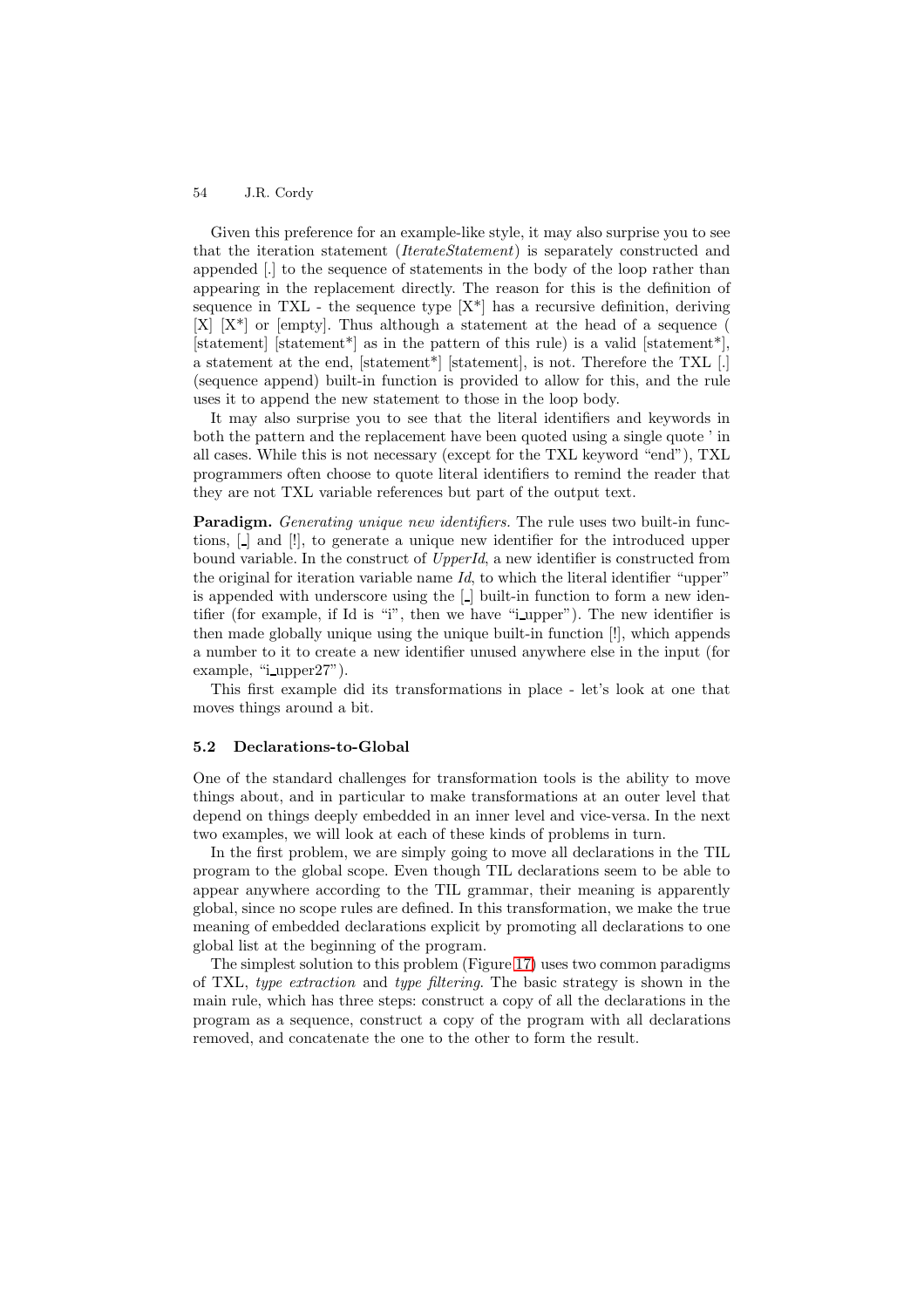```
File "TILtoglobal.txl"
% Make all TIL declarations global
% Based on the TIL base grammar
include "TIL.grm"
% Preserve comments in output
#pragma -comment
% The main rule - in this case a function,
% applies only once
function main
    replace [program]
       Program [statement*]
    % Extract all statements,
    % then filter for declarations only
    construct Declarations [statement*]
        _ [^ Program] [removeNonDeclarations]
    % Make a copy of the program
    % with all declarations removed
    construct ProgramSansDeclarations [statement*]
        Program [removeDeclarations]
    % The result consists of the declarations
    % concatenated with the non-declarations
    by
        Declarations [. ProgramSansDeclarations]
end function
                                                    rule removeDeclarations
                                                         % Rule to remove every declaration
                                                         % at every level from statements
                                                         replace [statement*]
                                                             Declaration [declaration]
                                                             FollowingStatements [statement*]
                                                         by
                                                            FollowingStatements
                                                    end rule
                                                    rule removeNonDeclarations
                                                         % Rule to remove all statements that
                                                         % are not declarations from statements
                                                        replace [statement*]
                                                             NonDeclaration [statement]
                                                             FollowingStatements [statement*]
                                                        % Check the statement isn't a declaration
                                                         deconstruct not NonDeclaration
                                                             [declaration]
                                                         % If so, take it out
                                                         by
                                                            FollowingStatements
                                                    end rule
```
<span id="page-28-0"></span>

Extracting all the declarations from the program is done in two steps, using the extract  $\lceil \cdot \rceil$  built-in rule to get a sequence of all the statements of the program, and then removing all those that are not declarations.

```
construct Declarations [statement*]
        _ [^ Program] [removeNonDeclarations]
```
**Paradigm.** *Extracting all instances of a type.* The extract built-in function [ˆ ] is applied to a scope of type [T\*] for any type [T], and takes as parameter a bound variable V of any type. The rule constructs a sequence containing a copy of every occurrence of an item of type [T] in V and replaces its scope with the result. In our case, a sequence containing a copy of every [statement] in the program is constructed. Extract ignores its original scope, so it is normally empty to begin with. In this case, we have used the empty variable "", a special TXL variable denoting an empty item, as the scope of the rule. This is the usual way that extract is used.

**Paradigm.** *Filtering all instances of a type.* The second step in this construct uses the subrule [removeNonDeclarations] to remove all non-declarations from the constructed sequence of all statements. (The constructor could have extracted all [declaration]s directly, but this would cause problems later when we tried to concatenate them to the beginning of the program.) The subrule uses a common filtering paradigm in TXL, looking for any occurrence of a sequence of statements beginning with a statement that is not a declaration, and replacing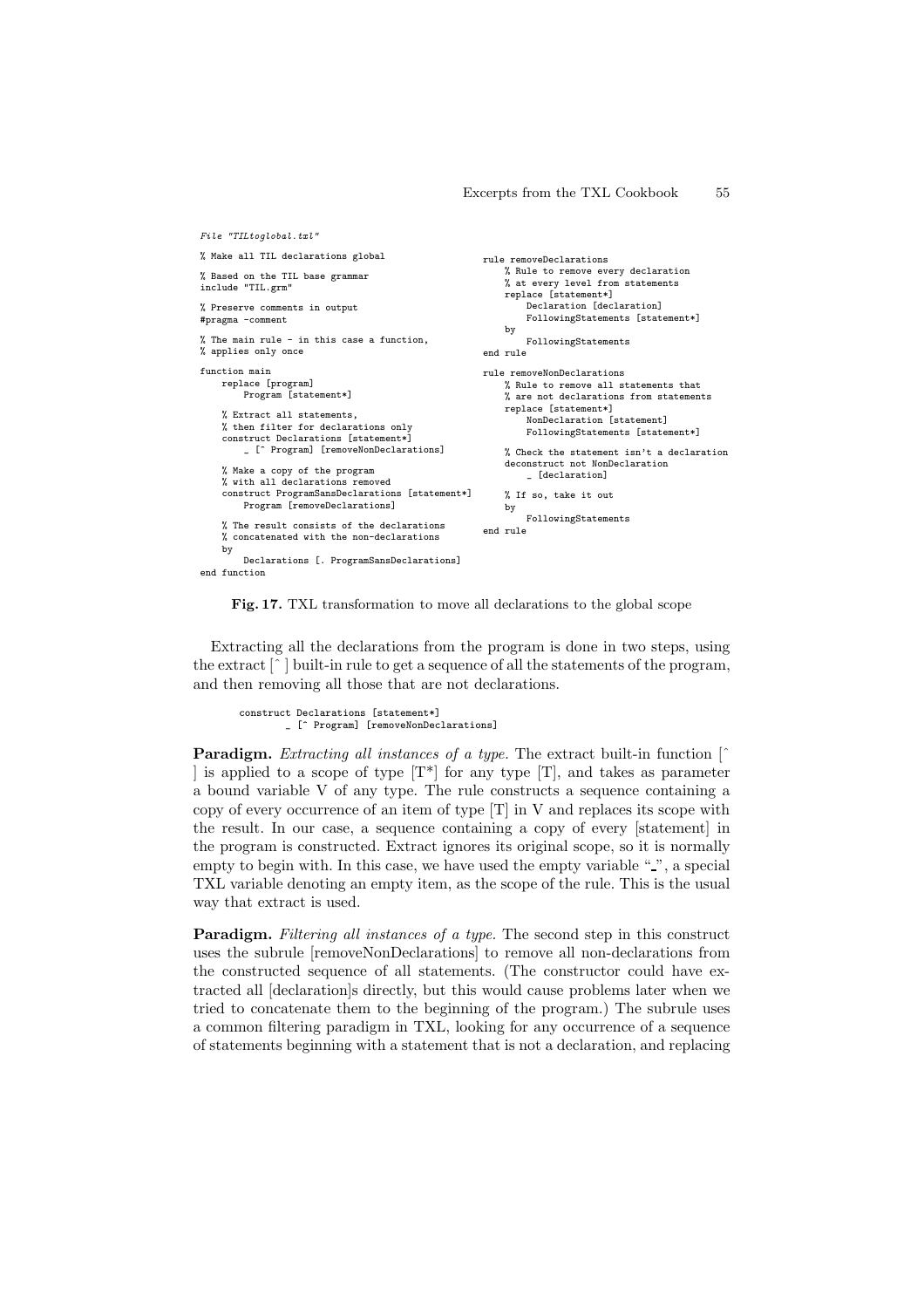it with the sequence without the beginning statement. The rule continues until it can find no remaining instances in its scope.

**Paradigm.** *Negative patterns.* Determining that a statement is not a declaration involves another common paradigm in TXL - a negated deconstructor. A normal deconstructor simply matches a bound variable to a pattern for example:

```
deconstruct Statement
       Assignment [assignment_statement]
```
which succeeds and binds Assignment if the [statement] to which Statement is bound consists entirely of an assignment statement.

In this case, however, we are interested in statements that are *not* a [declaration], so we use *deconstruct not* to say that our match succeeds only if the deconstructor fails (that is, the [statement] bound to NonDeclaration is not a [declaration]. Although it has a pattern, a *deconstruct not* does not bind any pattern variables, since to succeed it must not match its pattern. Thus any variable names in the negated deconstructor's pattern are irrelevant, and in this case we have explicitly indicated that by using the anonymous name "" in the pattern.

deconstruct not NonDeclaration \_ [declaration]

The same filtering paradigm is used in the second constructor of the main rule to remove all declarations from the copy of the program used in the result of the rule. This general removal paradigm can be used with any simple, complex or guarded pattern to remove items matching any criterion from a scope.

Finally, the replacement of the rule simply appends the copy of the program without declarations to the extracted declarations, yielding a result with all declarations at the beginning of the program.

### **5.3 Declarations-to-Local**

The other half of the movement challenge is the ability to make transformations on an inner level that depend on things from an outer level. One such problem is localization, in which things at an outer level are to be gathered and moved to an inner level. It can be used to support clustering of related methods, refactoring to infer methods, creation of inferred classes, and so on.

In this next problem, we assume that TIL is a scoped language rather than unscoped. The idea is to find all declarations of variables that are artificially global, and localize them as much as possible to the deepest inner scope in which they are used. In some sense it is the inverse of the previous problem.

Figure [18](#page-30-0) shows a TXL solution to this problem. The main rule for this transformation uses two steps - "immediatize" and "localize". The [immediatizeDeclarations] rule moves declarations as far down in their scope as possible, to immediately before the first statement that uses their declared variable.

For example, if we have the scope shown on the left below (a), then the first step, [immediatizeDeclarations], will yield the intermediate result in the middle (b). The second step, [localizeDeclarations], then looks for compound statements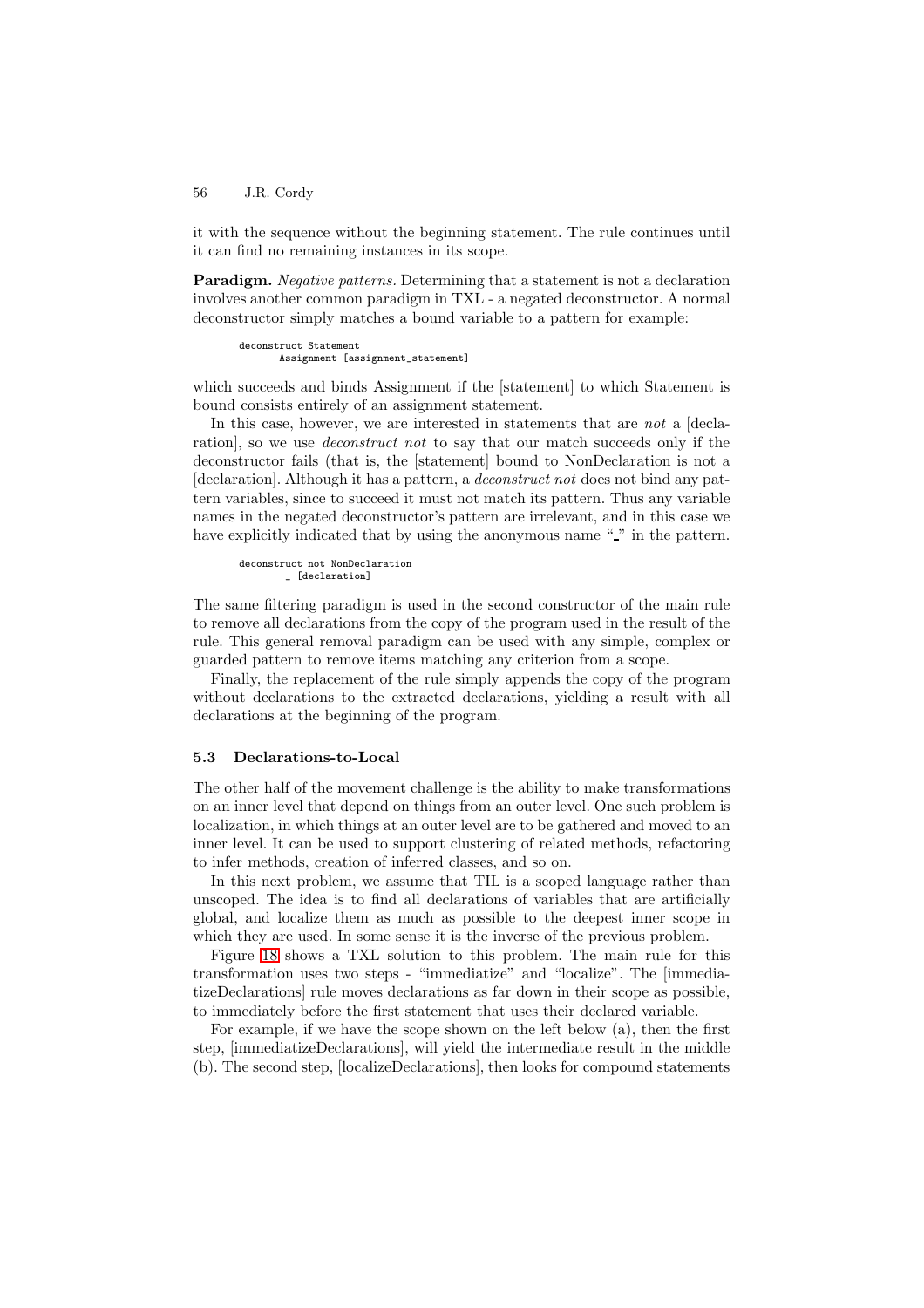```
File "TILtolocal.txl"
% Move all declarations in a TIL program
% to their most local location
% Based on the TIL base grammar
include "TIL.grm"
% Preserve comments
#pragma -comment
% Transformation to move all declarations
% to their most local location -
% immediately before their first use,
% in the innermost block they can be.
rule main
    % This rule's pattern matches its result,
    % so it has no natural termination point
    replace [program]
       Program [program]
    % So we add an explicit fixed-point
    % guard - after each application of the
    % two transformations, we check to see
    % that something more was actually done
    construct NewProgram [program]
        Program [immediatizeDeclarations]
               [localizeDeclarations]
    deconstruct not NewProgram
            Program
    by
        NewProgram
end rule
rule immediatizeDeclarations
    % Move declarations past statements
    % that don't depend on them.
    % Use a one pass ($) traversal
    replace $ [statement*]
        'var V [id];
        Statement [statement]
        MoreStatements [statement*]
    % We can move the declaration past a
    % statement if the statement does not
% refer to the declared variable
    deconstruct not * [id] Statement
             V
    by
        Statement
        'var V;
        MoreStatements
end rule
                                                 rule localizeDeclarations
                                                     % Move declarations outside a structured
                                                     % statement inside if following statements
                                                     % do not depend on the declared variable.
                                                     % Again, use a one pass ($) traversal
                                                     replace $ [statement*]
                                                         Declaration [declaration]
                                                         CompoundStatement [statement]
                                                         MoreStatements [statement*]
                                                     % Check that it is some kind of compound
                                                     % statement (one with a statement list inside)
                                                     deconstruct * [statement*] CompoundStatement
                                                             _ [statement*]
                                                     % Check that the following statements
                                                      % don't depend on the declaration
deconstruct * [id] Declaration
                                                             V [id]
                                                     deconstruct not * [id] MoreStatements
                                                             V
                                                     % Alright, we can move it in.
                                                     % Another solution might use agile parsing
                                                     % to abstract all these similar cases into one
                                                     by
                                                         CompoundStatement
                                                             [injectDeclarationWhile Declaration]
                                                              [injectDeclarationFor Declaration]
                                                              [injectDeclarationIfThen Declaration]
                                                              [injectDeclarationIfElse Declaration]
                                                         MoreStatements
                                                 end rule
                                                 function injectDeclarationWhile
                                                                     Declaration [declaration]
                                                     % There is no legal way that the while
                                                     % Expn can depend on the declaration,
                                                     % since there are no assignments between
                                                     % the declaration and the Expn
                                                     replace [statement]
                                                         'while Expn [expression] 'do
                                                             Statements [statement*]
                                                         'end;
                                                     by
                                                         'while Expn 'do
                                                             Declaration
                                                             Statements
                                                         'end;
                                                 end function
                                                   . . . (other injection rules similar)
```
<span id="page-30-0"></span>**Fig. 18.** TXL transformation to localize all declarations

into which an immediately preceding declaration can be moved, and moves the declaration ("var x;" in the example) inside, yielding the result (c) on the right.

| var y;           | var y;           |
|------------------|------------------|
| read y;          | read y;          |
| $y := y + 6$ ;   | $y := y + 6;$    |
| var x;           | if $y > 10$ then |
| if $y > 10$ then | var x;           |
| $x := y * 2;$    | $x := y * 2;$    |
| write x;         | write x;         |
| end;             | end;             |
| (b'              | $\mathbf{c}$     |
|                  |                  |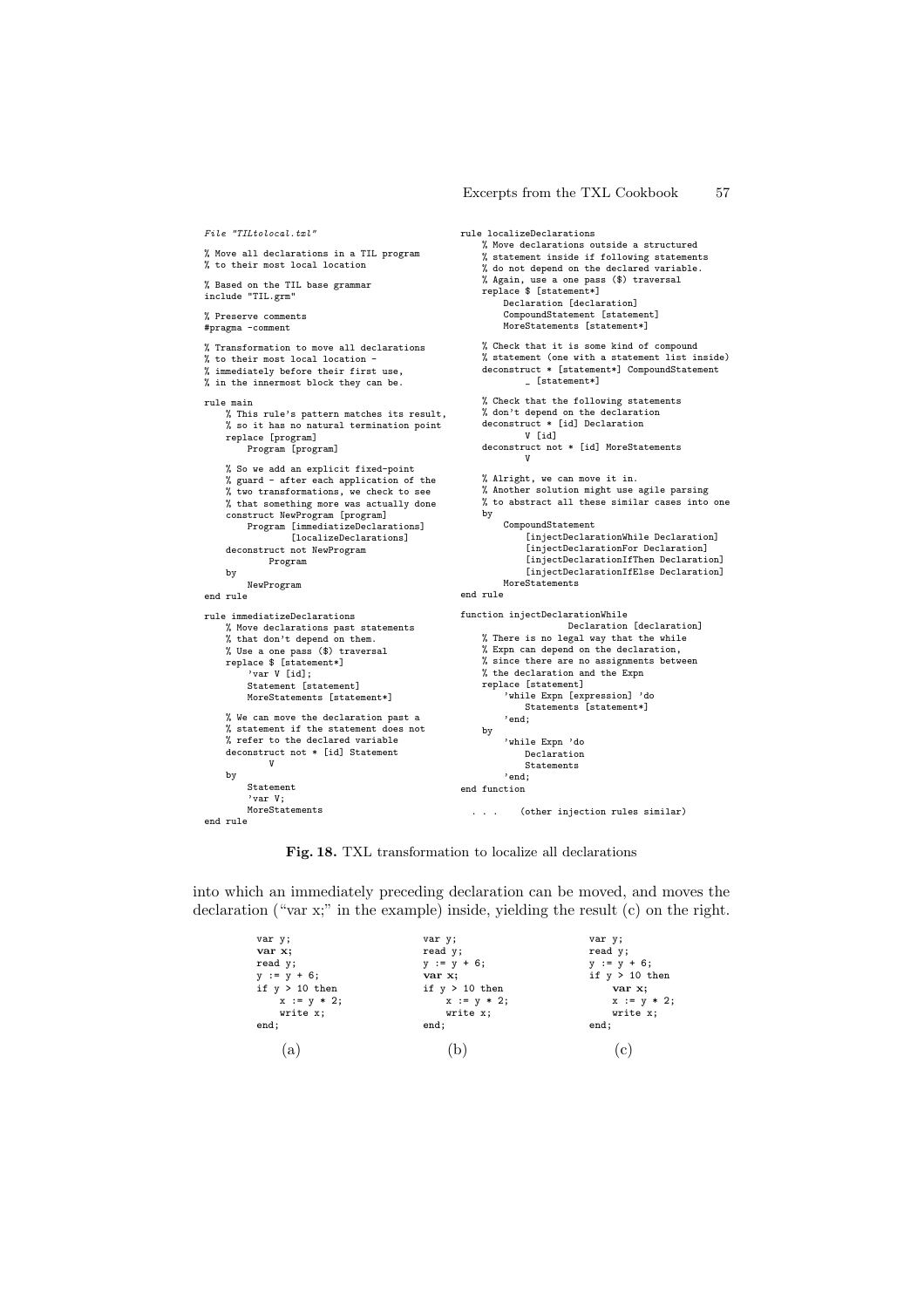**Paradigm.** *Transformation to a fixed point.* Because declarations may be more than one level too global, the process must be repeated on the result until a fixed point is reached. This is encoded in the main rule, which is an instance of the standard fixed-point paradigm for TXL rules.

Although its only purpose is to invoke the other rules, [main] is a rule rather than a function because we expect it to continue to look for more opportunities to transform its result after each application. But unless we check that something was actually done on each application, the rule will never halt since its replacement NewProgram is a [program] and therefore matches its pattern. To terminate the rule, we use a deconstructor as an explicit fixed-point test:

deconstruct not NewProgram Program

The deconstructor simply tests whether the set of rules has changed anything on each repeated application, that is, if the NewProgram is exactly the same as the matched Program. If nothing has changed, we are by definition at a fixed point. This rule is a complete generic paradigm for fixed-point application of any rule set - only the set of rules applied in the constructor changes.

**Paradigm.** *Dependency sorting.* The rule [immediatizeDeclarations] works by iteratively moving declarations over statements that do not depend on them. In essence, this is a dependency sort of the code. The rule continues to move declarations down until every declaration is immediately before the first statement that uses its declared variable. (This could be done more efficiently by moving declarations directly, but our purpose here is to demonstrate as many paradigms as possible in the clearest and simplest way.) Dependency sorting in this way is a common paradigm in TXL, and we will see it again in other solutions.

**Paradigm.** *Deep pattern match.* The dependency test uses another common paradigm in TXL - a *deep deconstruct*. This is similar to the negated deconstruct used in the previous problem, but this time we are not just interested in whether Statement does not match something, we are interested in whether it does not *contain* something. Deep deconstructs test for containment by specifying the type of the pattern they are looking for inside the bound variable, and a pattern of that type to find. In this case, we are looking to see if there is an instance of an identifier (type [id]) exactly like the declared one (bound to V).

**Paradigm.** *One pass rules.* The [immediatizeDeclarations] rule also demonstrates another paradigm of TXL - the "one-pass" rule. If there are two declarations in a row, this rule will contually move them over one another, never coming to a fixed point. For this reason, the rule is marked as one-pass using *replace \$*. This means that the scope should be searched in linear fashion for instances of the pattern, and replacements should not be directly reexamined for instances of the pattern. In this case, if we move a declaration over another, we don't try to move the other over it again because we move on to the next sequence of statements in one-pass rather than recursive fashion.

The second rule in this transformation, [localizeDeclarations], looks for instances of a declaration that has been moved to immediately before a compound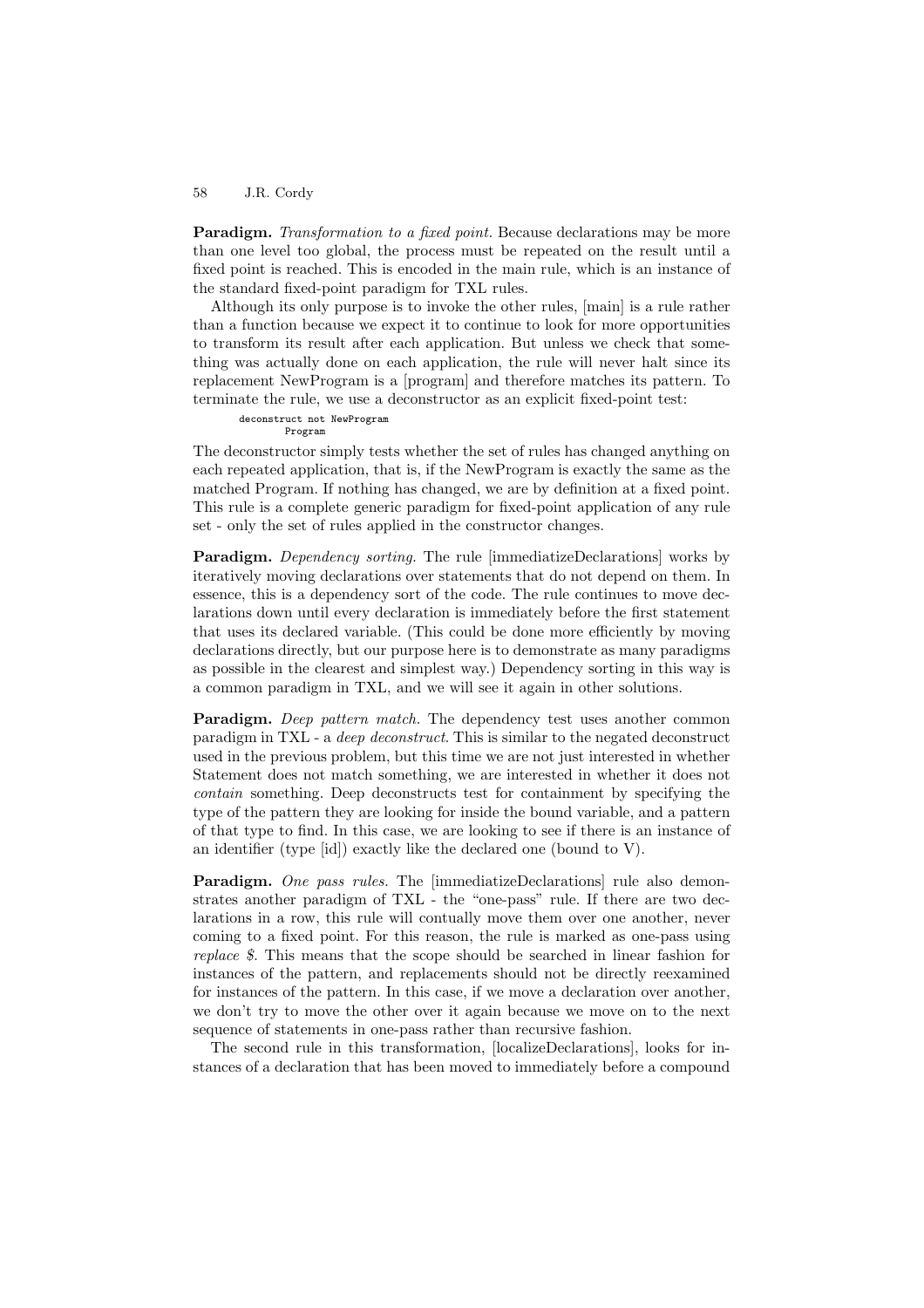statement (such as if, while, for) and checks to see whether it can be moved inside the statement's scope. The rule uses all of the paradigms outlined above it is one-pass (*replace \$*) so that it does not try the same case twice, and it uses deep pattern matching both to get the declared identifier V from the Declaration and to check that the following statements MoreStatements do not depend on the declaration we want to move inside, by searching for uses of V in them.

A new use of deconstruct in this rule is the deep deconstruct of Compound-Statement, which is simply used to check that we actually have an inner scope in the statement in which to move the declaration.

**Paradigm.** *Multiple transformation cases.* The replacement of this rule demonstrates another paradigm, the programming of cases in TXL. There are several different compound statements into which we can move the declaration: while statements, for statements, then clauses and else clauses. Each one is slightly different, and so they have different patterns and replacements. In TXL such multiple cases use one function for each case, all applied to the same scope.

In essence this is the paradigm for case selection or if-then-else in TXL application of one function for each case. Only one of the functions will match any particular instance of CompoundStatement, and the others that do not match will leave the scope untouched. TXL functions and rules are *total*, that is, they have a defined result, the identify transformation, when they do not match.

**Paradigm.** *Context-dependent transformation rules.* In each case, the Declaration to be inserted into the CompoundStatement is passed into the function for the case using a rule parameter. Rule parameters allow us to carry context from outer scopes into rules that transform inner scopes, and this is the paradigm for context-dependent transformation in TXL. In this case we pass the Declaration from the outer scope into the rule that transforms the inner scope.

The context carried in can be arbitrarily large or complex - for example, if the inner transformation rule wanted to change small things inside its scope but depended on global things, we could pass a copy of the entire program into the rule. Outer context can also be passed arbitrarily deeply into subrules, so if a small change deeply inside a sub-sub-subrule depended on something in the outer scope, we could pass a copy all the way in.

## **5.4 Goto Elimination**

The flagship of all restructuring problems is goto elimination - the inference of structured code such as while loops and nested if-then-else from spaghetti-coded goto statements in legacy languages such as Cobol. In this example we imagine a dialect of TIL that has goto statements, and infer equivalent while statements where possible. Figure [19](#page-34-0) gives the grammar for a dialect of TIL that adds goto statements and labels, so that we can write programs like the one shown on the left below (a). Our goal is to recognize and transform loop-equivalent goto structures into their while loop form, like the result (b) on the right.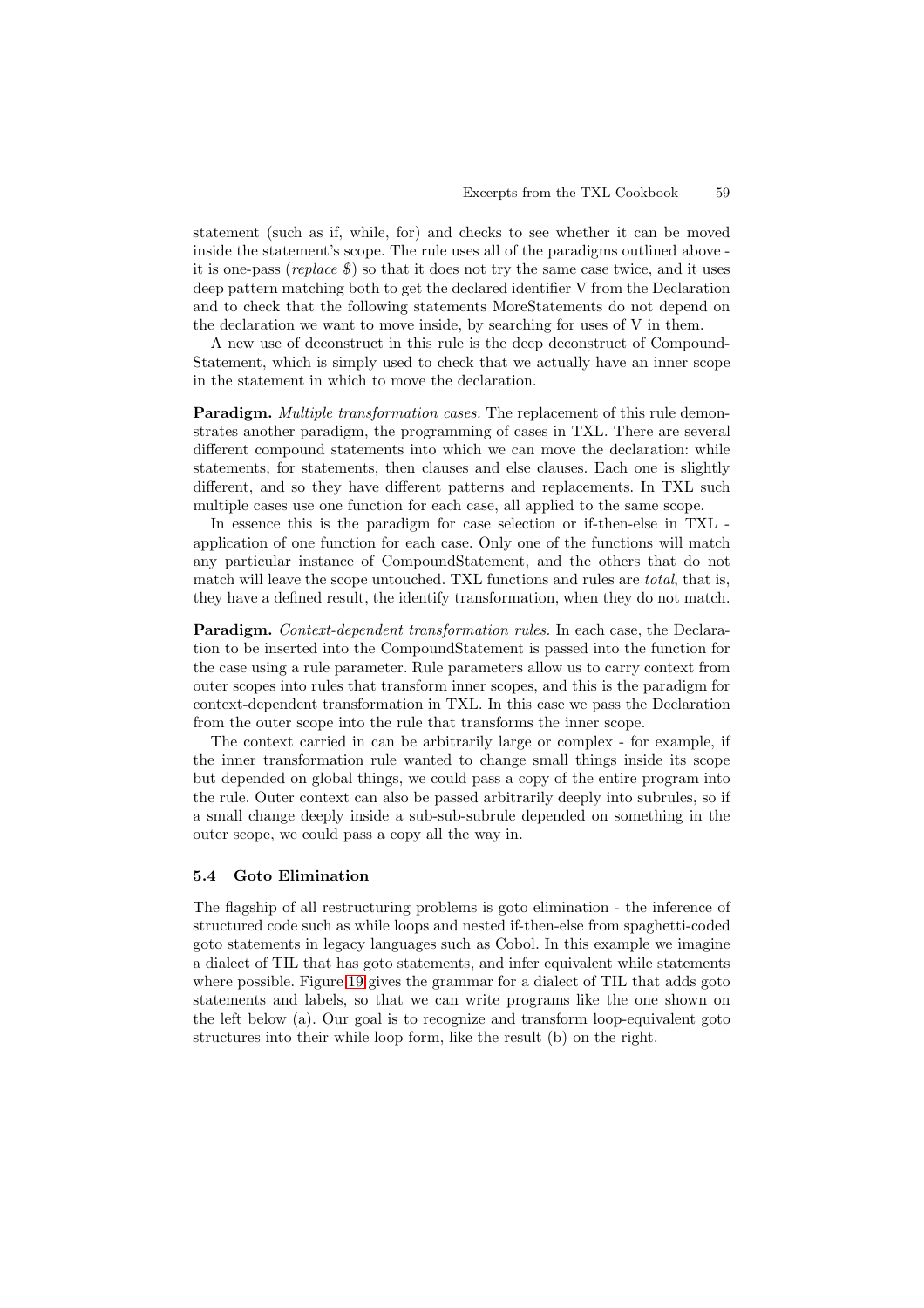```
// Factor an input number
var n;
var f;
write "Input n please";
read n;
write "The factors of n are";
f := 2:
// Outer loop over potential factors
factors:
   if n = 1 then
        goto endfactors;
    end;
// Inner loop over multiple instances
// of same factor
multiples:
   if (n / f) * f := n then
    goto endmultiples;
end;
    write f;
    n := n / f;goto multiples;
endmultiples:
   f := f + 1:
    goto factors;
endfactors:
                      (a)
                                                // Factor an input number
                                                var n;
                                                 var f;
                                                 write "Input n please";
                                                read n;
                                                write "The factors of n are";
                                                f := 2;
                                                // Outer loop over potential factors
                                                while n := 1 do
                                                     // Inner loop over multiple instances
                                                     // of same factor
                                                     while (n / f) * f = n do
                                                        write f;
                                                        n := n / f;end;
                                                   f := f + 1:
                                                end;
                                                                  (b)
```
An example TXL solution to the problem of recognizing and transforming while-equivalent goto structures is shown in Figure [19.](#page-34-0) The basic strategy is to catalogue the patterns of use we observe, encode them as patterns, and use one rule per pattern to replace them with their equivalent loop structures. In practice we would first run a goto normalization (feature reduction) transformation to reduce the number of cases.

The program presently recognizes two cases: "forward' while structures, which begin with an if statement guarding a goto and end with a goto back to the if statement, and "backward" whiles, which begin with a labelled statement and end with an if statement guarding a goto branching back to it.

By now most of the TXL code will be looking pretty familiar. However, this example has two new paradigms to teach us. The first is the match of the pattern in the rule [transformForwardWhile]. Ideally, we are looking for a pattern of the form:

```
replace [statement*]
    LO [label] ':
        'if C [expression] 'then
            'goto L1 [label] ';
        'end;
        Statements [statement*]
        'goto L0 ';
    L1, \cdotFollow [statement]
    Rest [statement*]
```
**Paradigm.** *Matching a subsequence*. The trailing Rest [statement<sup>\*</sup>] is necessary since we are matching a subsequence of an entire sequence. If the pattern were to end without including the trailing sequence (i.e., without Rest), then it would only match when the pattern appeared as the last statements in the sequence of statements, which is not what we intend.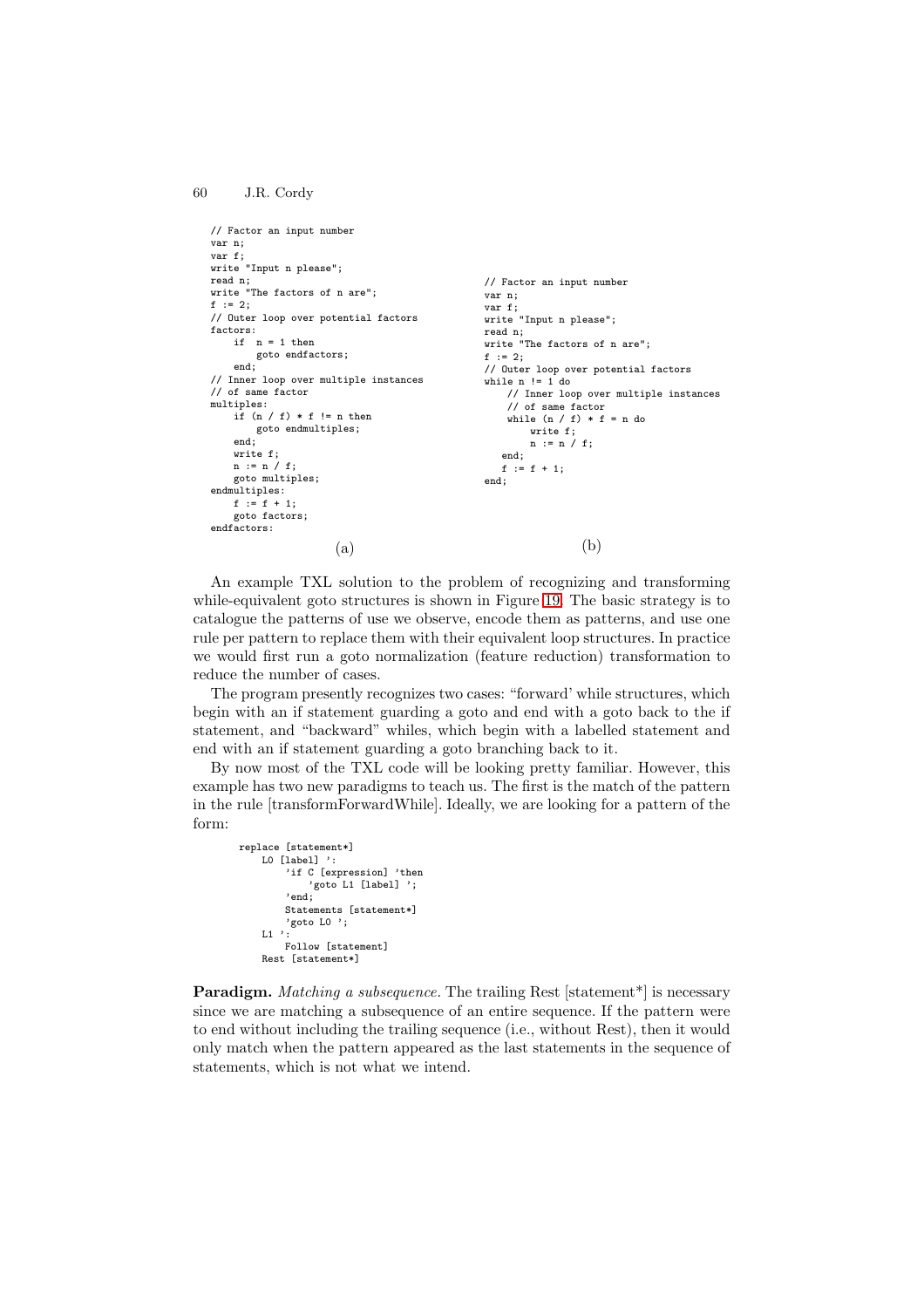```
File "TILgotos.grm"
% Dialect of TIL that adds goto statements
redefine statement
    ...
| [labelled_statement]
       | [goto_statement]
       [null_statement]
end redefine
define labelled_statement
    [label] ': [statement]
end define
define goto_statement
    'goto [label] '; [NL]
end define
% Allow for trailing labels
define null_statement
    [NL]end define
define label
    [id]end define
% Add missing "not" operator to TIL
redefine primary
    ...
| '! [primary]
end redefine
File "TILgotoelim.txl"
% Goto elimination in TIL programs
% Recognize and resolve while-equivalent
% goto structures.
% Using the goto dialect of basic TIL
include "TIL.grm"
include "TILgotos.grm"
% Preserve comments in this transformation
#pragma -comment
% Main program - just applies the rules
% for cases we know how to transform.
function main
   replace [program]
       P [program]
    by
       P [transformForwardWhile]
          [transformBackwardWhile]
end function
                                                  end function
```

```
% Case 1 - structures of the form
% loop:
% if Cond then goto endloop; end<br>% LoopStatements
% LoopStatements<br>% goto loop;
              goto loop;
% endloop:
% TrailingStatements
rule transformForwardWhile
     % We're looking for a labelled if guarding
% a goto - it could be the head of a loop
    replace [statement*]
        L0 [label] ':
             'if C [expression] 'then
          'goto L1 [label] ';
             'end;
        Rest [statement*]
    % If we have a goto back to the labelled if,
     % we have a guarded loop (i.e., a while)
% The "skipping" makes sure we look only
    % in this statement sequence, not deeper
    skipping [statement]
    deconstruct * Rest
         'goto L0 ';
L1 ':
             Follow [statement]
        FinalRest [statement*]
    % The body of the loop is the statements
    % after the if and before the goto back
    construct LoopBody [statement*]
        Rest [truncateGoto L0 L1]
    by
         'while '! (C) 'do
            LoopBody
         'end;
        Follow
        FinalRest
end rule
rule transformBackwardWhile
    . . . (similar to above for backward case)
end rule
% Utility rule used by all cases
function truncateGoto L0 [label] L1 [label]
    skipping [statement]
    replace * [statement*]
         'goto L0 ';
        \overline{L1} ':
             Follow [statement]
        FinalRest [statement*]
    by
        % nothing
```
<span id="page-34-0"></span>**Fig. 19.** TXL dialect grammar to add goto statements and labels to TIL, and transformation to eliminate gotos (showing first case only)

What is not so obvious is why we could not simply write the pattern above directly in the rule. The reason again has to do with the definition of  $[X^*]$ , which as we recall is recursively defined as  $[X]$   $[X^*]$  or empty. The pattern above is trying to match [statement] [statement\*] [statement] [statement\*], which can't be parsed using that definition no matter how we group it.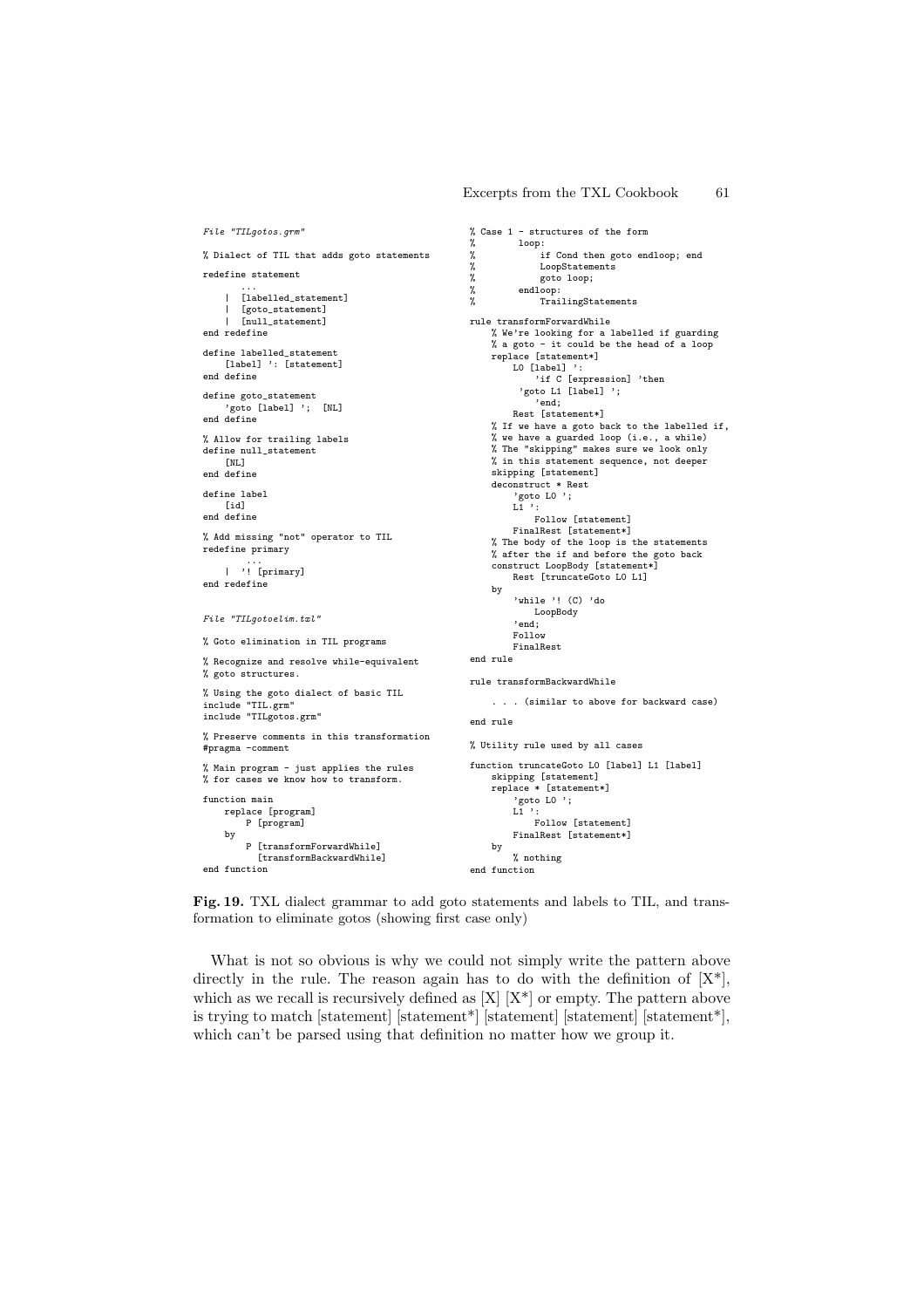**Paradigm.** *Matching a gapped subsequence.* The TXL paradigm to match such "gapped" sequences is the one used in the [transformForwardWhile] rule. In it, we first match the head of the pattern we are looking for, that is, the leading if statement and the statements following it. We then search in the statements following it for the trailing pattern, the goto back and the ending forward label. The trick of the paradigm is that we must not look inside the statements of the sequence, because we want the trailing pattern to be in the same statement sequence. This is achieved using a *skipping deep deconstruct*.

```
skipping [statement]
deconstruct * Rest
        'goto L0 ';
   L1, \cdotFollow [statement]
        FinalRest [statement*]
```
This deconstructor says that we only have a match if we can find the goto back and the ending forward label without looking inside any of the statements in the sequence (that is, if they are both at the same level, in the statement sequence itself). "skipping [T]" limits a search to the parse tree nodes above any embedded [T]s - in our case, above any statements, so that the goto back is in the same sequence as the heading if statement, completing the pattern we are looking for.

**Paradigm.** *Truncating the tail of a sequence.* The other new paradigm this example shows us is the truncation of a trailing subsequence, achieved by the function [truncateGoto], which removes everything from the goto on from the statements following the initial if statement. The trick in this function is to look for the pattern heading the trailing subsequence we want to truncate, and replacing it and the following items by an empty sequence. Once again we use the *skipping* notation, since we don't want to accidentally match a similar instance in a deeper statement.

## **6 Optimization Problems**

Source transformation tools are often used in source code optimization tasks of various kinds, and TXL is no exception. In this section we attack some traditional source code optimizations, observing the TXL paradigms that support these kinds of tasks. Once again, our examples are based on the Tiny Imperative Language (TIL) and its extensions.

### **6.1 Statement-Level Code Motion**

The first example problem is on the border between restructuring and optimization: moving invariant assignments and computations out of while loops. In the first solution, we simply look for assignment statements in while loops that are independent of the loop (that is, that don't change over the iterations of the loop). For example, in this loop, the assignment to x does not depend on the loop and can be moved out: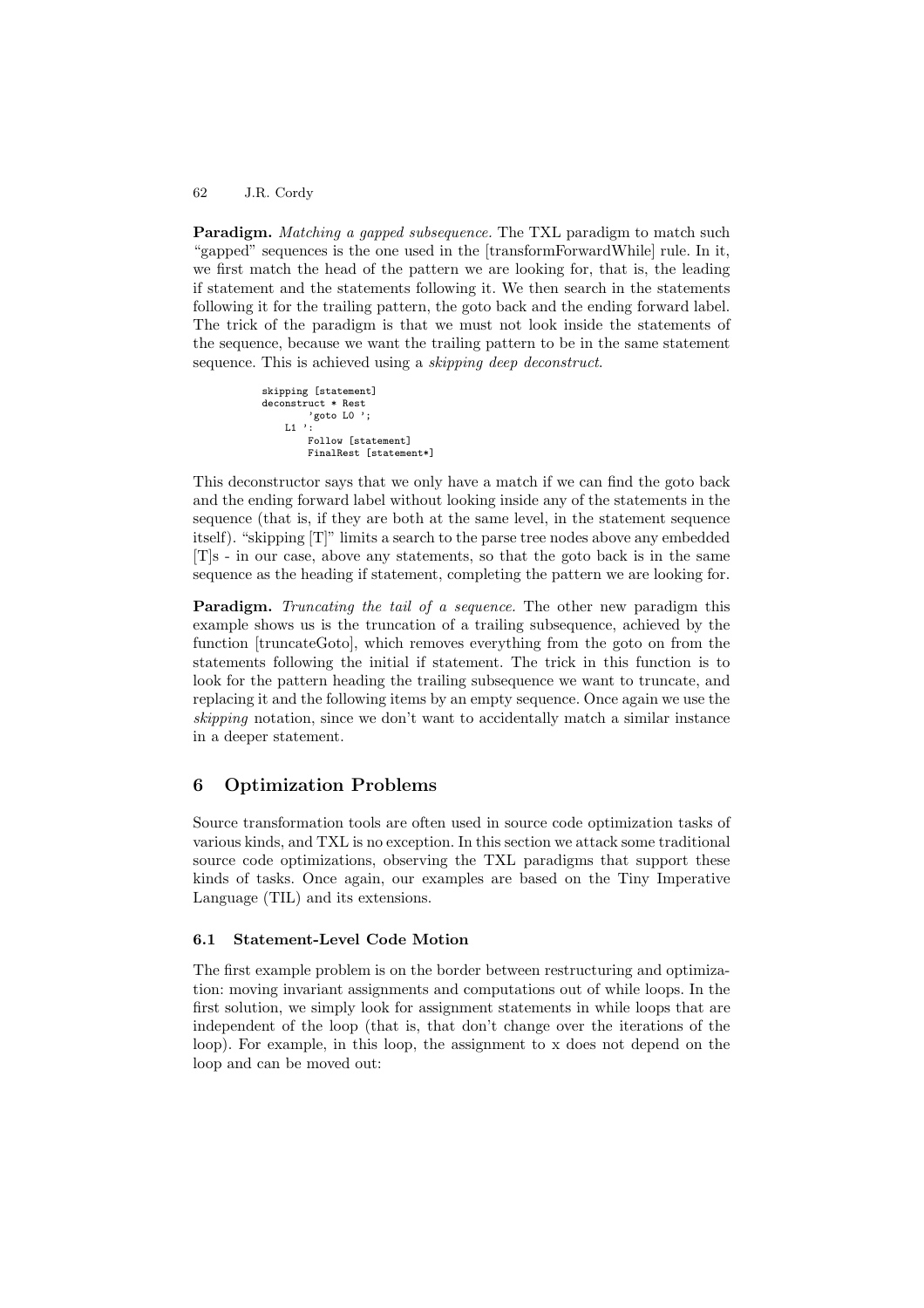```
var j; var x; var y; var z;
j := 1; x := 5; z := 7;
while j != 100 do
     y := y + j - 1;<br>
x := z * z;x := z * z;<br>
j := j + 1;<br>
end;
```
Figure [20](#page-37-0) shows a solution to this problem for TIL programs. The key to the solution is the function [loopLift], which, given a while loop and an assignment statement in it, checks to see whether the assigned expression of the assignment contains only variables that are not assigned in the loop, and that the assigned variable of the assignment is assigned exactly once in the loop. If both these conditions are met, then the assignment is moved out by putting a copy of it before the loop and deleting it from the loop.

The function uses a number of TXL paradigms. It begins by deconstructing the assignment statement it is passed to get its parts, then uses the extract paradigm to get all of the variable references in the assigned expression. Both of these paradigms we have seen before. The interesting new paradigm is the guarding of the transformation using *where* clauses:

```
% We can only lift the assignment out if all the identifiers in its
% expression are not assigned in the loop ...
where not
   Loop [assigns each IdsInExpression]
% ... and X itself is assigned only once
deconstruct * Body
    X := [expression];
   Rest [statement*]
where not
   Rest [assigns X]
% ... and the effect of it does not wrap around the loop
construct PreContext [statement*]
   Body [deleteAssignmentAndRest X]
where not
   PreContext [refers X]
```
**Paradigm.** *Guarding a transformation with a complex condition.* Where clauses guard the pattern match of a rule or function with conditions that are tested by a subrule or set of subrules. If the *where* clause is positive (i.e., has no *not* modifier), then the subrule must match its pattern for the rule to proceed. If it is a *where not*, as in these cases, then it must not match its pattern.

**Paradigm.** *Condition rules.* The subrules used in a *where* clause are of a special kind called *condition rules*, which have only a pattern and no replacement. The pattern may be simple, as in the [assigns] and [refers] subrules of this example, which simply check to see if their parameter occurs in the context of their scope, or they may be complex, involving other deconstructors, where clauses and subrules. In either case, a condition subrule simply matches its pattern or not, and the where clause using it succeeds or not depending on whether it matches. If multiple subrules are used in the condition, the where clause succeeds if any one of them matches, and fails only if all do not match (or conversely for *where not*, succeeds only if none match).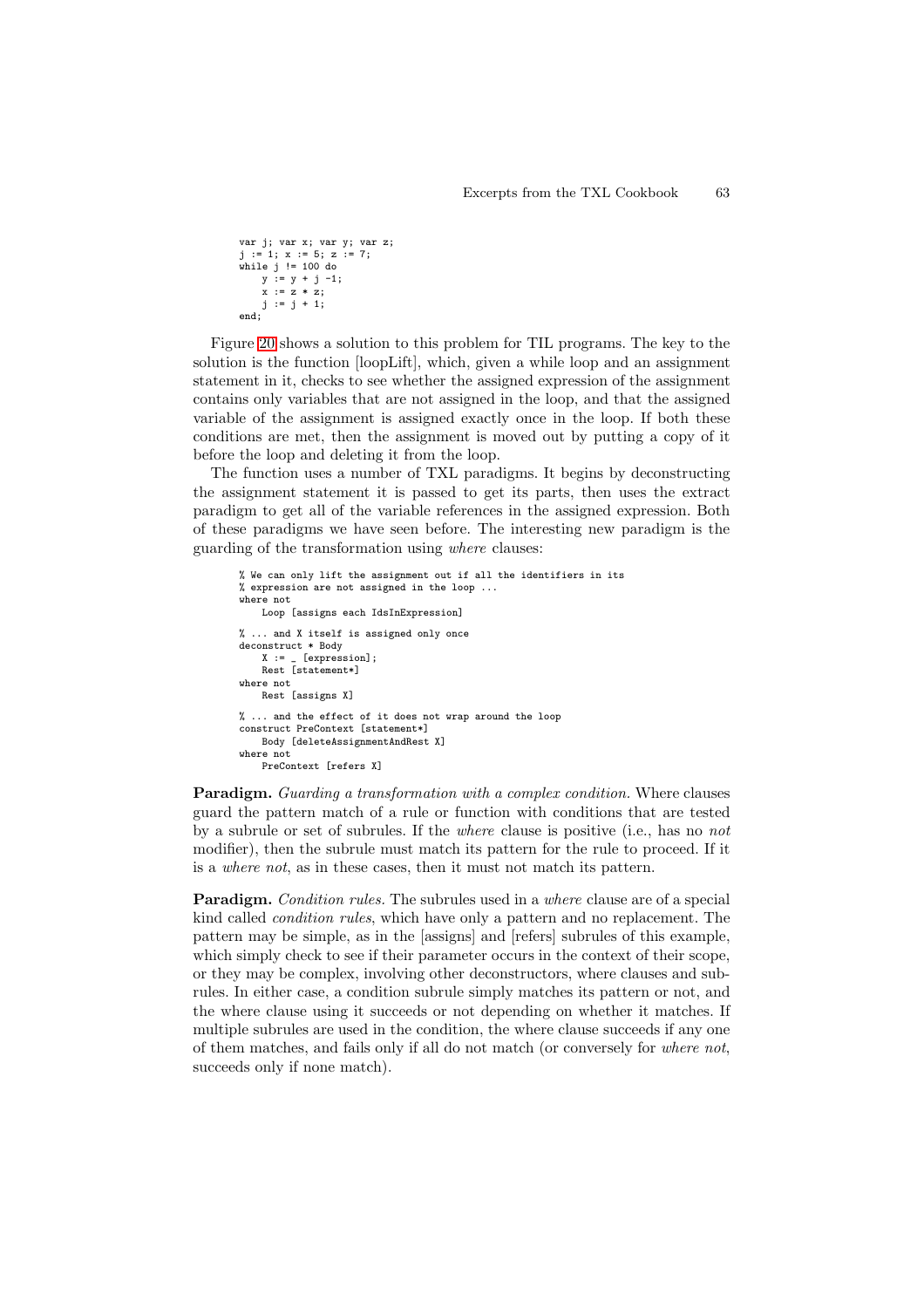```
File "TILcodemotion.txl"
% Lift independent TIL assignments outside
% of while loops
% Based on the TIL grammar
include "TIL.grm"
% Lift all independent assignments out of loops
rule main
    % Find every loop
    replace [statement*]
         while Expn [expression] do
             Body [statement*]
          'end;
         Rest [statement*]
    % Get all the top-level assignments in it
     construct AllAssignments [statement*]
Body [deleteNonAssignments]
     % Make a copy of the loop to work on
construct LiftedLoop [statement*]
while Expn do
             Body
         'end;
    % Only proceed if there are assignments
    % left that can be lifted out.
    % The [?loopLift] form tests if the
     % [loopLift] rule can be matched -
% "each AllAssignments" tests this
    % for any of the top-level internal
    % assignments
    where
         .。<br>LiftedLoop
             [?loopLift Body each AllAssignments]
    % If the above guard succeeds,
    % some can be moved out, so go ahead
     % and move them, replacing the original
% loop with the result
    by
         LiftedLoop
              [loopLift Body each AllAssignments]
              [. Rest]
end rule
% Attempt to lift a given assignment
% outside the loop
function loopLift Body [statement*]
                  Assignment [statement]
     deconstruct Assignment
X [id] := E [expression];
    % Extract a list of all the identifiers
    % and in the expression
    construct IdsInExpression [id*]
         \_ [^ E]
     % Replace the loop and its contents
replace [statement*]
         Loop [statement*]
    % We can only lift the assignment out
    % if all the identifiers in its
    % expression are not assigned in the loop ...
```
where not Loop [assigns each IdsInExpression] % ... and X itself is assigned only once deconstruct \* Body X := \_ [expression]; Rest [statement\*] where not Rest [assigns X]  $\ldots$  and the effect of it % does not wrap around the loop construct PreContext [statement\*] Body [deleteAssignmentAndRest X] where not PreContext [refers X] % Now lift out the assignment by Assignment Loop [deleteAssignment Assignment] end function % Utility rules used above % Delete a given assignment from a scope function deleteAssignment Assignment [statement] replace \* [statement\*] Assignment Rest [statement\*] by Rest end function % Delete all non-assignments in a scope rule deleteNonAssignments replace [statement\*] S [statement] Rest [statement\*] deconstruct not S \_ [assignment\_statement] by Rest end rule % Delete everything in a scope from % the first assignment to X on function deleteAssignmentAndRest X [id] replace \* [statement\*] X := E [expression]; Rest [statement\*] by % nada end function % Does a scope assign to the identifier? function assigns Id [id] match \* [assignment\_statement] Id := Expn [expression]; end function % Does a scope refer to the identifier? function refers Id [id] match \* [id] Id end function

<span id="page-37-0"></span>**Fig. 20.** TXL transformation to lift independent assignments out of while loops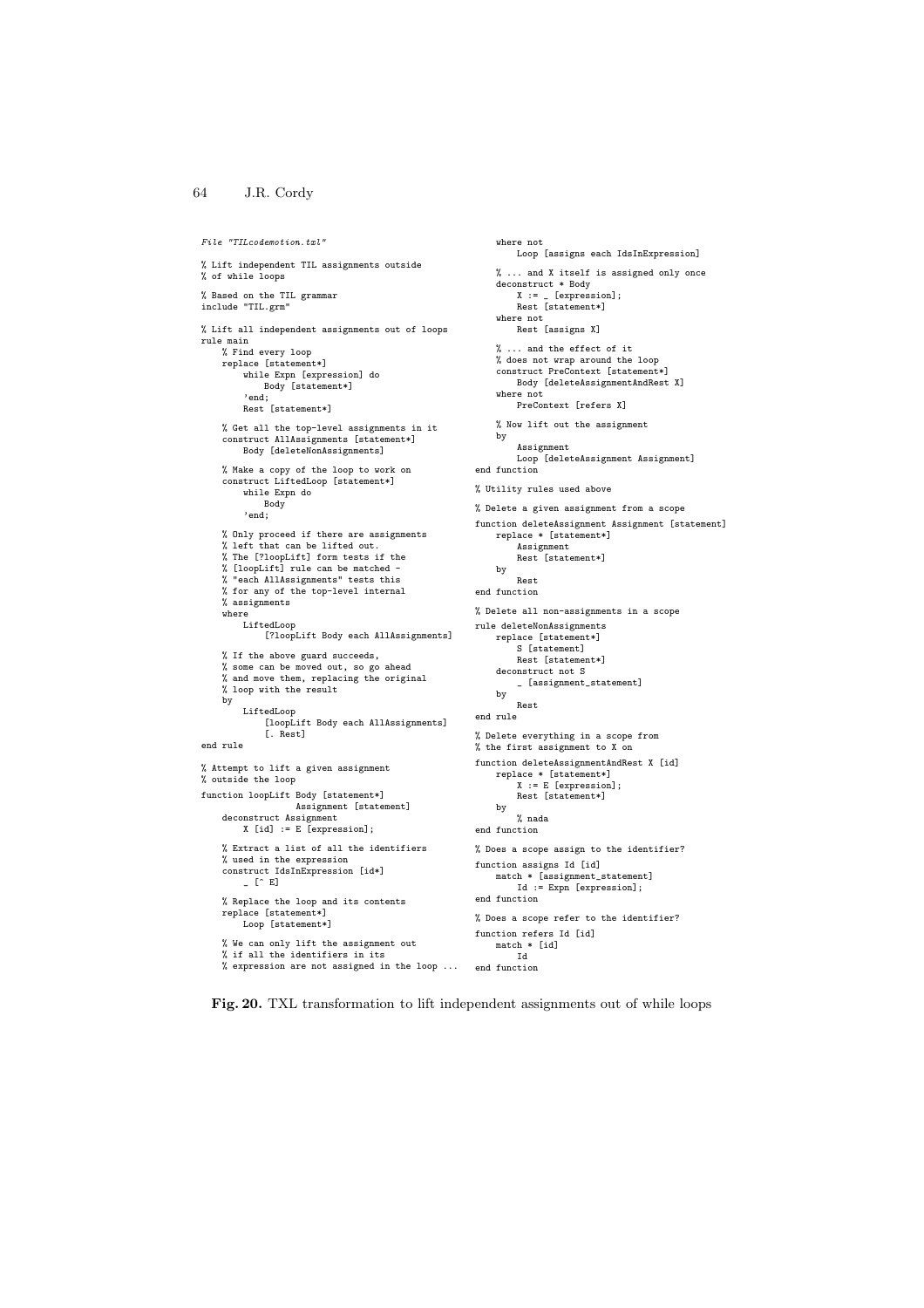**Paradigm.** *Each element of a sequence.* The first where condition in the [loopLift] function also uses another paradigm - the *each* modifier.

Loop [assigns each IdsInExpression]

where not

where

*each* takes a sequence of type  $[X^*]$  for any type  $[X]$ , and calls the subrule once with each element of the sequence as parameter. So for example, if IdsInExpression is bound to the sequence of identifiers "a b c", then "where not Loop [assigns each IdsInExpression]" means "where not Loop [assigns 'a] [assigns 'b] [assigns 'c]", and the guard succeeds only if none of the [assigns] calls matches its pattern. This is a common TXL paradigm for checking multiple items at once.

The main rule in this example simply finds every while loop, extracts all the assignment statements in it by making a copy of the statements in the loop body and deleting those that are not assignments, and then calls [loopLift] with *each* to try to move each of them outside the loop. Rather than use the fixed-point paradigm, this main rule uses a *where* clause as a guard to check whether there are any assignments to move in advance. To do this, it actually uses the [loopLift] function itself to check - by converting it to a condition using [?].

LiftedLoop [?loopLift Body each AllAssignments]

**Paradigm.** *Using a transformation rule as a condition.* [?loopLift] means that [loopLift] should not do any replacement - rather, it should act as a condition rule, simply checking whether its complex pattern matches or not. Thus the where clause above simply checks whether [loopLift] will succeed for any of the assignments, and the rule only proceeds if at least one will match.

### **6.2 Common Subexpression Elimination**

Common subexpression elimination is a traditional optimization transformation that searches for repeated subexpressions whose value cannot have changed between two instances. The idea is to introduce a new temporary variable to hold the value of the subexpression and replace all instances with a reference to the temporary. For example, if the input contains the code on the left (a) below, then the output should be the code (b) shown on the right.

|                     | var a; var b;       |
|---------------------|---------------------|
| var a; var b;       | read a;             |
| read a;             | var t;              |
| $b := a * (a + 1);$ | $t := a * (a + 1);$ |
| var i;              | $b := t$ ;          |
| $i := 7$ ;          | var i;              |
| $c := a * (a + 1);$ | $i := 7$ ;          |
|                     | $c := t$ ;          |
| (a)                 |                     |
|                     |                     |

A TXL solution to this problem for TIL programs is shown in Figure [21.](#page-39-0) The solution uses a number of new paradigms for us to look at. To begin, the program uses *agile parsing* to modify the TIL grammar in two ways.

**Paradigm.** *Grammatical form abstraction.* First, it overrides the definition of [statement] to gather all compound statements into one statement type. This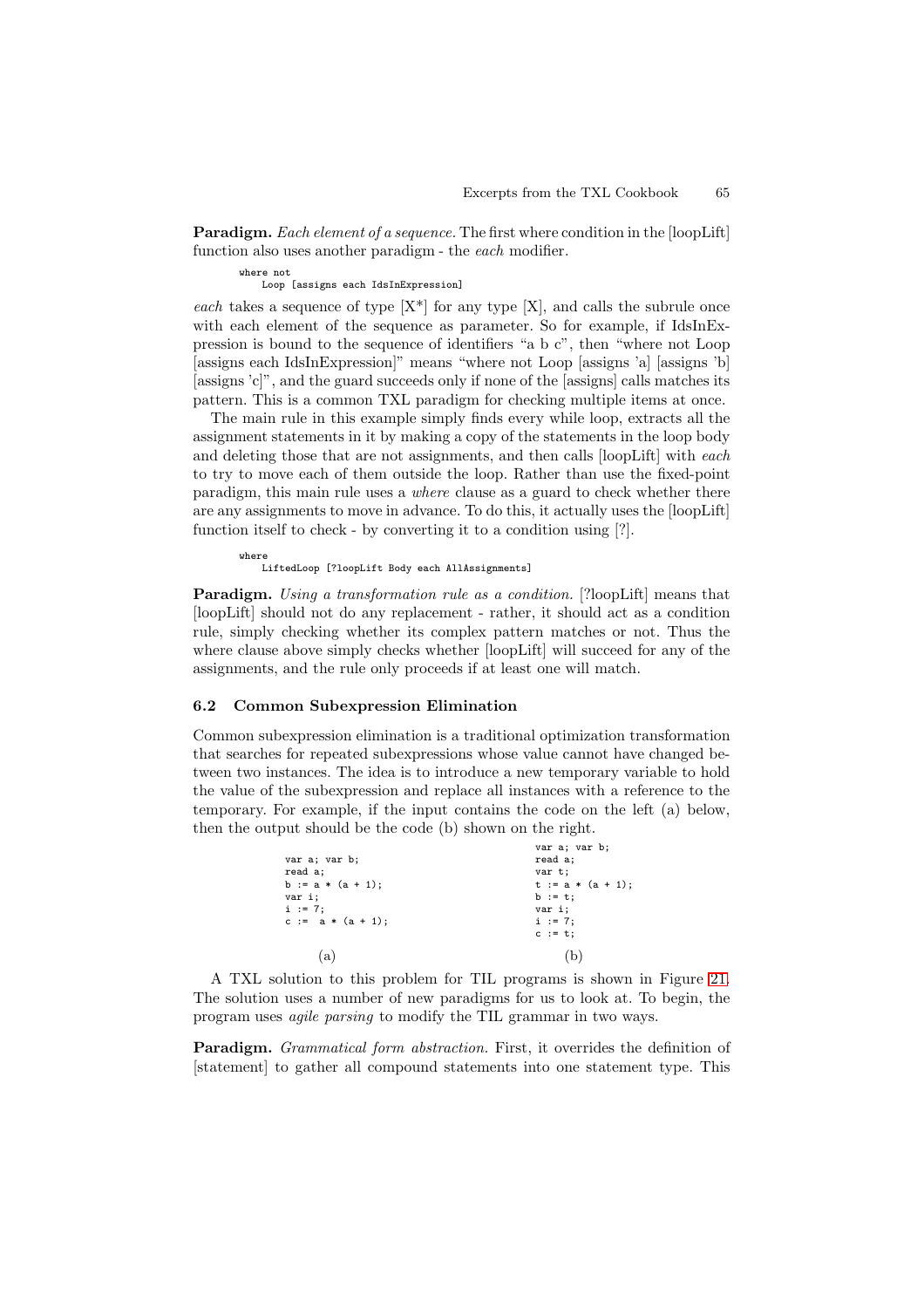#### File "TILcommonsubexp.txl"

```
% Recognize and optimize common subexpressions
% Based on the TIL base grammar
include "TIL.grm"
% Preserve comments
#pragma -comment
% Override to abstract compound statements
redefine statement
      [compound_statement]
| ...
end redefine
define compound statement
        Fif statement]
        [while_statement]
    | [for_statement]
end define
% Allow statements to be attributed
% so we don't mistake one we've
% generated for one we need
% to process
redefine statement
     ...
| [statement] [attr 'NEW]
end redefine
% Main rule
rule main
    replace [statement*]
        S1 [statement]
        SS [statement*]
     % Don't process statements we generated
deconstruct not * [attr 'NEW] S1
         'NEW
    % We're looking for an expression ...
    deconstruct * [expression] S1
        E [expression]
    % ... that is nontrivial ...
    deconstruct not E
        _ [primary]
    % ... and repeated
    deconstruct * [expression] SS
        \, E
     % See if we can abstract it
% (checks if variables assigned between)
    where
        SS [?replaceExpnCopies S1 E 'T]
     % If so, generate a new temp name ...<br>construct T [id]<br>__ [+ "temp"] [!]
    % ... declare it, assign it the expression,
    % and replace instances with it
    by
        'var T; <br>
T := E; <br>
'NEW
        T := E;
        S1 [replaceExpn E T]
        SS [replaceExpnCopies S1 E T]
end rule
```
% Recursively replace copies of a given % assumenting repress topics of a given<br>% expression with a given temp variable id, % provided the variables used in the % expression are not assigned in between function replaceExpnCopies S1 [statement] E [expression] T [id] construct Eids [id\*]  $\begin{bmatrix} 0 & 0 \\ 0 & 0 \end{bmatrix}$ % If the previous statement did not assign % any of the variables in the expression where not S1 [assigns each Eids] % Then we can continue to substitute the % temporary variable for the expression % in the next statement ... replace [statement\*] S [statement] SS [statement\*] % ... as long as it isn't a compound % statement that internally assigs one of % the variables in the expression where not all S [assignsOne Eids] [isCompoundStatement] by S [replaceExpn E T] SS [replaceExpnCopies S E T] end function % Check to see if a statement assigns % any of a list of variables function assignsOne Eids [id\*] match [statement] S [statement] where S [assigns each Eids] end function function assigns Id [id] match \* [statement] Id := \_ [expression] ; end function function isCompoundStatement match [statement] \_ [compound\_statement] end function rule replaceExpn E [expression] T [id] replace [expression] E by T end rule

<span id="page-39-0"></span>**Fig. 21.** TXL transformation to recognize and optimize common subexpressions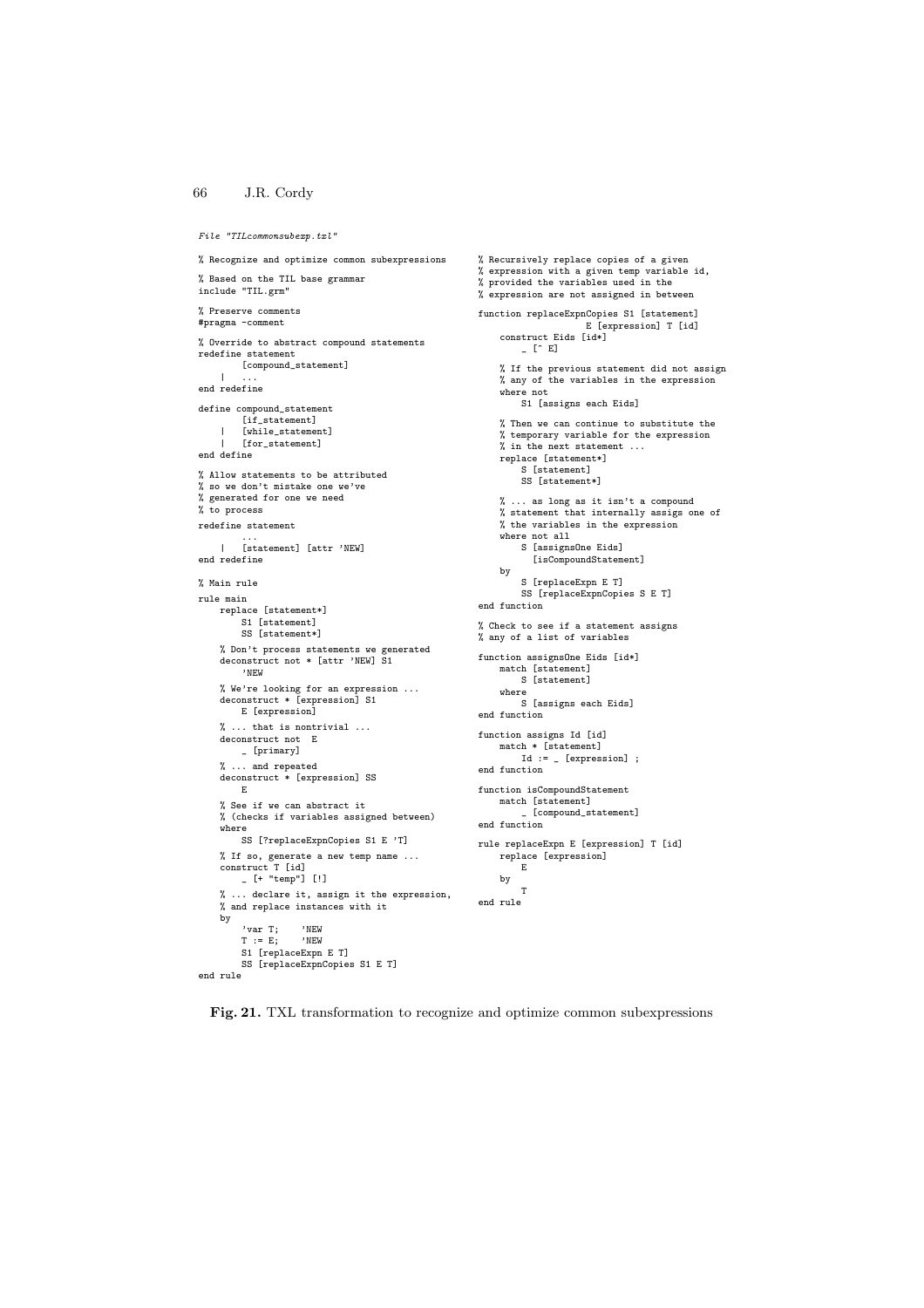redefinition takes advantage of TXL's programmed parsing to prefer that if, while and for statements be parsed as [compound statement]. The original forms are still in the definition of [statement] (denoted by "..."), but since our new form appears first, all of them will be parsed as [compound statement]. This paradigm is often used to gather forms so that we can use one rule to target all of the forms at once rather than having several rules for the different grammatical types.

**Paradigm.** *Marking using attributes.* The second technique used here is grammar attributes, denoted by the [attr] modifier. TXL grammar attributes denote optional parts of the grammar that will not appear in the unparsed output text. They can be of any grammatical type, including complex types with lots of information in them. In this case, the attribute is simply the identifier "NEW", and it is added to allow us to mark statements that are inserted by the transformation so that we don't mistake them for a statement to be processed.

Marking things that have been generated or already processed using attributes is a common technique in TXL, and is often the easiest way to distinguish things that have been processed from those that have not. The new attributed form is recursive, allowing any statement to be marked as "NEW".

The main rule finds any statement containing a nontrivial expression, determined by deconstructing it to ensure that it is not simply a [primary]. It then deconstructs the following statements to determine if the expression is repeated in them. If so, then it uses the conditional guard paradigm to check that the repetition will be legally transformable [?replaceExpnCopies]. A new unique temporary name of the form "temp27" is then created using the unique identifier paradigm, and finally, statements are generated to declare and assign the expression to the new temporary.

This is where the NEW attribute comes in. By marking the newly generated statements with the NEW attribute, we are sure that they will not be matched by the main rule and reprocessed. The remainder of the replacement copies the original statement and following statements, substituting the new temporary name for the expression in the original statement [replaceExpn E T] and any subsequent uses in following statements [replaceExpnCopies S1 E T].

**Paradigm.** *Tail-recursive continuation.* Rule [replaceExpnCopies] (Figure [21\)](#page-39-0) introduces us to another new paradigm - continuing a transformation through a sequence as long as some condition holds. In this case, we can continue to substitute the temporary name for the common expression as long as the variables in the expression are not assigned to.

In TXL such situations are encoded as a tail-recursive function, which processes each statement one by one checking that the conditions still hold, until it fails and terminates the recursion. In each recursion we pass the previous statement as parameter, and first check that it has not assigned any of the identifiers used in the expression, again using the where-not-each paradigm of the previous problem. We then match the next statement in the sequence, and check that it is not a compound statement that assigns any of the identifiers in the expression.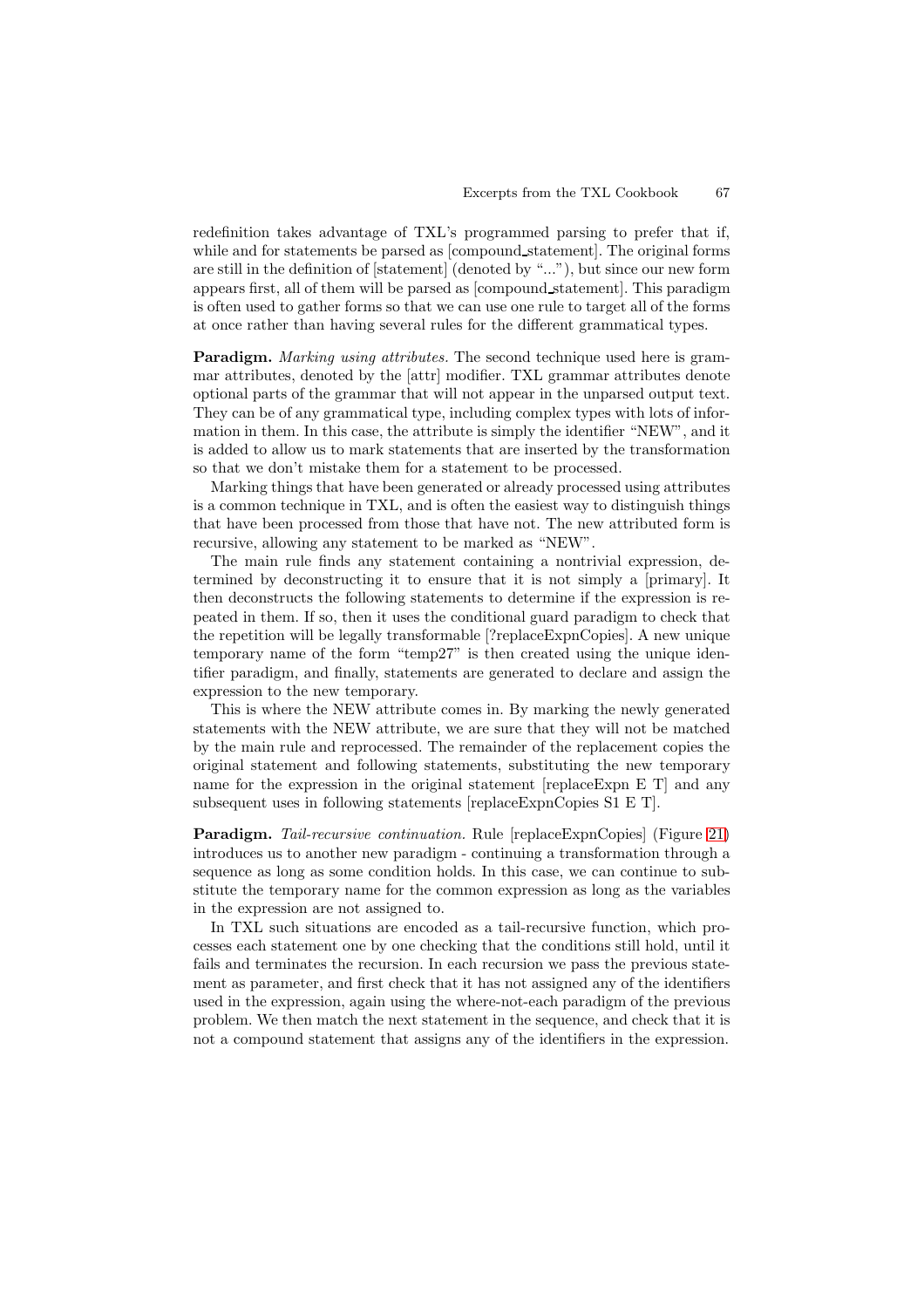**Paradigm.** *Guarding with multiple conditions.* This check uses a new paradigm - *where not all*. As we've seen in previous paradigms, where clauses normally check whether *any* of the condition rules matches. When *all* is specified, the check is whether *all* of the condition rules match. Thus the where clause here:

where not all S [assignsOne Eids] [isCompoundStatement]

checks whether it is both the case that one of the identifiers used in the expression is assigned by the statement, and that the statement is a compound statement (in which case our simple algorithm choose to give up and stop).

If the check succeeds and either the statement is not a compound statement or does not assign any of the variables in the original expression, then instances of the expression are substituted in the matched statement and we recursively move on to the next one.

#### **6.3 Constant Folding**

Constant folding, or optimizing by recognizing and precomputing compile-time known subexpressions, is another traditional optimization technique. In essence, the solution is a partial evaluation of the program, replacing named constants by their values and interpreting resulting operations on those values. Thus a constant folding algorithm must have rules to evaluate much of the expression sublanguage of the target language.

The solution for TIL (Figure [22\)](#page-42-0) is in two parts: recognition and substitution of constant assignments to variables that are not destroyed, and interpretation of constant subexpressions. Of course, these two processes interact, because substitution of constant values for variables yields more constant subexpressions to evaluate, and evaluation of constant subexpressions yields more constant values for variables. So in the main rule we see the now familiar paradigm for a fixed point, continuing until neither rule changes anything.

The [propagateConstants] rule handles the first half of the problem, searching for assignments of constant values to variables (e.g., " $x := 5$ ;") that are not destroyed by a subsequent assignment in the same statement sequence. The two deep deconstructs of Rest are the key to the rule. The first one ensures that the following statements do not subsequently assign to the variable, destroying its constant value. The second one makes sure that there is a reference to the variable to substitute. When both conditions are met, the value is substituted for all references to the variable in the following statements.

The second half of the transformation is the interpretation of constant subexpressions (possibly created by the first half substituting constant variable values). The rule [foldConstantExpressions] simply applies a set of rules each of which knows how to evaluate an operator with constant operands. In addition to the simple cases, a number of special cases, such as multiplying any expression by zero, are also handled. [foldConstantExpressions] continues applying the set of evaluation rules until none of them changes anything and a fixed point is reached.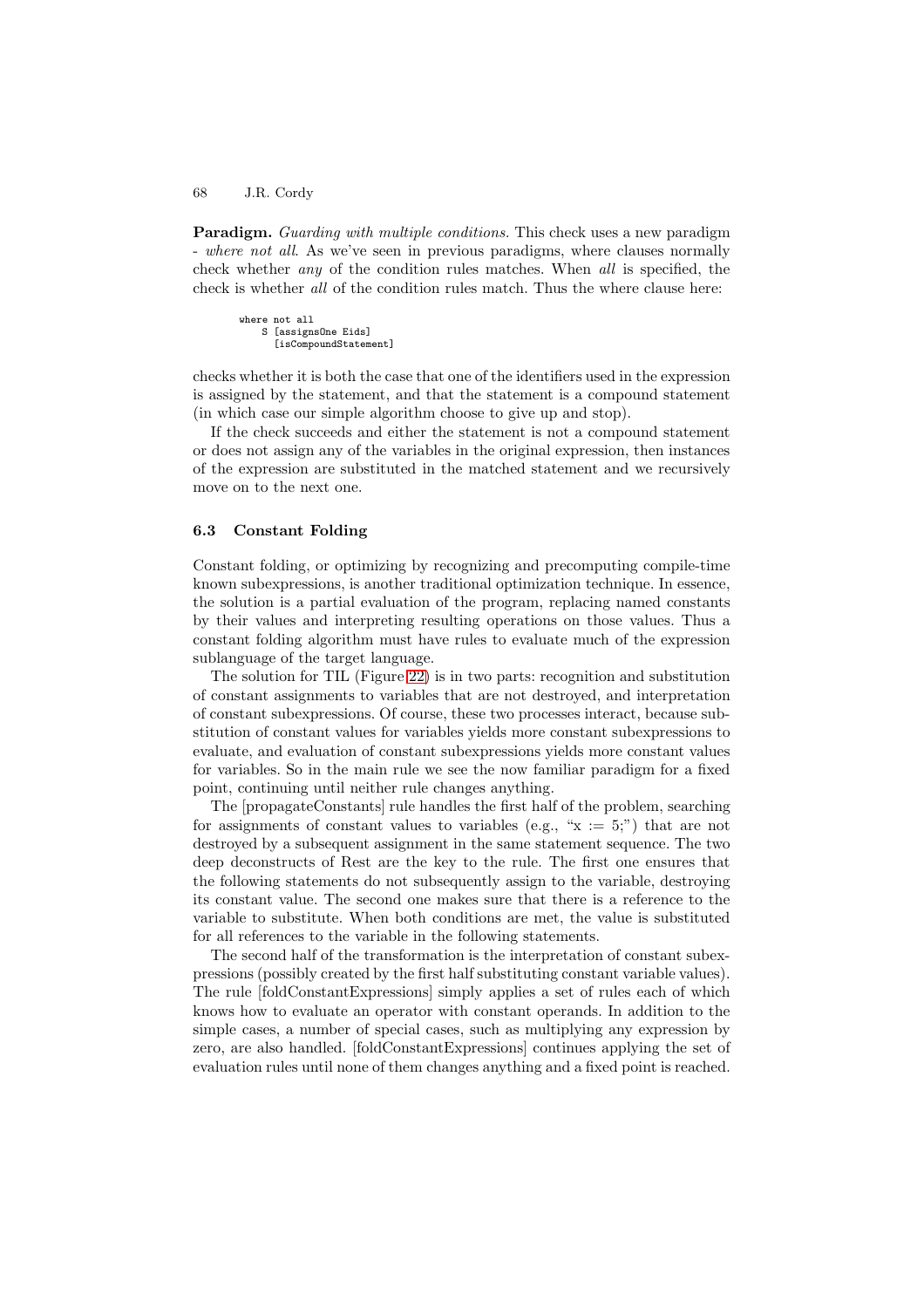% Constant folding - find and evaluate

```
File "TILconst.txl"
```

```
% Constant propagation and folding for TIL
% Begin with the TIL base grammar
include "TIL.grm"
% Preserve comments in this transformation
#pragma -comment
% Main function
rule main
    replace [program]
       P [program]
    construct NewP [program]
        P [propagateConstants]
          [foldConstantExpressions]
    deconstruct not NewP
       \overline{P}by
        NewP
end rule
% Constant propagation - find each
% constant assignment to a variable,
% and if it is not assigned again then
% replace references with the constant
rule propagateConstants
    replace [statement*]
        Var [id] := Const [literal] ;
        Rest [statement*]
    deconstruct not * [statement] Rest
        Var := _ [expression] ;
    deconstruct * [primary] Rest
        Var
    by
        Var := Const;
        Rest [replaceExpn Var Const]
end rule
rule replaceExpn Var [id] Const [literal]
    replace [primary]
        Var
    by
        Const
end rule
                                                     % constant expressions
                                                     rule foldConstantExpressions
                                                         replace [expression]
                                                             E [expression]
                                                         construct NewE [expression]
                                                              E % Generic folding of pure
                                                                % constant expressions
                                                                [resolveAddition]
                                                                [resolveSubtraction]
                                                                [resolveMultiplication]
                                                                [resolveDivision]
                                                                % Other special cases
                                                                [resolveAdd0]
                                                                [resolveSubtract0]
                                                                [resolveMultiply1Right]
                                                                [resolveMultiply1Left]
                                                                [resolveParentheses]
                                                         % Continue until we don't
                                                         % find anything to fold
                                                         deconstruct not NewE
                                                              E
                                                         by
                                                              NewE
                                                     end rule
                                                     % Utility rules to do the arithmetic
                                                     rule resolveAddition
                                                         replace [expression]
                                                              N1 [integernumber]
                                                                 + N2 [integernumber]
                                                         by
                                                             N1 [+ N2]
                                                     end rule
                                                     rule resolveSubtraction
                                                         replace [expression]
                                                             N1 [integernumber]
                                                                 - N2 [integernumber]
                                                         by
                                                             N1 [- N2]
                                                     end rule
                                                     % ... other operator folding rules
                                                        ...
```
<span id="page-42-0"></span>**Fig. 22.** TXL transformation to fold constant subexpressions

#### **6.4 Statement Folding**

Our last optimization example is statement folding, the elimination of statements that cannot be reached because the conditions that guard them are known at compile time, for example, when an if condition is known to be true or false. In practice, constant folding and statement folding go together - constant folding precomputes conditional expressions, some of which are then known to be true or false, allowing for statement folding. These problems are closely related to conditional compilation. Transformations to implement preprocessors and conditional compilation are essentially the same as constant and statement folding.

Figure [23](#page-43-0) shows a TXL solution to the statement folding problem for TIL if and while statements with known conditions. In this case the main rule is a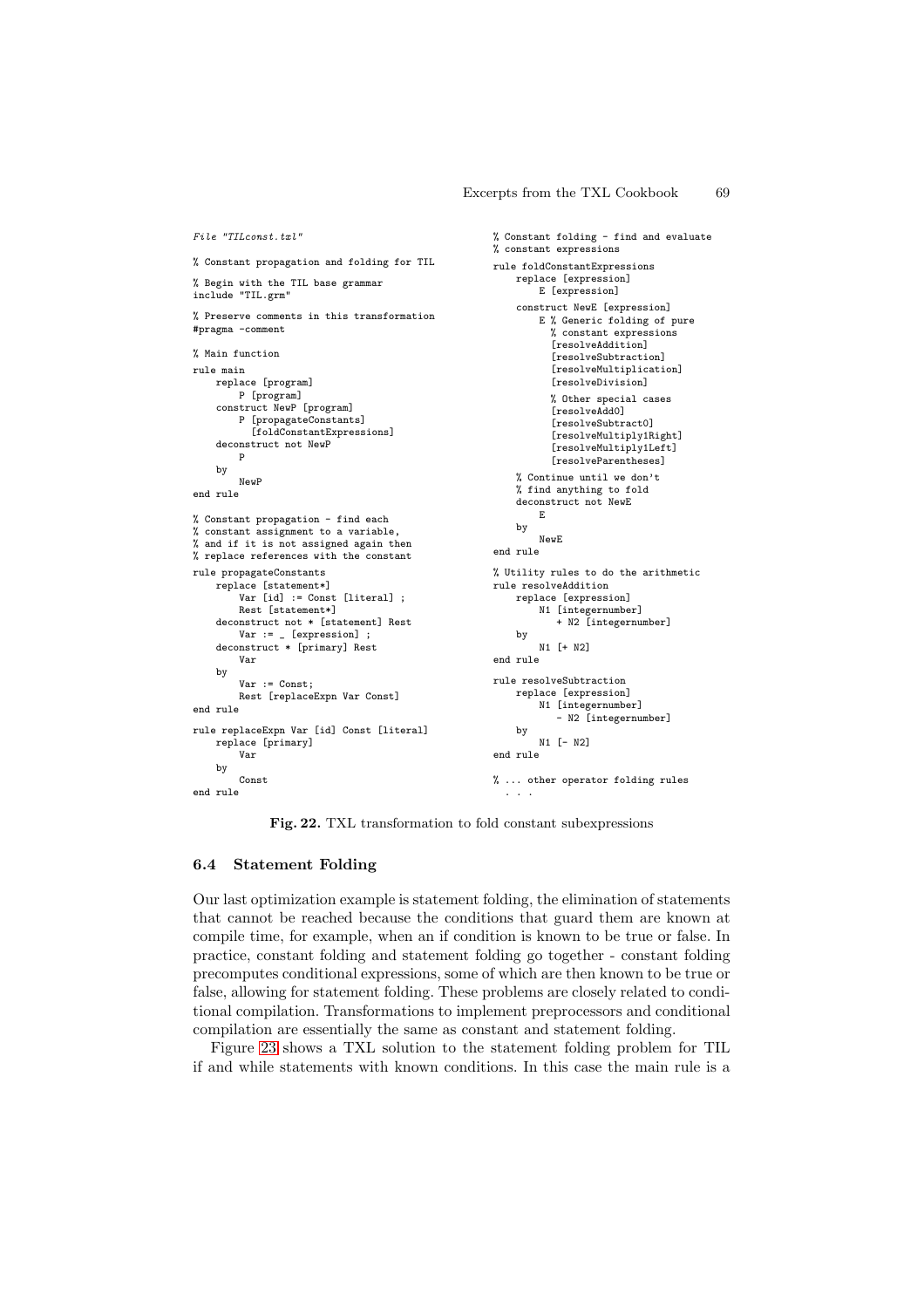```
File "TILstmtfold.txl"
% Statement folding using TIL
% Look for opportunities to reduce code
% footprint by optimizing out unreachable code
% Begin with the TIL base grammar
include "TIL.grm"
% Preserve comments
#pragma -comment
 % Main function
function main
    replace [program]
       P [program]
   by
       P [foldTrueIfStatements]
          [foldFalseIfStatements]
end function
% Folding rules for constant condition ifs
rule foldTrueIfStatements
    % Find an if statement
    replace [statement*]
        'if Cond [expression] 'then
            TrueStatements [statement*]
            ElseClause [opt else_statement]
        'end;
       Rest [statement*]
    % with a constant true condition
    where
        Cond [isTrueEqual] [isTrueNotEqual]
    % and replace it with the true part
    by
        '// Folded true if
       TrueStatements [. Rest]
end rule
                                                     rule foldFalseIfStatements
                                                         % Find an if statement
                                                         replace [statement*]
                                                             'if Cond [expression] 'then
                                                                 TrueStatements [statement*]
                                                                 ElseClause [opt else_statement]
                                                             'end;
                                                             Rest [statement*]
                                                         % with a constant false condition
                                                         where not
                                                             Cond [isTrueEqual]
                                                                  [isTrueNotEqual]
                                                         % and replace it with the false part
                                                         construct FalseStatements [statement*]
                                                             _ [getElseStatements ElseClause]
                                                         by
                                                             '// Folded false if
                                                             FalseStatements [. Rest]
                                                     end rule
                                                     function getElseStatements
                                                                 ElseClause [opt else_statement]
                                                         deconstruct ElseClause
                                                              'else
                                                                 FalseStatements [statement*]
                                                         replace [statement*]
                                                             % default none
                                                         by
                                                             FalseStatements
                                                     end function
                                                     % Utility functions to detect statically
                                                     % true conditions - these can be as
                                                     % smart as we wish
                                                       ...
```
<span id="page-43-0"></span>**Fig. 23.** TXL transformation to fold known if statements

function, since none of the rules changes anything that may create new instances of the others, and thus the fixed point paradigm is not needed.

**Paradigm.** *Handling optional parts.* In the false if condition case (rule [foldFalseIfStatements]) there is a new paradigm used to get the FalseStatements from the else clause of the if statement. Beginning with an empty sequence using the empty variable "", a separate function is used to get the FalseStatements from the else clause. The reason for this construction is that the [else statement] is optional - there may not be one. So beginning with the assumption there is none (i.e., the empty sequence) we used the [getElseStatements] function to both check if there is one (by deconstructing the ElseClause) and if so to replace the empty sequence by the FalseStatements.

**Paradigm.** *Creating output comments.* Both cases illustrate another TXL paradigm - the creation of target language comments. Besides explicitly marking identifiers intended to be literal output, quoting of items in TXL marks something to be lexically interpreted in the target language rather than TXL. Thus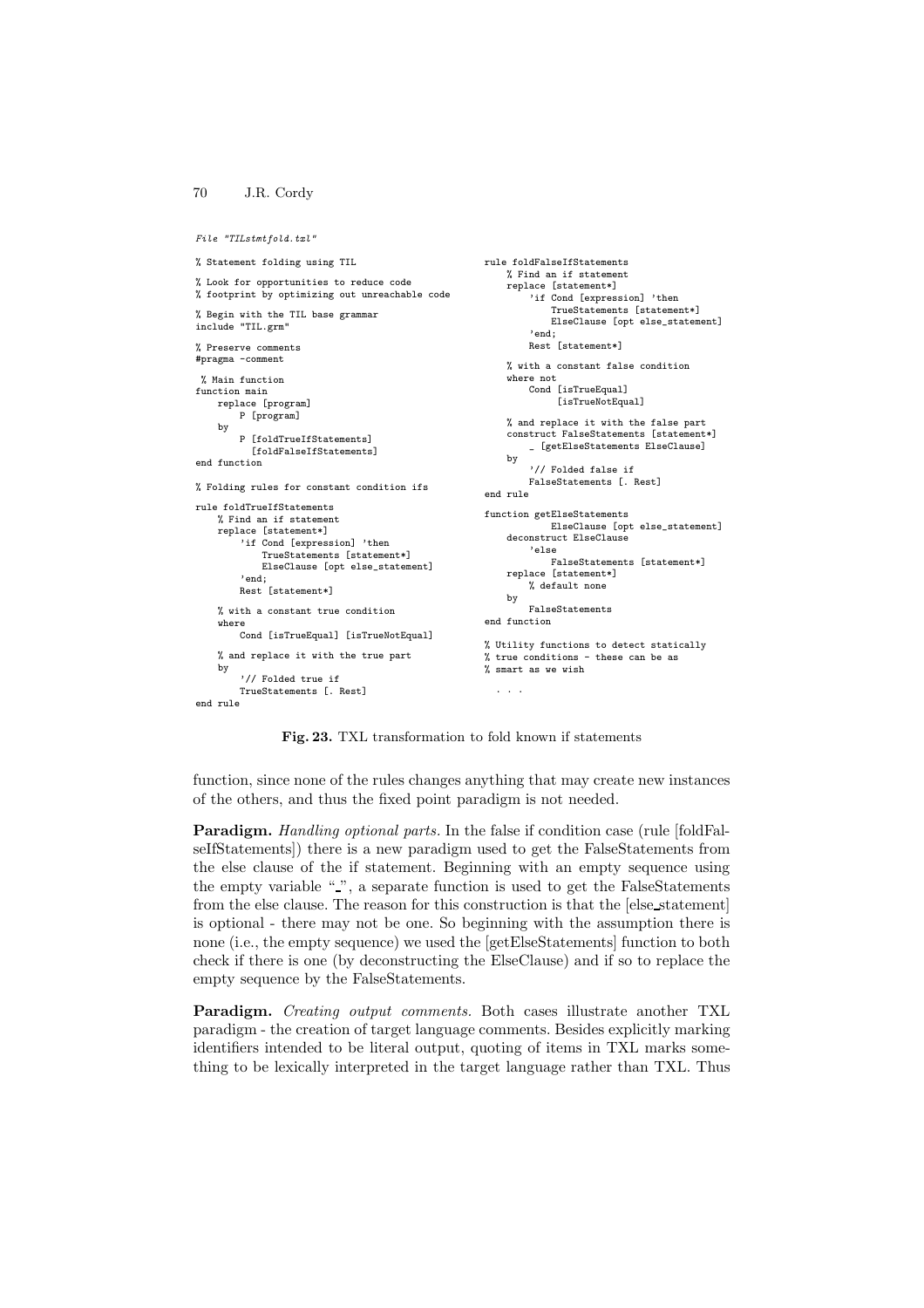a target language comment can be created in a TXL replacement simply by prequoting it (Figure [23,](#page-43-0) rule [foldFalseIfStmts]). This can be handy when marking sections of code that have been transformed in output.

# **7 Static and Dynamic Analysis Problems**

Now that we've tried some of the simpler problems and introduced many of the standard paradigms for using TXL, it's time to attack some more realistic challenges. Static and dynamic analysis tasks, including program comprehension, security analysis, aspect mining and other analyses, are commonly approached using parsing and source transformation tools. In this section we demonstrate the use of TXL in several example static and dynamic analyses, including static metrics, dynamic tracing, type inference, slicing, clone detection, code markup, unique renaming and fact extraction.

### **7.1 Program Statistics**

In our first analysis example, we demonstrate TXL's use in computing static program metrics. Figure [24](#page-45-0) shows a TXL program designed to gather statement usage statistics for TIL programs. The input is any TIL program, and the output is empty. However, the program uses the TXL message built-in functions to print out several statement statistics about the program on the standard error stream as it matches the measured features. The error stream output of this program when processing the "factors.til" program of Figure [7](#page-11-0) looks like this:

```
Total: 11
Declarations: 2
Assignments: 3
Ifs: 0
Whiles: 2
Fors: 0
Reads: 1
Writes: 3
```
The program uses the TXL type extraction paradigm that we have seen before to collect all statements of each type into sequences, and then counts them using the sequence [length] built-in function to give the statistic.

**Paradigm.** *Counting feature instances.* This is a general paradigm that when combined with agile parsing (to gather our desired grammatical forms) and the filtering paradigm we have seen previously (to refine to the exact subset we are interested in) can be used to count instances of any feature or pattern in the program, including most standard static metrics. An important point here is the use of the empty variable " " as the [number] scope of the counting constructors. When used in a [number] context, the empty variable plays the role of the value zero, which is often a good place to start a numeric computation.

**Paradigm.** *Dynamic error stream output.* The program uses the TXL error stream built-in function [putp] to output messages reporting the statistics as they are computed. [putp] is modeled after the C *printf* function, and acts in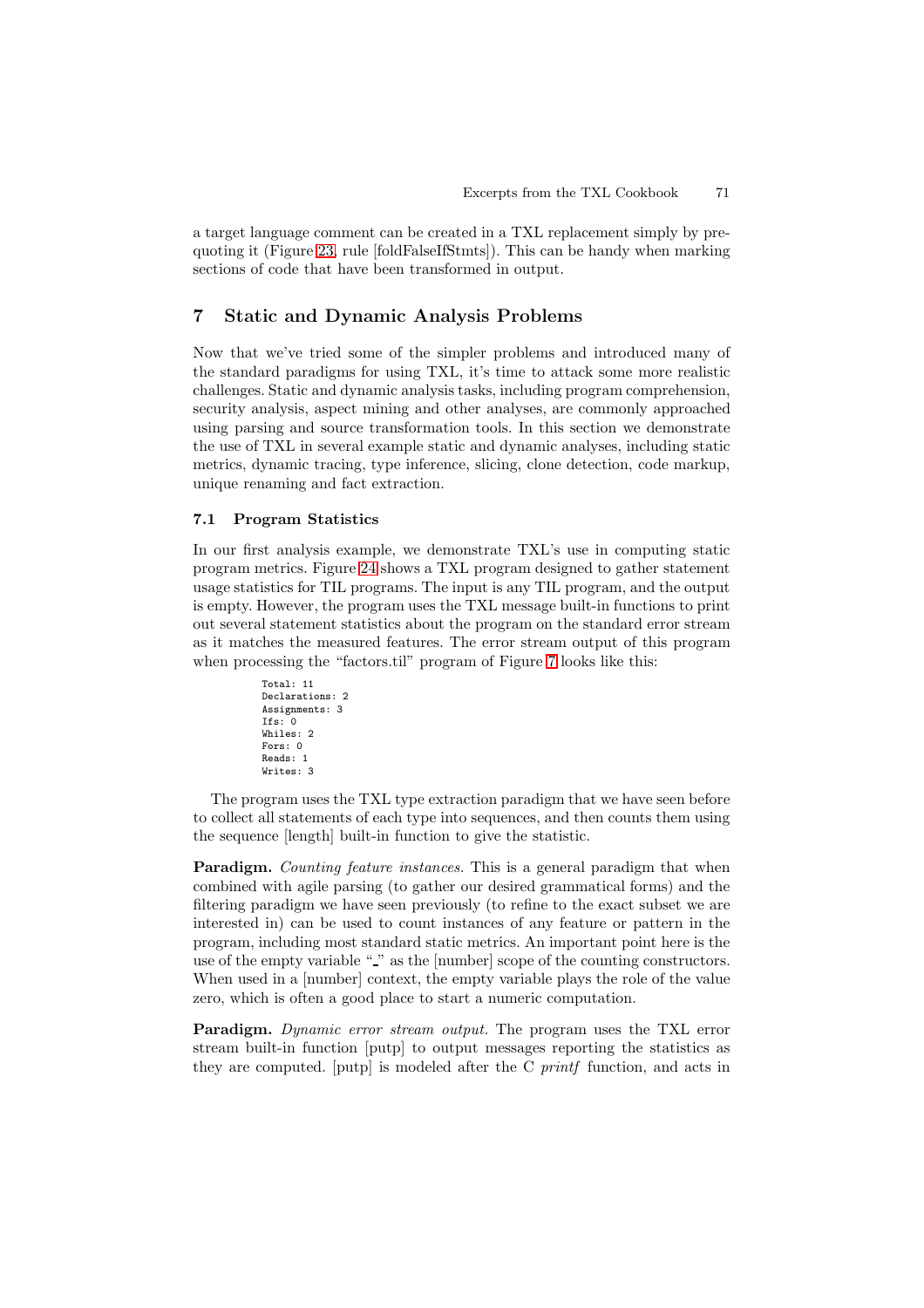```
File "TILstats.txl"
% Gather TIL statement statistics
% Begin with the TIL base grammar
include "TIL.grm"
% Compute and output statement kind counts,
% and replace program with an empty one.
% There are many different ways to do this -
% this naive way is simple and obvioulsy
% correct, but exposes TXL's need for generics.
% Another less clear solution could use
% polymorphism to avoid the repetition.
function main
   replace [program]
       Program [program]
    % Count each kind of statement we're
    % interested in by extracting all of
   % each kind from the program
   construct Statements [statement*]
        _ [^ Program]
   construct StatementCount [number]
        _ [length Statements]
          [putp "Total: %"]
    construct Declarations [declaration*]
        [^ Program]
    construct DeclarationsCount [number]
        _ [length Declarations]
          [putp "Declarations: %"]
                                                    construct Assignments [assignment_statement*]
                                                         _ [^ Program]
                                                     construct AssignmentsCount [number]
                                                        _ [length Assignments]
                                                          [putp "Assignments: %"]
                                                    construct Ifs [if_statement*]
                                                     _ [^ Program]
construct IfCount [number]
                                                         _ [length Ifs] [putp "Ifs: %"]
                                                    construct Whiles [while_statement*]
                                                         _ [^ Program]
                                                    construct WhileCount [number]
                                                        _ [length Whiles] [putp "Whiles: %"]
                                                    construct Fors [for statement*]
                                                         _ [^ Program]
                                                    construct ForCount [number]
                                                        _ [length Fors] [putp "Fors: %"]
                                                    construct Reads [read_statement*]
                                                         _ [^ Program]
                                                    construct ReadCount [number]
                                                         _ [length Reads] [putp "Reads: %"]
                                                    construct Writes [write_statement*]
                                                         _ [^ Program]
                                                    construct WriteCount [number]
                                                        _ [length Writes] [putp "Writes: %"]
                                                    by
                                                        % nothing
                                                end function
```
<span id="page-45-0"></span>**Fig. 24.** TXL transformation to collect and report statement statistics

much the same way, printing out its string parameter with the output text of the scope it is applied to substituted for the "%" in the string. In this case, the scope is a [number], and the corresponding number value is printed in the message.

In general, the scope of [putp] can be any type at all, and both [putp] and its simpler form [put], which takes no parameter and simply prints out the text of its scope, can be used to instrument and debug TXL programs as they execute.

#### **7.2 Self Tracing Programs**

The addition of auxiliary monitoring code to a program is a common transformation task, and in this example we demonstrate the paradigms for adding such code using TXL. The problem is to transform a TIL program to a self-tracing version of itself, one that prints out each statement just before it is executed. This is a model for a large number of transformations used in instrumentation and dynamic analysis tasks such as test coverage and dynamic flow analysis.

To distinguish statements that are generated or have already been processed by the transformation, the program uses the same attribute marking paradigm we have seen before to mark statements that have been generated or already processed, in this case marking with the attribute "TRACED".

**Paradigm.** *Eliding detail.* In order that we don't print out entire multi-line messages for compound statements, the program also allows for an elision marker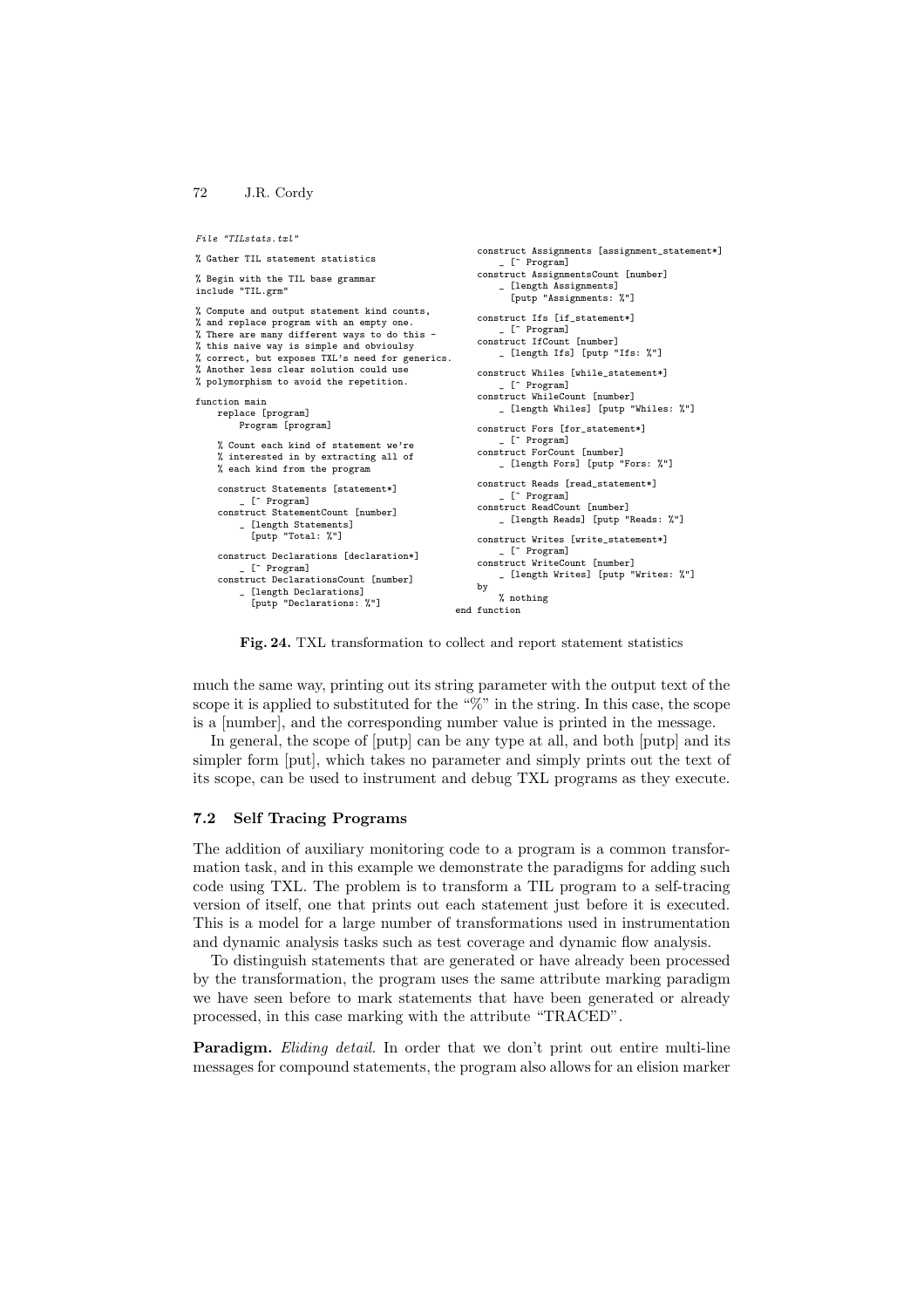```
File "TILtrace.txl"
% Make a TIL program self-tracing
% Replaces every statement with a write
% statement of its text followed by itself
% Begin with the TIL base grammar
include "TIL.grm"
% Don't bother preserving comments,
% we only want to run the result
% Pragma to tell TXL that our string
% escape convention uses backslash
#pragma -esc "¨
% Allow elided structured statements
redefine statement
    ...
| [SP] '... [SP]
end redefine
% Allow for traced statements - the TRACED
% attribute marks statements already done
redefine statement
        ...
    | [traced_statement]
end redefine
define traced_statement
    [statement] [attr 'TRACED]
end define
                                                 % Main rule
                                                 rule main
                                                      % Result has two statements where one
                                                      % was before, so work on the sequence
                                                     replace [statement*]
                                                          S [statement]
                                                          Rest [statement*]
                                                      % Semantic guard: if it's already
% done don't do it again
                                                      deconstruct not S
                                                          _ [statement] 'TRACED
                                                     % Make a concise version of
                                                     % structured statements
                                                     construct ConciseS [statement]
                                                          S [deleteBody]
                                                      % Get text of the concise statement
                                                      construct QuotedS [stringlit]
                                                          _ [+ "Trace: "] [quote ConciseS]
                                                     by
                                                          'write QuotedS; 'TRACED
                                                                              S 'TRACED
                                                          Rest
                                                 end rule
                                                 % Utility function - replace the body
                                                 % of a structured statement with ...
                                                 function deleteBody
                                                     replace * [statement*]
                                                          _ [statement*]
                                                     by
                                                          '...
                                                 end function
```
**Fig. 25.** TXL transformation to transform TIL program to self-tracing

"..." as a [statement]. This is used in the function [deleteBody], which makes a copy of a statement in which the body has been replaced by "..." so that the trace will be more terse. The function uses a deep search (*replace \** ) to find the outermost sequence of statements embedded in the statement which is its scope.

The main rule does all of the work, searching for every statement that has not yet been transformed (i.e., that is not yet marked with the attribute TRACED) and inserting a *write* statement to print out its quoted text before it is executed. Both the write statement and the original are attributed with TRACED in the replacement so that they are not themselves transformed again.

Once again we see the paradigm for replacing one element of a sequence with more than one by targeting the higher level sequence [statement\*] rather than the element [statement] - and again the pattern and replacement of the rule must preserve the Rest of the statements following the one we are transforming.

**Paradigm.** *Converting program text to strings.* The construction of the quoted string version of the statement's text to be printed in the trace uses the TXL string manipulation built-in functions [+] and [quote]. Beginning with an empty [stringlit], once again denoted by the empty variable " ", the constructor concatenates the string literal "Trace: " to the quoted text of the statement.

```
construct QuotedS [stringlit]
    _ [+ "Trace: "] [quote ConciseS]
```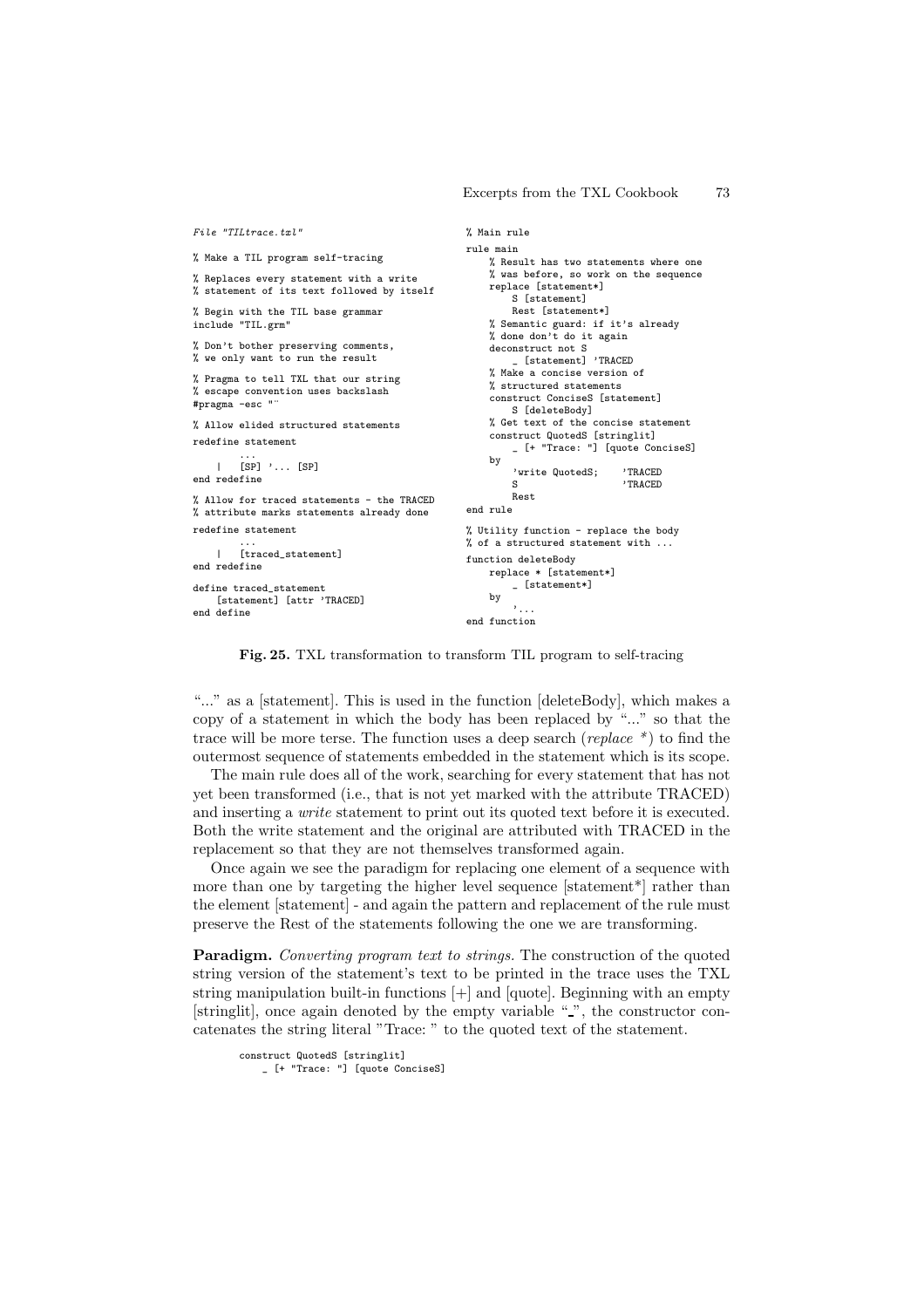The [quote] built-in function creates a string literal containing the text of its parameter, which may be any grammatical type, and concatenates it to its scope, in this case the string "Trace: ". The output of a run of the traced version of the "factors.til" TIL program of Figure [7,](#page-11-0) when executed, looks like this:

```
Trace: var n;
Trace: write "Input n please";
Input n please
Trace: read n;
read: 6
Trace: write "The factors of n are";
The factors of n are
Trace: var f;
Trace: f := 2;
                                                    Trace: while n != 1 do ... end;
                                                    Trace: while (n / f) * f = n d0 ... end;Trace: write f;
                                                    \overline{2}Trace: n := n / f;
                                                    Trace: f := f + 1;
                                                    Trace: while (n / f) * f = n do ... end;
                                                    Trace: write f;
                                                    3
```
### **7.3 Type Inference**

Calculation of derived or inferred attributes of items in a program is a common analysis task, forming part of type checking, optimization of dynamically typed programs, translation between languages, and business type analysis such as the Y2K problem. In this example we demonstrate the TXL paradigms for concrete and abstract type inference, using a transformation to infer static types for the untyped variables in a TIL program from the contexts in which they are used.

TIL declares untyped variables, originally intended to be all integer. However, the addition of string values to the language led to string variables, making the language effectively dynamically typed. However, perhaps TIL variables could be statically typed if they are used consistently. This transformation infers the type of every variable in a TIL program from its uses and explicitly adds types to declarations using the new form: "var x: integer;" where the valid types are "integer" and "string". Variables of inconsistent type are flagged as an error.

Figure [26](#page-48-0) shows a solution to this problem. Using the precedence (PRIOR-ITY) version of the TIL grammar, the program begins with several grammar overrides. First, the new form of declarations is added, by allowing for an optional type specification on each variable declaration. Types "int", "string" and "UNKNOWN" are allowed. The special type UNKNOWN is included so that we can mark variables whose type is inconsistent or that we cannot infer, so that error messages can be generated when we are done.

Next, we override the definition of [primary] to allow for a type attribute on every variable reference, literal constant and parenthesized expression in the program. We will use these attributes to record local inferences we make about types of variables and expressions.

Finally, to make the transformation more convenient, we use agile parsing to make the grammar easier to deal with for this particular problem. Everywhere in the TIL grammar where a variable appears as an [id] (i.e., "left hand side" references outside of expressions), we allow instead a [primary], so that it can be type attributed in the same way as in expressions.

```
redefine assignment_statement
  [primary] ':=[expression] '; [NL]end redefine
```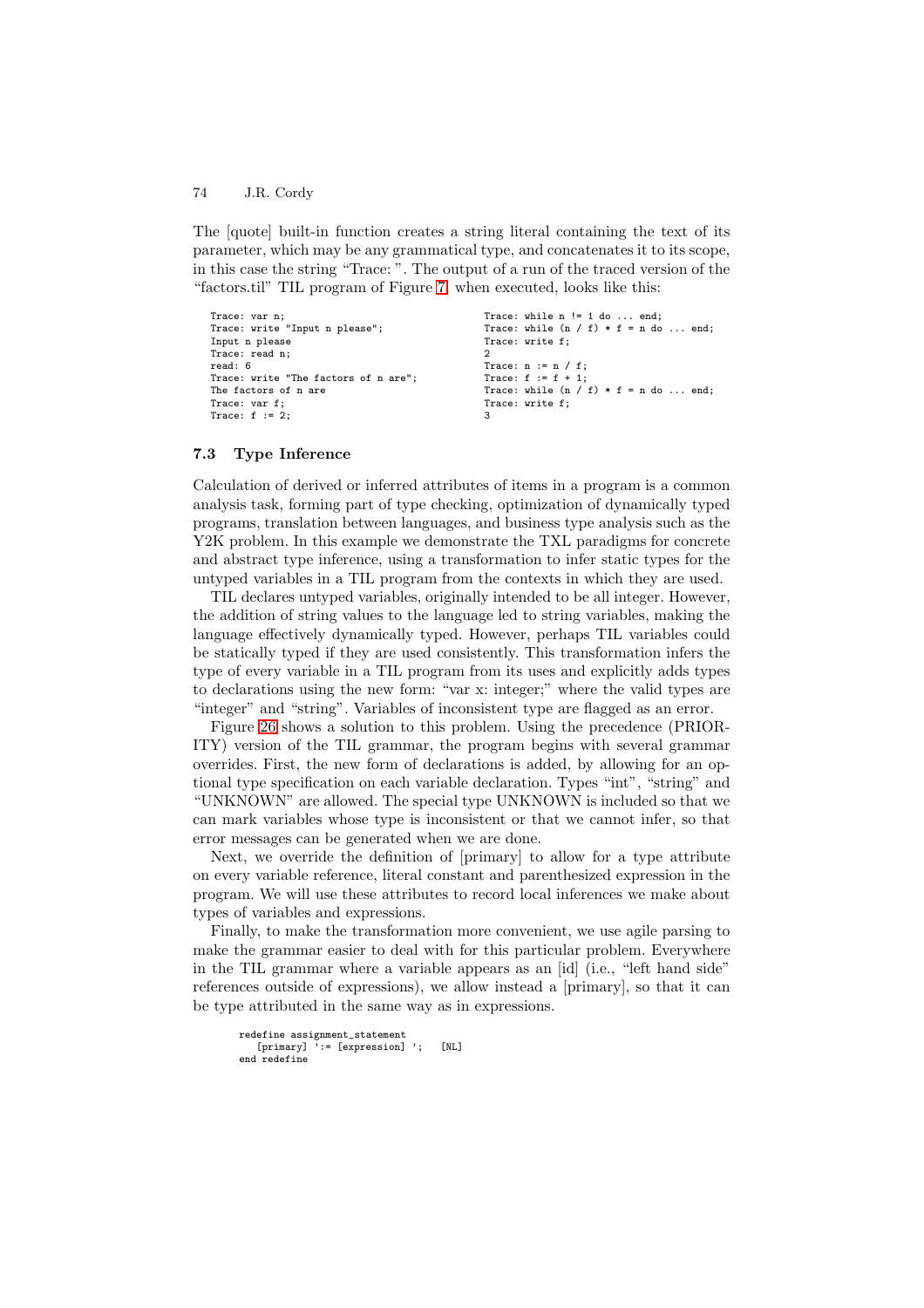```
File "TILtypeinfer.txl"
% Infer types for variables and expressions
% Infer all expression and variable types,
% add types to variable declarations,
% and flag type conflicts.
% Based on the TIL base grammar
include "TIL.grm"
% Preserve comments
#pragma -comment
% Allow type specs on declarations.
redefine declaration
    'var [primary]
          [opt colon_type_spec] '; [NL]
end redefine
define colon_type_spec
    ': [type_spec]
end define
define type_spec
'int | 'string | 'UNKNOWN
end define
% Allow type attributes on primaries.
redefine primary
[subprimary] [attr type_attr]
end redefine
define subprimary
   [id] | [literal] | '( [expression] ')
end define
define type_attr
'{ [opt type_spec] '}
end define
% Conflate all [id] refs to [primary],
% to make attribution rules simpler.
redefine assignment_statement
[primary] ':= [expression] '; [NL]
end redefine
redefine for_statement
     'for [primary] := [expression]
               'to [expression] 'do [IN][NL]
        [statement*] [EX]<br>nd ': [NL]
     'end ';
end redefine
redefine read_statement
    'read [primary] '; [NL]
end redefine
% The typing process has several steps:
% 1. introduce complete parenthesization,<br>\% 2 enter default empty type attributes
      2. enter default empty type attributes,
% 3. attribute literal expressions,<br>% 4. infer attributes from context
% 4. infer attributes from context until<br>% 4. infer attributes from context until<br>% a fixed point is reached.
         a fixed point is reached,
% 5. set type attribute of uninferred
% items to UNKNOWN,
% 6. add declaration types from variables'
% inferred type attribute,<br>% 7. report errors (i.e., UNK
"<br>% 7. report errors (i.e., UNKNOWN types),<br>% 8. undo complete parenthesization.
                                                              function main
                                                                   by
                                                                   by
                                                              end rule
```
replace [program] P [program] by P [bracket] [enterDefaultAttributes] [attributeStringConstants] [attributeIntConstants] -<br>[attributeProgramToFixedPoint] [completeWithUnknown] [typeDeclarations] [reportErrors] [unbracket] end function % Rules to introduce and undo complete parenthesization to allow for detailed % unambiguous type attribution function bracket replace [program] erator (program)<br>P [program] by P [bracketExpressions] [bracketComparisons] [bracketTerms] [bracketFactors] end function rule bracketExpressions skipping [expression] replace [expression] E [expression] Op [logop] C [comparison] '( E [bracketExpressions] Op C [bracketExpressions] ') end rule . . . (bracketComparisons, bracketTerms, bracketFactors similar) function unbracket replace [program] P [program] P [unbracketExpressions] [unbracketComparisons] [unbracketTerms] [unbracketFactors] end function rule unbracketExpressions replace [expression] '( E [expression] ') { Type [type\_spec] } by E end rule . . . (unbracketComparisons, unbracketTerms, unbracketFactors similar) % Rule to add empty type attributes % to every primary expression and variable rule enterDefaultAttributes replace [attr type\_attr] by { }

8. undo complete parenthesization.

<span id="page-48-0"></span>**Fig. 26.** TXL transformation to infer types of TIL variables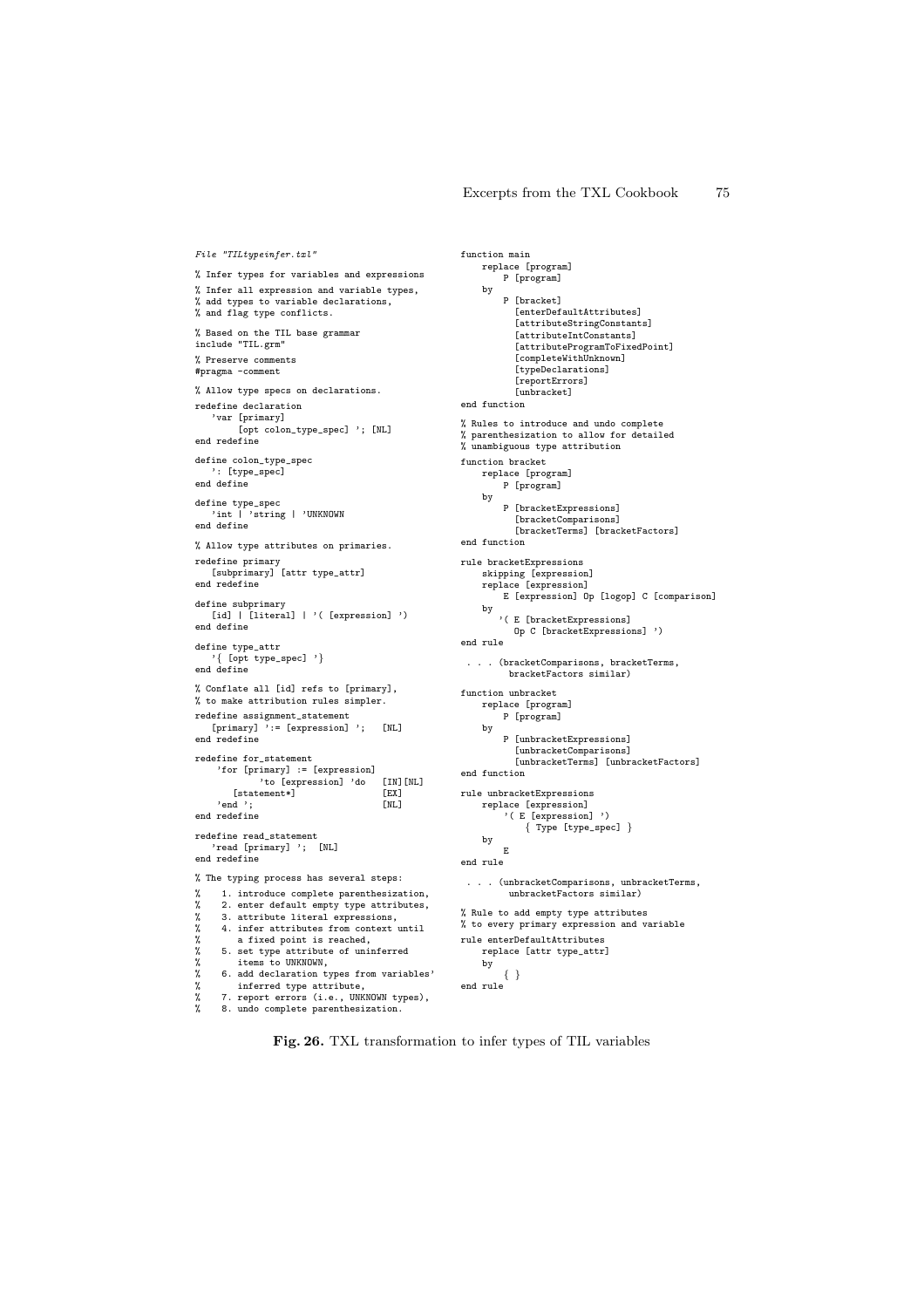```
% The meat of the type inference algorithm.
% Infer empty type attributes from the types
% in the context in which they are used.
% Continue until no more can be inferred.
rule attributeProgramToFixedPoint
    replace [program]
        P [program]
    construct NP [program]
         P [attributeAssignments]
            [attributeExpressions]
            [attributeComparisons]
            [attributeTerms]
            [attributeFactors]
            [attributeForIds]
           [attributeDeclarations]
    deconstruct not NP
          P
    by
          NP
end rule
rule attributeStringConstants
    replace [primary]
        S [stringlit] { }
    by
        S { string }
end rule
rule attributeIntConstants
    replace [primary]
        I [integernumber] { }
    by
         I { int }
end rule
rule attributeAssignments
    replace [assignment_statement]
          X [id] { } := SP [subprimary]
{Type [type_spec] };
    by
        X \{ Type \} := SP \{ Type \};end rule
. . . (attributeForIds similar)
rule attributeExpressions
    replace [primary]
( P1 [subprimary] {Type [type_spec]}
         Op [logop] P2 [subprimary] {Type} ) { }
   by
       \left( \begin{array}{ccc} \texttt{P1} & \{\texttt{Type}\} & \texttt{Op P2} & \{\texttt{Type}\} \end{array} \right) \hspace{.1cm} \left\{ \texttt{Type}\right\}end rule
. . . (attributeComparisons, attributeTerms,
         attributeFactors similar)
rule attributeDeclarations
     replace [statement*]
'var Id [id] { } ;
         S [statement*]
    deconstruct * [primary] S
        Id { Type [type_spec] }
    by
        'var Id { Type };
         S [attributeReferences Id Type]
end rule
```

```
rule attributeReferences
        Id [id] Type [type_spec]
    replace [primary]
        Id { }
    by
        Id { Type }
end rule
% Once a fixed point has been reached,
% set all such remaining empty type
% attributes to UNKNOWN.
rule completeWithUnknown
    replace [attr type_attr]
       \{ \}by
       { UNKNOWN }
end rule
% Add an explicit type to every untyped
% variable declaration, from the
% variable's inferred type attribute.
rule typeDeclarations
    replace [declaration]
         'var Id [id] { Type [type_spec] };
    by
        'var Id { Type } : Type;
end rule
% Report type errors. An UNKNOWN
% attribute indicates either a conflict or
% not enough information to infer a type.
rule reportErrors
    replace $ [statement]
       S [statement]
     skipping [statement*]
deconstruct * [type_spec] S
         'UNKNOWN
    % Issue an error message.
    % [pragma "-attr"] allows attributes
    % to be printed in the message.
     construct Message [statement]
S [pragma "-attr"] [message
    "*** ERROR: Unable to resolve types in:"]
           [stripBody] [putp "%"]
[pragma "-noattr"]
    by
        S
end rule
function stripBody
    replace * [statement*]
       _ [statement*]
    by
        % nothing
end function
```
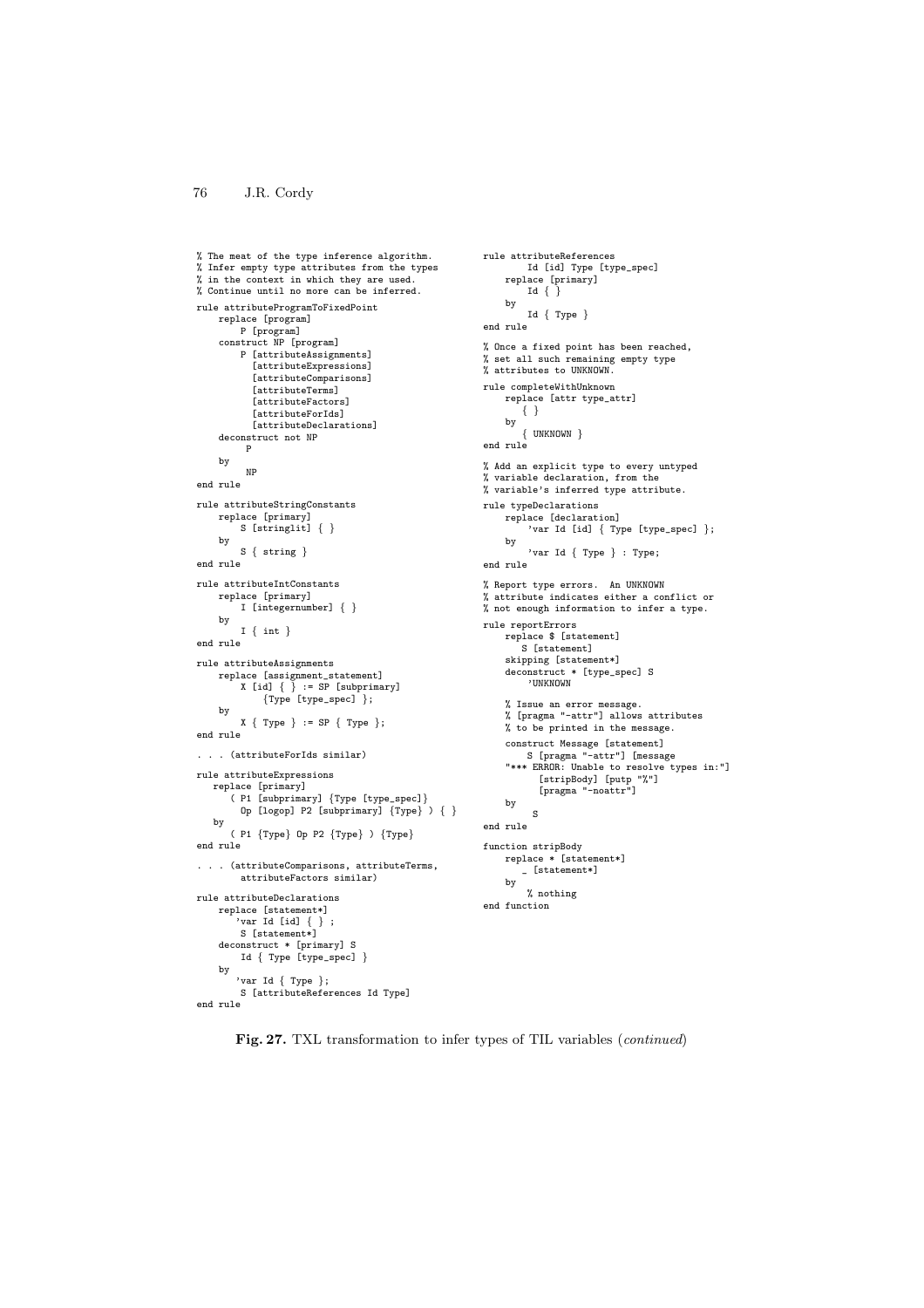```
redefine for_statement
   'for [primary] := [expression] 'to [expression] 'do [IN][NL]
    [statement*] [EX]
   'end [NL]
end redefine
redefine read_statement
  'read [primary] '; [NL]
end redefine
```
**Paradigm.** *Grammatical form generalization.* Technically this allows for many forms that are not legal in TIL - for example, the form " $4 := 7$ ;". But since this is a program analysis transformation, we can assume that our input is wellformed. This is a general paradigm in TXL - using a more lenient grammar than the target language in order to subsume forms that will be handled in the same way into a single grammatical type in order to simplify transformation rules. This is the core idea in agile parsing [\[13\]](#page-64-7).

The transformation rules use a number of new paradigms: normalization of the program so that all cases are the same, inference of attributes to a fixed point using a set of local inference rules, promotion of locally inferred attributes to the global scope, and denormalization of the final result.

**Paradigm.** *Program normalization.* In this case the normalization is simple the normalizing rule [bracketExpressions] converts every [expression] in the program to a fully parenthesized version. Full parenthesization both makes every expression into a [primary], which allows it to be attributed with a type due to the overrides above, and limits every [expression] to one operator, since subexpression operands will be also be fully parenthesized. This reduces our inference problem to only one case - that of a single operator, simplifying and clarifying the inference rules. This kind of simplifying normalization is typical of many source analysis tasks, and is essential to any complex inference problem in TXL.

The denormalizing rule [unbracketExpressions] both unparenthesizes and removes the inferred type attribute of the expression, since the result of type inference is in the explicit types on variable declarations in the result.

**Paradigm.** *Default analysis results.* Following normalization, a default empty type attribute is added to every [primary] in the input program using the rule [enterDefaultAttributes]. This secondary normalization again reduces the number of cases, since rules can handle both attributed and unattributed primaries in the same way. Such defaulting is also typical of inference tasks in TXL.

Once these normalizations are complete, the actual type inference algorithm is simple - we just look for opportunities to infer the type of as yet untyped items in a context where other types are known. This begins with simple typing of literal primaries, whose type is native to their value, using the rules [attributeString-Constants] and [attributeIntConstants]. This is the base case of the inductive inference algorithm.

**Paradigm.** *Inductive transformation.* The process then proceeds using a small set of contextual inference rules, using the fixed-point paradigm to halt when not more types can be inferred. The key rule is [attributeOperations], which infers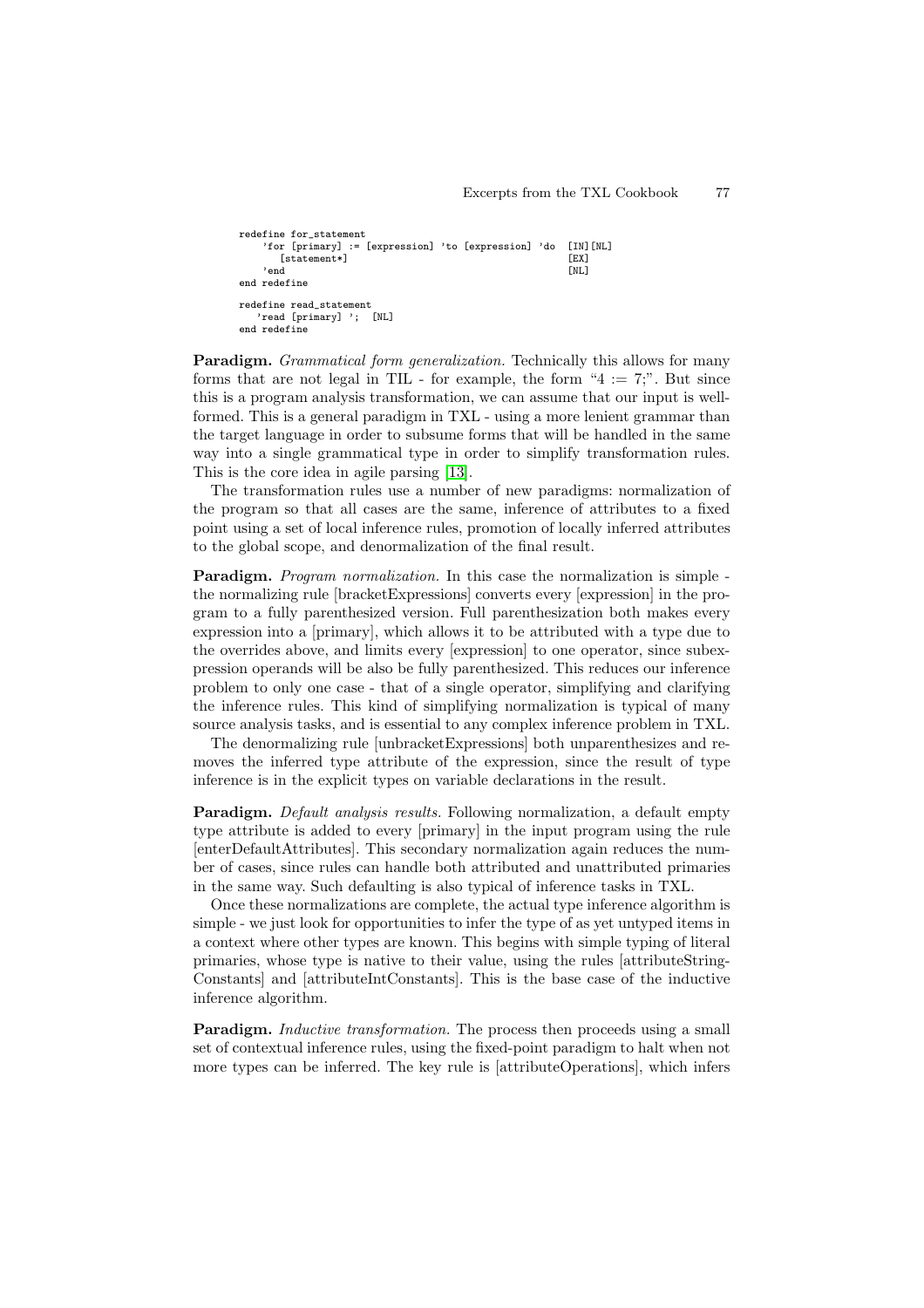the type of an operator expression from the types of its operands, which looks for operations with two operands of the same type, and infers that the result must also be of that type. Of course, such inference rules depend on the programming language, but the basic strategy remains the same.

Another key inference rule is [attributeDeclarations], which infers the type of a variable declaration from any one of its references, and then marks all other references with the same type. [attributeDeclarations] uses a deep deconstructor of the statements following the declaration to see if a type has been inferred for any reference to the variable, and if so, gives the declaration that type and marks all other references in the following statements with it. (Using the localto-global paradigm we saw in the restructuring examples.) This new typing can in turn can give more information for the next iteration of the operator inference rule above, and so on. Once the inference rules have come to a fixed point, any remaining unknown types are given the special type UNKNOWN.

Finally, we insert the inferred types into all variable declarations, and then report errors by printing out all statements containing types we could not infer - those attributed as UNKNOWN.

```
construct Message [statement]
   S [pragma "-attr"]
      [message "*** ERROR: Unable to resolve types in:"] [stripBody] [putp "%"]
      [pragma "-noattr"]
```
**Paradigm.** *Making attributes visible.* The message constructor illustrates the ability of TXL to include attributes in the output text - by turning on the " attr" option, attributes are printed in the output text, in this case of the [putp] function, so that they can be seen in the error message:

"\*\*\* ERROR: Unable to resolve types in:  $x \{UNKNOWN\} := (y \{string\} + 1 \{int\}) \{UNKNOWN\};$ 

The [pragma] function allows us to turn TXL options on and off dynamically.

### **7.4 Static Slicing**

Dependency analysis is an important and common static analysis technique, and one of the most common dependency analyses is the static slice. As defined by Weiser [\[22\]](#page-64-8), a (backward) *slice* is the executable subset of the statements in a program that preserves the behavior observable at a particular statement. If the slice is executed with the same input as the program, then all variable values when the slice reaches the statement will be the same as if the original program were to be executed to the same point. Often the value of one particular variable is designated as the one of interest, in which case values of others can be ignored.

Slicing algorithms are usually carried out by building a dependency graph for the program and then using graph algorithms to reduce it to the slice, which is mapped back to source statements afterward. However, as we have seen in the type inference example, in TXL we can compute dependency chains directly, using the inductive transformation paradigm.

Figure [28](#page-53-0) shows a TXL program for backward slicing of TIL programs. The program uses a related TXL paradigm called *cascaded markup*, in which, beginning with one statement marked as the one of interest, statements which directly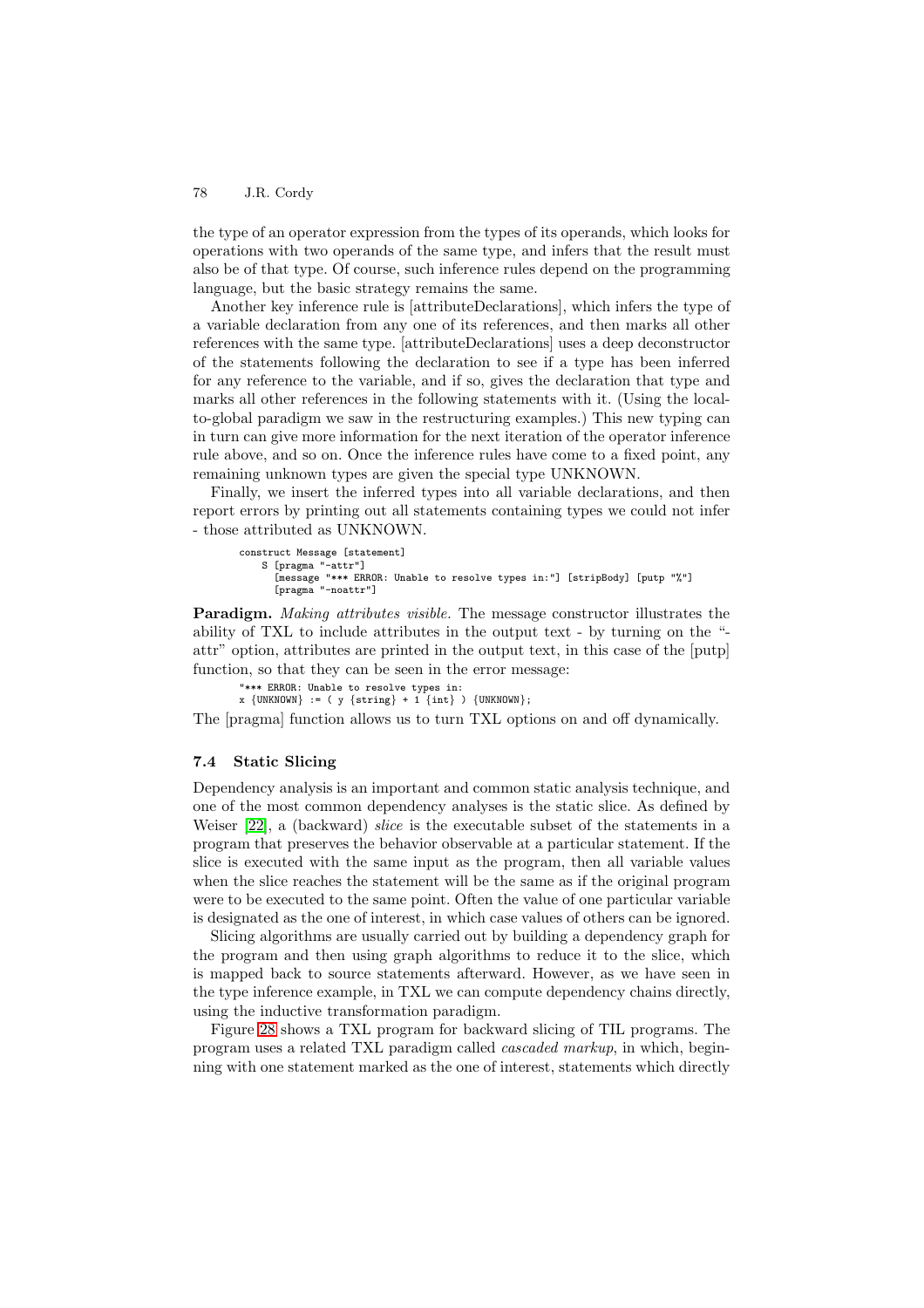influence that statement are marked, and then those that influence those statements, and so on until a fixed point is reached.

The program begins with grammar overrides to allow for XML-like markup of TIL statements. The input to the program will have one such statement marked as the one of interest, as shown on the left (a) below. The output slice for this input is shown on the right (b).

| var chars;     |                               | var chars;              |  |
|----------------|-------------------------------|-------------------------|--|
| var n;         |                               | var n;                  |  |
| read n;        |                               | read n;                 |  |
|                | var eof_flag;                 | var eof_flag;           |  |
|                | read eof_flag;                | read eof_flag;          |  |
| chars $:= n$ ; |                               | chars $:= n$ ;          |  |
| var lines;     |                               |                         |  |
| lines $:= 0$ ; |                               |                         |  |
|                | while eof_flag do             | while eof_flag do       |  |
|                | lines := lines + 1;           |                         |  |
|                | read n;                       | read n;                 |  |
|                | read eof_flag;                | read eof_flag;          |  |
|                | chars $:=$ chars $+$ n;       | chars $:=$ chars $+$ n; |  |
| end;           |                               | end;                    |  |
|                | write (lines);                |                         |  |
|                | <mark> write (chars); </mark> | write (chars);          |  |
|                |                               |                         |  |
|                |                               |                         |  |

Here the statement "write (chars);" has been marked. The challenge for the slicer is to trace dependencies backwards in the program to mark only those statements that can influence the marked one, yielding the backward slice for the program (b).

**Paradigm.** *Cascaded markup.* The basic strategy is simple: an assignment to a variable is in the backward slice if any subsequent use of the variable is already in the slice. The rule that implements the strategy is [backPropogateAssignments] (Figure [28\)](#page-53-0). We have previously seen the "skipping" paradigm - here it prevents us from remarking statements inside an already marked statement.

The other markup propagation rules are simply special cases of this basic rule that propagate markup backwards into loop and if statements and around loops, and out to containing statements when an inner statement is marked. The whole set of markup propagation rules is controlled by the usual fixed-point paradigm that detects when no more propagation can be done.

Once a fixed point is reached, the program simply removes all unmarked statements [removeUnmarkedStatements] and unused declarations [removeRedundantDeclarations], then removes all markup to yield the program slice. The result fot the example (a) above is shown on the right (b). (Line spacing is shown to align with the original code, and is not part of the output.)

#### **7.5 Clone Detection**

Clone detection is a popular and interesting source analysis problem with a wide range of applications, including code reduction and refactoring. In this problem, we demonstrate the basic techniques for clone detection using TXL. Clone detection can vary in granularity from statements to functions or classes.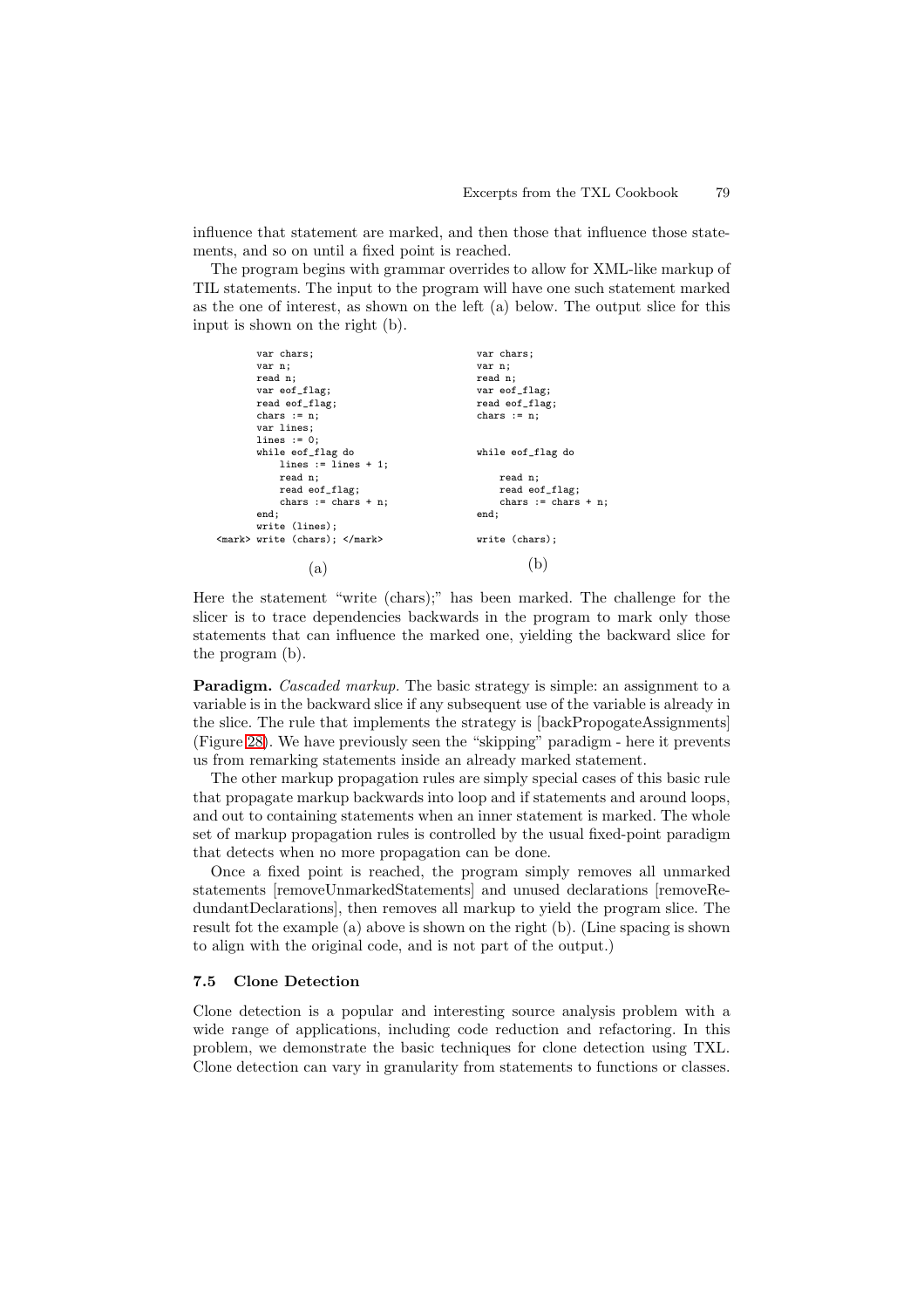```
File "TILbackslice.txl"
% Backward static slicing of TIL programs
% Backward slice from a statement marked up
% using <mark> </mark>
% Begin with the TIL base grammar
include "TIL.grm"
% Allow for XML markup of TIL statements
redefine statement
    ...
| [marked_statement]
end redefine
define marked_statement
            [xmltag] [statement] [xmlend]
end define
define xmltag
< [SPOFF] [id] > [SPON]
end define
define xmlend
        < [SPOFF] / [id] > [SPON]
end define
% Conflate while and for statements
% into one form to optimize handling
% of both forms in one rule
redefine statement
        [loop_statement]
| ...
end redefine
define loop_statement
        [100p_head] [NL][IN]<br>[statement*] [EX]
             [statement*] [EX]<br>1: [NL]
         'end;
end define
define loop_head
        while [expression] do
    | for [id] := [expression]
            to [expression] do
end define
% The main function gathers the steps
% of the transformation: induce markup
% to a fixed point, remove unmarked
% statements, remove declarations for
% variables not used in the slice,
% and strip markups to yield the
% sliced program
function main
    replace [program]
         P [program]
    by
        P [propagateMarkupToFixedPoint]
           [removeUnmarkedStatements]
           [removeRedundantDeclarations]
          [stripMarkup]
end function
```

```
% Back propagate markup of statements
% beginning with the initially marked
% statement of interest.
% Continue until a fixed point
rule propagateMarkupToFixedPoint
    replace [program]
        P [program]
    construct NP [program]
        P [backPropogateAssignments]
           [backPropogateReads]
           [whilePropogateControlVariables]
           [loopPropogateMarkup]
           [loopPropogateMarkupIn]
           [ifPropogateMarkupIn]
           [compoundPropogateMarkupOut]
    % We're at a fixed point when P = NP
    deconstruct not NP
        P
    by
        NP
end rule
% Rule to back-propagate markup of
% assignments. A previous assignment is
% in the slice if its assigned variable
% is used in a following marked statement
rule backPropogateAssignments
    skipping [marked_statement]
    replace [statement*]
        X [id] := E [expression] ;
        More [statement*]
    where
        More [hasMarkedUse X]
    by
        <mark> X := E; </mark>
        More
end rule
% Similar rule for read statements
rule backPropogateReads
    skipping [marked_statement]
    replace [statement*]
        read X [id] ;
        More [statement*]
    where
        More [hasMarkedUse X]
    by
        <mark> read X; </mark>
        More
end rule
function hasMarkedUse X [id]
    match * [marked_statement]
        M [marked_statement]
    deconstruct * [expression] M
    E [expression]
deconstruct * [id] E
        X
end function
% Other propagation rules for loops
% and compound statements
```
<span id="page-53-0"></span>**Fig. 28.** TXL transformation to compute a backward slice

...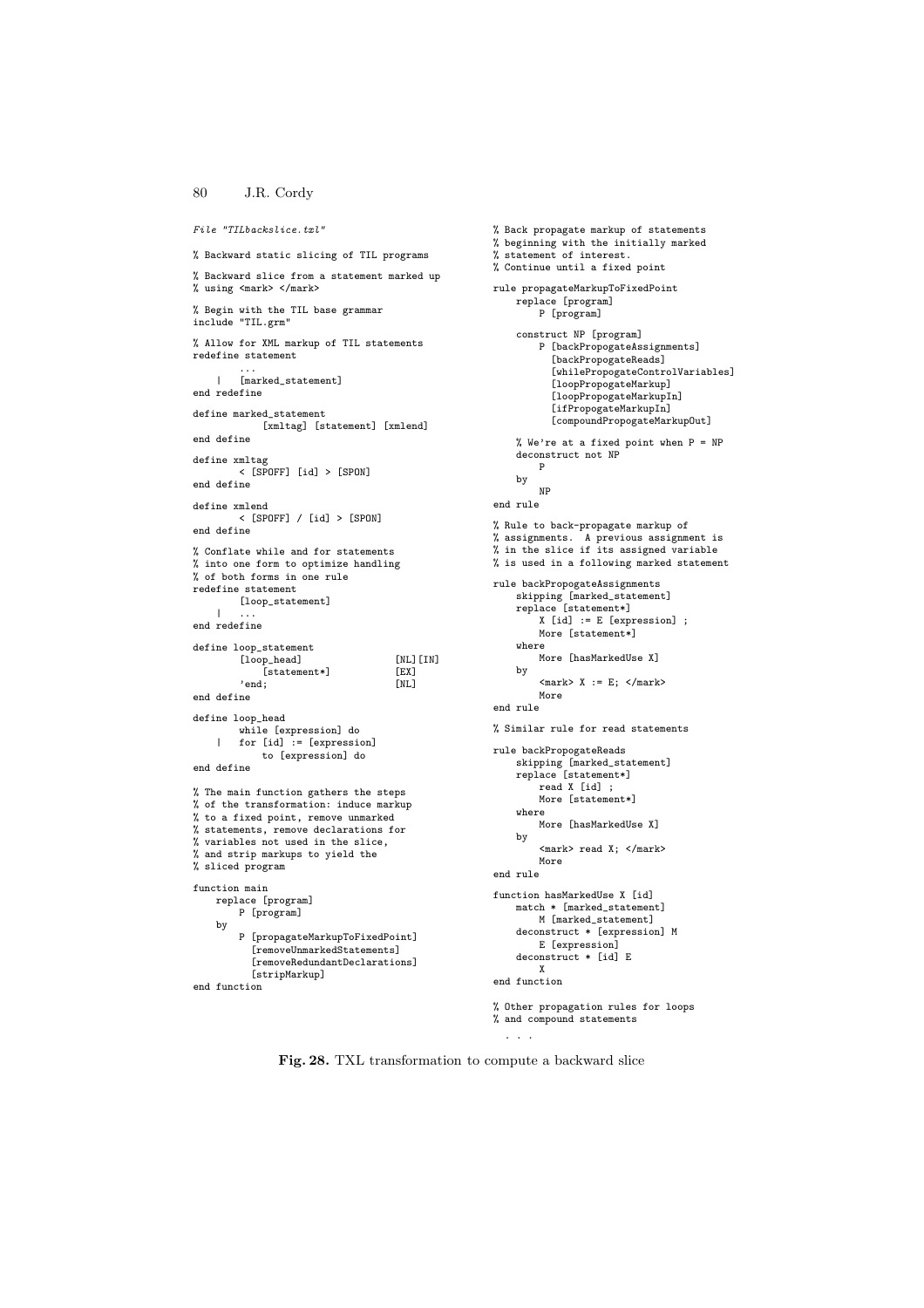Since TIL does not have functions or classes, we are using structured statements (if, for, while) as a simple example. While this is clearly not a realistic case, detection of function or block clones (in any language) would be very similar.

Figure [29](#page-55-0) shows a TXL solution to the detection of structured statement clones in TIL. The program begins with a set of grammar overrides to gather all of the structured statements into one type so that we don't need separate rules for each kind. As with the backward slicing example, we use XML-like markup to mark the results of our analysis. In this case, we want to mark up all instances of the same statement as members of the same clone class, so we allow for an XML attribute in the tags.

**Paradigm.** *Precise control of output spacing.* These overrides illustrate another output formatting cue that we have not seen before - the explicit control of output spacing. TXL normally uses a set of default output spacing rules that insert spaces around operators and other special symbols such as "*<*". Unfortunately, these spacing rules lead to strange output in the case of XML markup - for example, the XML tag " $\lt$ clone class=4 $\gt$ " would be output as " $\lt$  clone class = 4 $\gt$ ", which is not even legal XML.

The TXL built-in types [SPOFF], [SPON] and [SP] used here allow the programmer to take complete control of output spacing. Like [NL], [IN] and [EX], none of these has any effect on input parsing. [SPOFF] temporarily turns off TXL's output spacing rules, and [SPON] restores them. Between the two, items will be output with no spacing at all. The  $[SP]$  type allows programmers to insert spacing as they see fit, in this case forcing a space between the tag identifier and the attribute identifier in output tags.

As we have seen is often the case, the main TXL program works in two stages. In the first stage, a sequence containing one instance of each the cloned compound statements in the program is constructed using the function [find-StructuredStatementClones]. In the second stage, all instances of each one of these are marked up in XML as instances of that clone class, assigning class numbers as we go (function  $[\text{markCloneInstantes}]$ ).

**Paradigm.** *Context-dependent rules.* The function [findStructuredStatement-Clones] works by using the subrule [addIfClone] to examine each of the set of all structured statements in the program (StructuredStatements) to see if it appears more than once, and if so adds it to its scope, which begins empty. While we have seen most of this paradigm before, we have not before seen a case where the transformation rule needs to look at both a local item and its entire global context at the same time to determine if it applies.

This kind of global contextual dependency is implemented in TXL using rule parameters. In this case an entire separate copy of StructuredStatements is passed to [addIfClone] so that it can use the global context in its transformation, in this case simply to check if each particular statement it is considering appears twice. This is an instance of the general TXL paradigm for contextdependent transformations, which allows for arbitrary contextual information, including if necessary a copy of the entire original program, to be passed in to a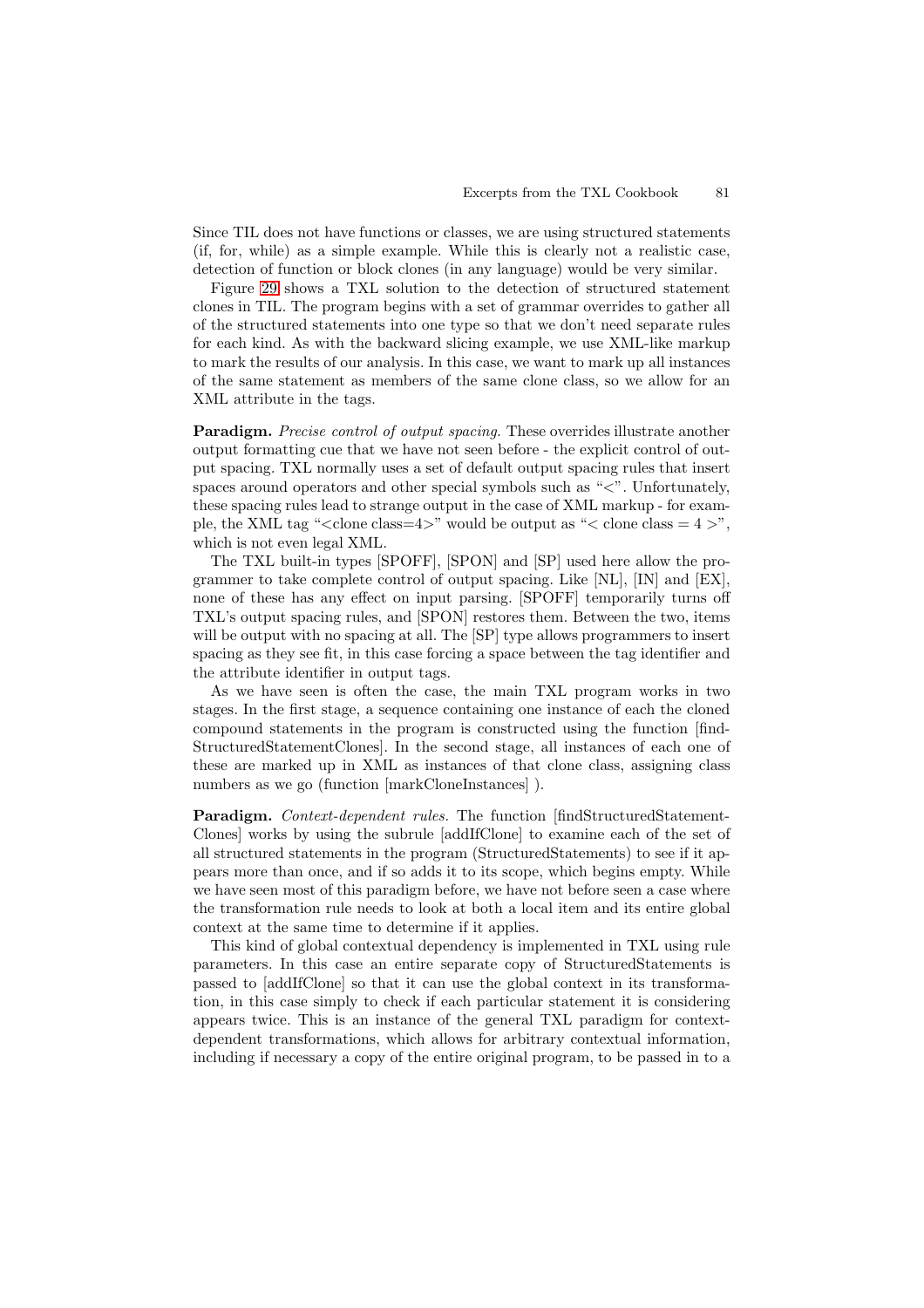File "TILclonesexact.txl"

% Clone detection for TIL programs % Find exact clones of structured statements, % and output the program with clones marked % up to indicate their clone class. % Begin with the TIL base grammar include "TIL.grm" % We are NOT interested in comments % Overrides to conflate all structured % statements into one nonterminal type. redefine statement [structured\_statement] | ... end redefine define structured\_statement [if\_statement] | [for\_statement] [while\_statement] end define % Allow XML markup of statements. redefine statement ... | [marked\_statement] end redefine define marked\_statement [xmltag] [NL][IN]<br>[statement] [EX] [xmlend] [NL] end define % [SPOFF] and [SPON] temporarily disable % default TXL output spacing in tags define xmltag < [SPOFF] [id] [SP] [id] = [number] > [SPON] end define define xmlend < [SPOFF] / [id] > [SPON] end define % Main program function main replace [program] P [program] % First make a table of all repeated % structured statements construct StructuredClones [structured\_statement\*] \_ [findStructuredStatementClones P] % Mark up all instances of each of them. % CloneNumber keeps track of the index of % each in the table as we step through it export CloneNumber [number] 0 by P [markCloneInstances each StructuredClones] end function

% We make a table of the cloned structured % statements by first making a table % of all structured statements in the program, % then looking for repeats function findStructuredStatementClones P [program] % Extract a list of all structured % statements in the program construct StructuredStatements [structured\_statement\*] \_ [^ P] % Add each one that is repeated % to the table of clones replace [structured\_statement\*] % empty to begin with by \_ [addIfClone StructuredStatements each StructuredStatements] end function function addIfClone StructuredStatements [structured\_statement\*] Stmt [structured\_statement] % A structured statement is cloned if it % appears twice in the list of all statements deconstruct \* StructuredStatements Stmt Rest [structured\_statement\*] deconstruct \* [structured\_statement] Rest Stmt % If it does appear (at least) twice, % add it to the table of clones replace [structured\_statement\*] StructuredClones [structured\_statement\*] % Make sure it's not already in the table deconstruct not \* [structured\_statement] StructuredClones Stmt by StructuredClones [. Stmt] end function % Once we have the table of all clones, % we mark up each instance of each of them  $%$  in the program with its clone class, % in the program with its clone class, % that is, the index of it in the clone table rule markCloneInstances StructuredClone [structured\_statement] % Keep track of the index of this clone % in the table import CloneNumber [number] export CloneNumber CloneNumber [+ 1] % Mark all instances of it in the program % 'skipping' avoids marking twice skipping [marked\_statement] replace [statement] StructuredClone by <clone class=CloneNumber> StructuredClone

<span id="page-55-0"></span>

**Fig. 29.** TXL transformation to detect exact structured statement clones in TIL

end rule

</clone>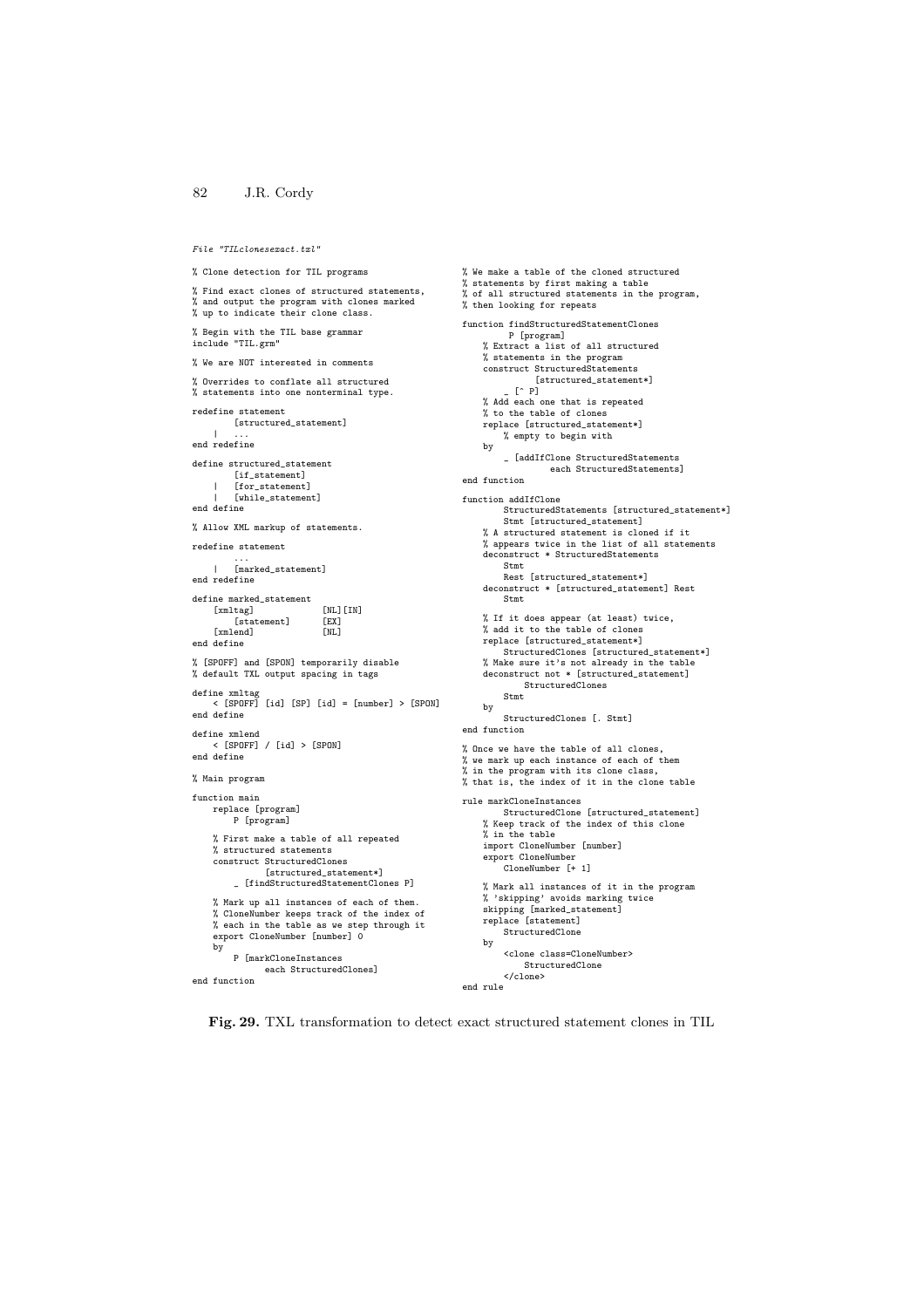local transformation. There it can be used both in conditions to guard the local transformation, as is the case this time, or as a source of additional parts to be used in the result of the local transformation.

**Paradigm.** *Accumulating multiple results.* [addIfClone] also demonstrates another common paradigm - the accumulation of results into a single sequence. Beginning with an empty sequence using the empty variable "." in the replacement of [findStructuredStatementClones], [addIfClone] adds each result it finds to the end of its scope sequence. It makes sure that it does not put the same statement in twice using a guarding deconstructor, which checks to see if the cloned statement is already in the list:

deconstruct not \* [structured\_statement] StructuredClones Stmt

Once [findStructuredStatements] has constructed a unique list of all of the cloned structured statements in the program, [markCloneInstances] marks up all of the instances of each one in the program. Each is assigned a unique class number to identify it with its instances using the global variable CloneNumber, which begins at 0 and is incremented by  $[markCloneInstances]$  on each call.

**Paradigm.** *Updating global state.* While TXL is primarily a pure functional language, global state is sometimes required in complex transformations. For this purpose TXL allows global variables, which can be of any grammatical type (including forms that are not in the input language). In this case the global variable CloneNumber is a simple [number] that begins with the value 0. Inside a TXL rule, globals are simply normal local TXL variables. But they can be "exported" to the global scope where their value can be "imported" into another rule where they once again act as a local variable of the rule. Within a rule, the value bound to an imported global is set when it is imported, as if it were bound in a pattern match. The value bound to the variable can only be changed if the rule re-imports or exports the global with a new value.

In this case, on each invocation, [markCloneInstances] imports CloneNumber and immediately constructs and exports a new value for it, the previous value plus one. This new value is used in the replacement of the rule to mark up every instance of the current clone with that clone class number, making it clear which marked up statements are clones of one another in the result.

Of course, exact clone detection is the simplest case, and although interesting, not very realistic. Fortunately, we are using TXL, so modifying our clone detector to handle more aggressive techniques is not difficult. In particular, we can make the clones identifier-independent, like CCFinder [\[18\]](#page-64-9), just by adding a normalization rule to make all identifiers the same when comparing:

```
rule normalizeIdentifiers
    replace $ [id]
       _ [id]
    by
        'X
end rule
```
If we want to be more precise, we can compare with consistent renaming that is, where identifiers are normalized consistently with their original names.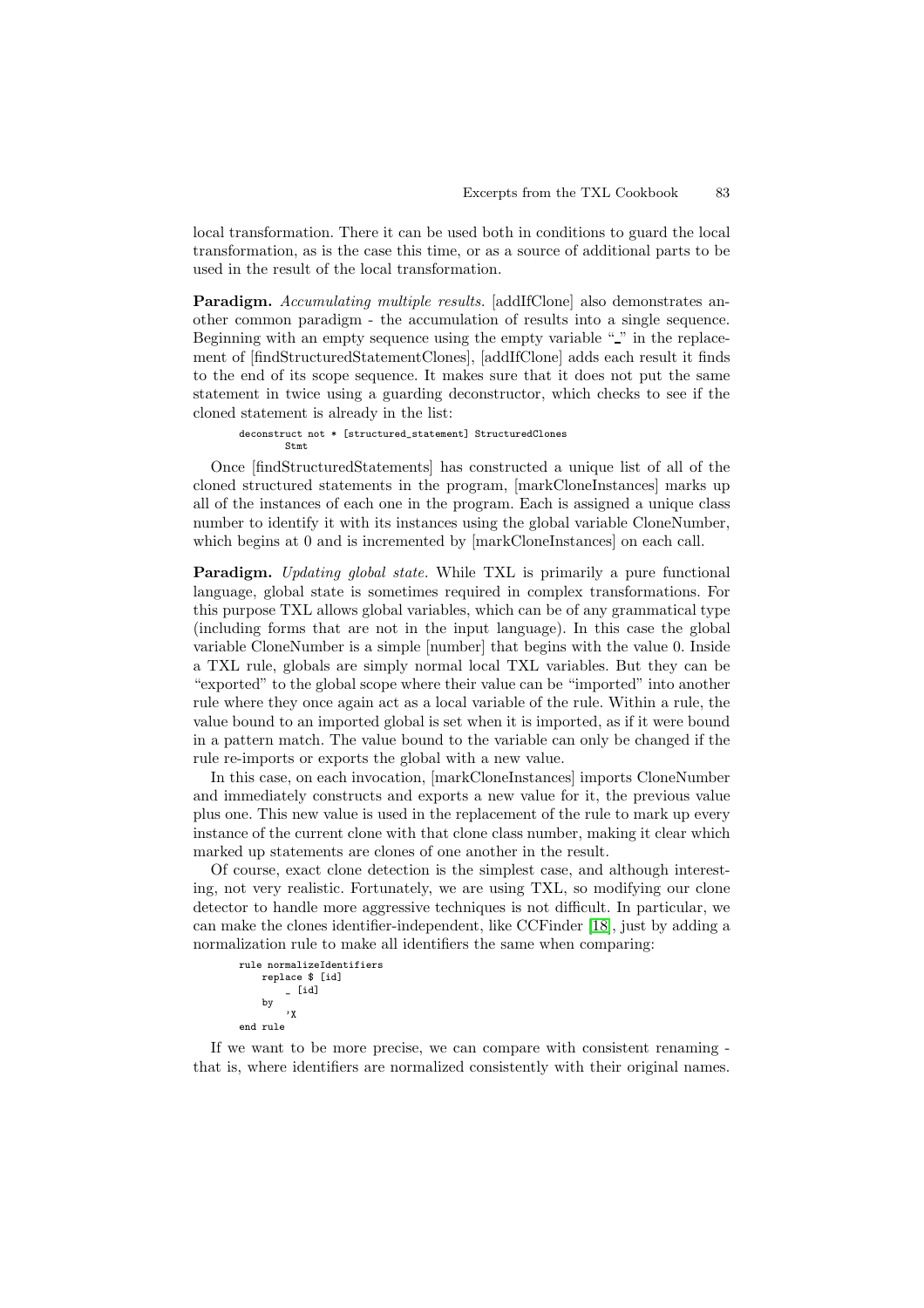```
% Rule to normalize structured statements
% by consistent renaming of identifiers
% to normal form (x1, x2, x3, ...)rule renameStructuredStatement
    % For each outer structured statement
    % in the scope
    skipping [structured_statement]
    replace $ [structured_statement]
       Stmt [structured_statement]
    % Make a list of all of the unique
    % identifiers in the statement
    construct Ids [id*]
        _ [^ Stmt] [removeDuplicateIds]
    % Make normalized new names of the
    % form xN for each of them
    construct GenIds [id*]
        Ids [genIds 0]
    % Consistently replace each instance
    % of each one by its normalized form
    by
        Stmt [$ each Ids GenIds]
end rule
                                                      % remove duplicate ids from a list
                                                      rule removeDuplicateIds
                                                          replace [id*]
                                                             Id [id] Rest [id*]
                                                          deconstruct * [id] Rest
                                                              Id
                                                          by
                                                              Rest
                                                      end rule
                                                      % Utility rule -
                                                      % make a normalized id of the form xN
                                                      % for each unique id in a list
                                                      function genIds NM1 [number]
                                                          % For each id in the list
                                                          replace [id*]
                                                               _ [id]
                                                              Rest [id*]
                                                          % Generate the next xN id
                                                          construct N [number]
                                                              NM1 [+ 1]
                                                          construct GenId [id]
                                                              \_ [+ ^{\prime} x] \, [+ \, N] \,% Replace the id with the generated one
                                                          % and recursively do the next one
                                                          by
                                                              GenId
                                                              Rest [genIds N]
                                                      end function
```
% Utility rule -

<span id="page-57-0"></span>**Fig. 30.** TXL rule to consistently normalize identifiers in a TIL statement

Figure [30](#page-57-0) shows a TXL rule to consistently rename the identifiers in a TIL structured statement. The rule works by extracting an ordered list of all of the identifiers used in the structured statement, and then generates a list of identifiers of the form  $x1$ ,  $x2$ ,  $x3$  and so on of the same length by recursively replacing each identifier in a copy of the list with a generated one.

The result lists might look like this:

Ids xyz abc n wid zoo  $x1 \quad x2$ 

**Paradigm.** *Each corresponding pair.* The actual transformation of the original ids to the generated ones is done using the built-in rule [\$], which is TXL shorthand for a fast global substitute. The rule application uses a paired *each* to pass the substitute rule each pair of corresponding identifiers in the lists, that is,  $[xyz'x]$ ,  $[}'abc'x2]$ , and so on. This general paradigm can be used to match any two sequences of corresponding items, for example formals and actuals when analyzing function calls.

### **7.6 Unique Renaming**

Unique renaming [\[15\]](#page-64-10) gives scope-independent names to all declared items in a program. Unique naming flattens the name space so that every item declared in a program can be unambiguously referred to independent of its context. In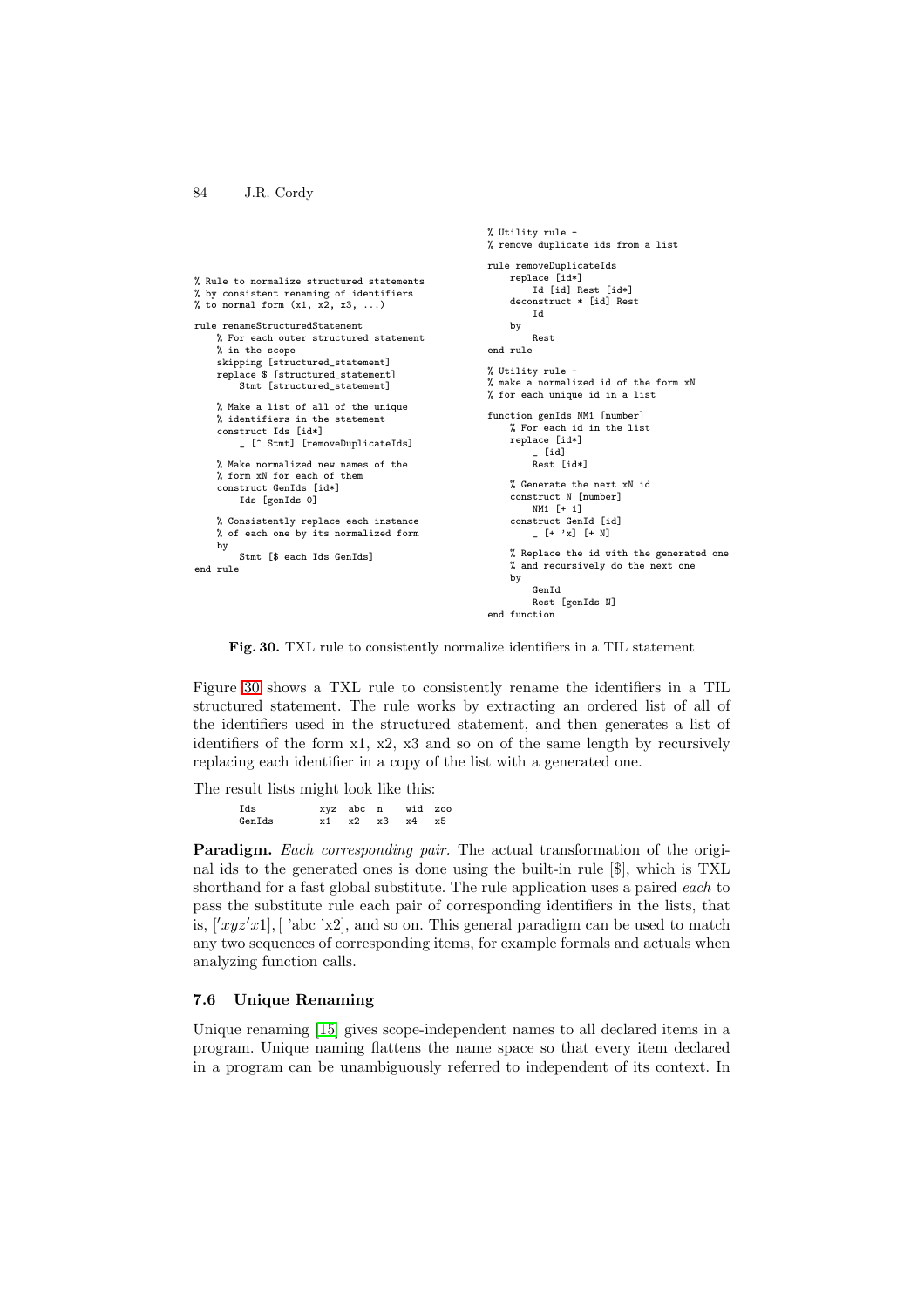particular, unique naming is useful when creating a relationship database for the program in the form of facts, as in Rigi's RSF [\[21\]](#page-64-11) or Holt's TA [\[16\]](#page-64-12) format.

In this example transformation (Figure [31\)](#page-59-0), we uniquely rename all declared variables, functions and modules in programs written in the module extension of TIL to reflect their complete scope. For example, a variable named X declared in function F of module M is renamed M.F.X .

This transformation demonstrates a number of new paradigms. Most obvious is that this process must be done from the innermost scopes to the outermost, so that when renaming things declared in a module M, all of the things declared in an embedded function F have already been renamed F.X. That way, we can simply rename everything transitively inside M with M. to reflect its scope, for example yielding M.F.X .

**Paradigm.** *Bottom-up traversal.* The paradigm for applying rules "inside out" (from the bottom up, from a parse tree point of view) is used in the main rule of this transformation, [uniqueRename] (Figure [31\)](#page-59-0). [uniqueRename]'s real purpose is to find each declaration or statement that forms a scope, to get its declared name (ScopeName) and then use the [uniqueRenameScope] subrule to rename every declaration in the scope with the ScopeName. But in order for this to work correctly, it must handle the scopes from the inside out (bottom-up).

Bottom-up traversal is done by recursively applying the rule to each matched Scope more deeply before calling [uniqueRenameScope] for the current scope. The paradigm consists of two parts: "skipping [statement]" in [uniqueRename] assures that we go down only one level at a time, and the call to [uniqueRenameDeeper], which simply recursively applies [uniqueRename] to the inside of the current scope, ensures that we process deeper levels before we call [uniqueRenameScope] for the current level. This paradigm is generic and can be used whenever inner elements should be processed before outer.

The actual renaming is done by the rule [uniqueRenameScope], which finds every embedded declaration in a scope (no matter how deeply embedded), and renames both the declaration and all of its references in the scope to begin with the given ScopeName. For example, if ScopeName is M and some inner declaration is so far named F.G.X, then both the declaration and all references to it get renamed as M.F.G.X . Since we are processing inside out, there is no ambiguity with deeper declarations whose scopes have already been processed.

**Paradigm.** *Abstracted patterns.* [uniqueRenameScope] demonstrates another new paradigm: abstracted matching. Even though the real pattern it is looking for is a Declaration followed by its RestOfScope, the rule matches less precisely and uses a deconstructor to check for the pattern. This is because the replacement will have to consistently change both the Declaration and the RestOfScope in the same way (i.e. renaming occurrences of the declared name). By matching the part that requires change in one piece, the transformation requires only one use of the renaming substitution rule [\$], making the rule simpler and clearer.

Once all declarations and embedded references have been renamed, there are two remaining tasks: renaming references to a module's public functions that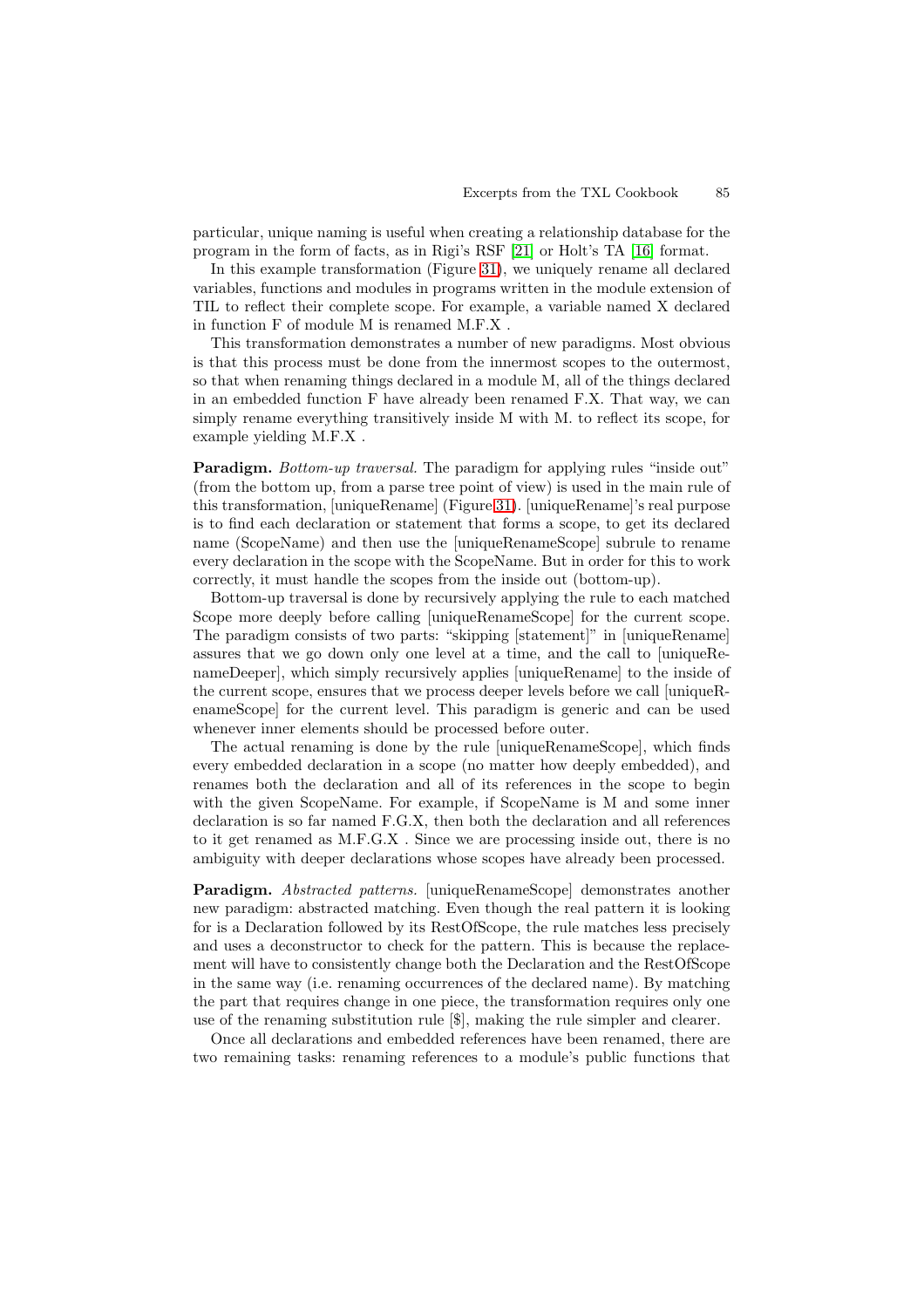File "TILuniquerename.txl"

```
% Uniquely rename every Modular TIL variable
% and function with respect to its context.
% e.g., variable V declared in a while
% statement in function F of module M
% is renamed as M.F.whileN.V
% Begin with the MTIL grammar
include "TIL.grm"
include "TILarrays.grm"
include "TILfunctions.grm"
include "TILmodules.grm"
% Allow for unique names - in this case,
% HILL does not have a field selection operator,
% so we can use X.Y notation for scoped names.
redefine name
        [id]
    | [id] . [name]
end redefine
% Main program
function main
    replace [program]
        P [program]
    by
        P [uniqueRenameDeeper]
           [uniqueRenameScope 'MAIN]
[renameModulePublicReferences]
           [renameFunctionFormalParameters]
end function
rule uniqueRename
    % Do each statement on each level once
    skipping [statement]
replace $ [statement]
        Scope [statement]
    % Only interested in statements with scopes
    deconstruct * [statement*] Scope
        _ [statement*]
    % Use the function, module or unique
    % structure name for it
    construct ScopeName [id]
         _ [makeKeyName Scope]
[getDeclaredName Scope]
    % Visit inner scopes first, then this one
    by
        Scope [uniqueRenameDeeper]
               [uniqueRenameScope ScopeName]
end rule
% Recursively implement bottom-up renaming
function uniqueRenameDeeper
    replace * [statement*]
        EmbeddedStatements [statement*]
    by
        EmbeddedStatements [uniqueRename]
end function
% Make an identifier for the scope -
% if a declaration, use the declared id,
% otherwise synthesize a unique id from the
% statement keyword
function makeKeyName Scope [statement]
deconstruct * [key] Scope
        Key [key]
```
construct KeyId [id] \_ [+ Key] [!] replace [id] \_ [id] by KeyId end function function getDeclaredName Scope [statement] replace [id]  $\_$  [id] deconstruct Scope DeclaredScope [declaration] deconstruct \* [id] DeclaredScope ScopeName [id] by ScopeName end function % Do the actual work - rename each declaration % and its references with the scope id rule uniqueRenameScope ScopeName [id] % Find a declaration in the scope replace \$ [statement\*] DeclScope [statement\*] deconstruct DeclScope Declaration [declaration] RestOfScope [statement\*] % Get its original id deconstruct \* [name] Declaration Name [name] % Add the scope id to its name construct UniqueName [name] ScopeName '. Name % Rename the declaration and all % references in the scope. by DeclScope [\$ Name UniqueName] end rule % This section handles the problem of % references to a public function outside % of the module it is declared in rule renameModulePublicReferences % Find a module and its scope replace \$ [statement\*] 'module ModuleName [name] ModuleStatements [statement\*] 'end ; RestOfScope [statement\*] % Get all its public function names construct UniquePublicFunctionNames [name\*] \_ [extractPublicFunctionName each ModuleStatements] % Rename all references in the outer scope by 'module ModuleName ModuleStatements 'end ; RestOfScope [updatePublicFunctionCall each UniquePublicFunctionNames]

end rule

<span id="page-59-0"></span>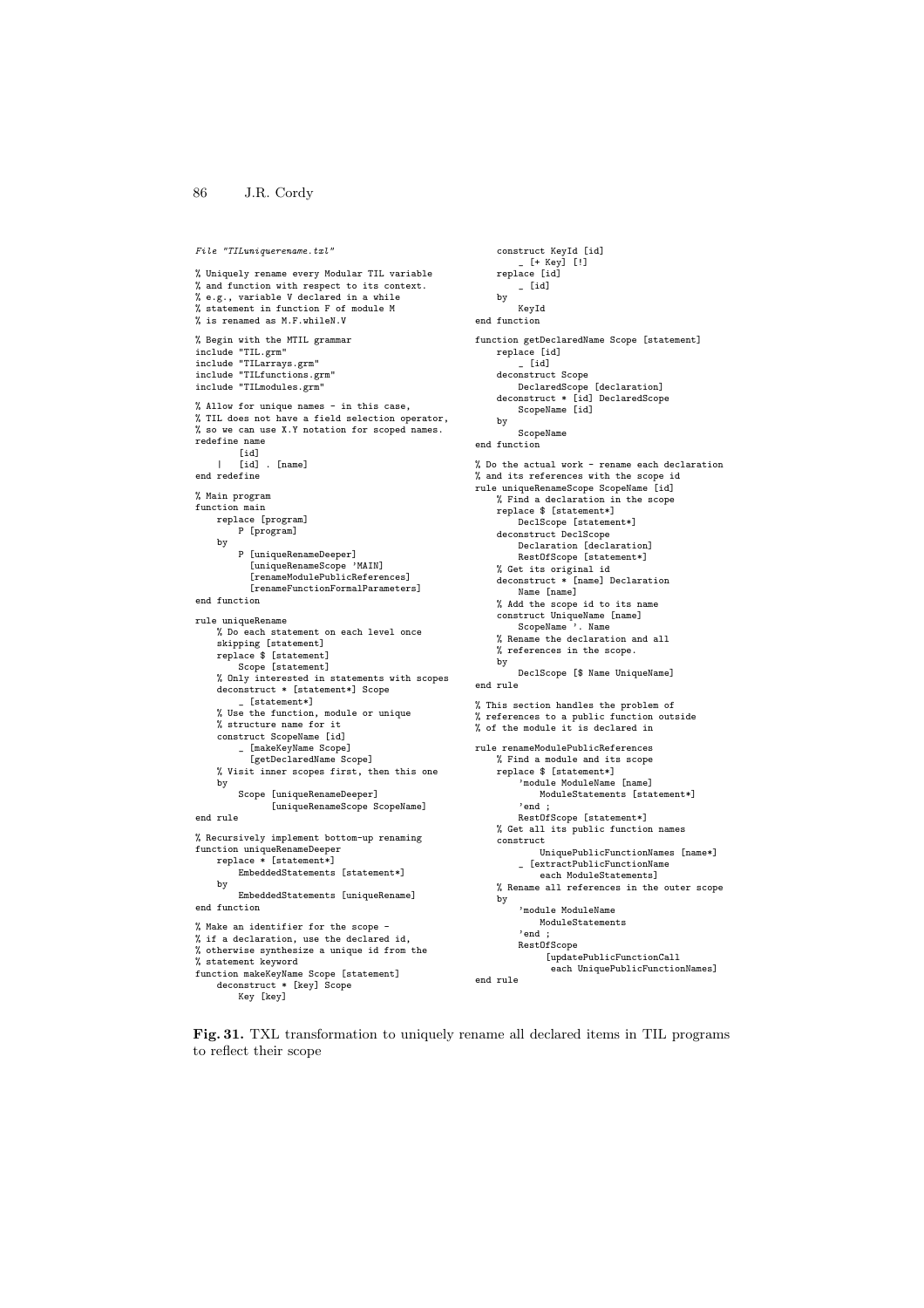#### Excerpts from the TXL Cookbook 87

```
function extractPublicFunctionName
         Statement [statement]
   % We're interested only in functions
   deconstruct Statement
        Function [function definition]
    % Which are public
    deconstruct * [opt 'public] Function
        'public
    % Get the function id
    deconstruct * [name] Function
        UniquePublicFunctionName [name]
    % Add it to the end of the list
    replace * [name*]
   by
       UniquePublicFunctionName
end function
                                                  rule updatePublicFunctionCall
                                                          UniquePublicFunctionName [name]
                                                      % Get the original name
                                                      deconstruct * [name]
                                                              UniquePublicFunctionName
                                                          PublicFunctionName [id]
                                                      % Replace all uses with unique name
                                                      skipping [name]
                                                      replace $ [name]
                                                          PublicFunctionName
                                                      by
                                                          UniquePublicFunctionName
                                                  end rule
                                                  % Rules to rename function formal parameters
                                                      ... (similar to rules above)
```


<span id="page-60-0"></span>are outside its inner scope, and renaming formal parameters. Both of these pose a new kind of transformation problem: how to do a transformation on an outer level of the parse that depends on information from an inner level? Such a transformation is called a local-to-global transformation, and is a standard challenge for source transformation systems.

The TXL solution is demonstrated by the rule [renameModulePublicReferences] in Figure [32.](#page-60-0) We need to make a transformation of all references to the original name of any public function of the module that occur in the scope in which the module is declared, that is, in RestOfScope. But the public functions of the module cannot be in the pattern of the rule - what to do?

**Paradigm.** *Inner context-dependent transformation.* The answer is to contextualize the transformation by raising the information we need from the inner scope to the level we are at. In this case, that is done by the construct of UniquePublicFunctionNames, which uses the subrule [extractPublicFunctionName] to get a copy of the unique name of every public function declared in the module. Once we have brought the context up to the level we are at, we can do the transformation we need using [updatePublicFunctionCall] by passing it each public function unique name.

In general, the inner context to be raised could be much deeper or more complex than simply public functions declared one level down. Using a constructor and subrule to bring deeper context up, we can always get what is needed.

### **7.7 Design Recovery**

Design recovery, or fact generation, is the extraction of basic program entities and relationships into an external graph or database that can be explored using graph and relationship analysis tools such as CrocoPat [\[4\]](#page-63-8), Grok [\[17\]](#page-64-13), or Prolog. In this problem, we show how TXL can be used to extract facts from programs using source transformation.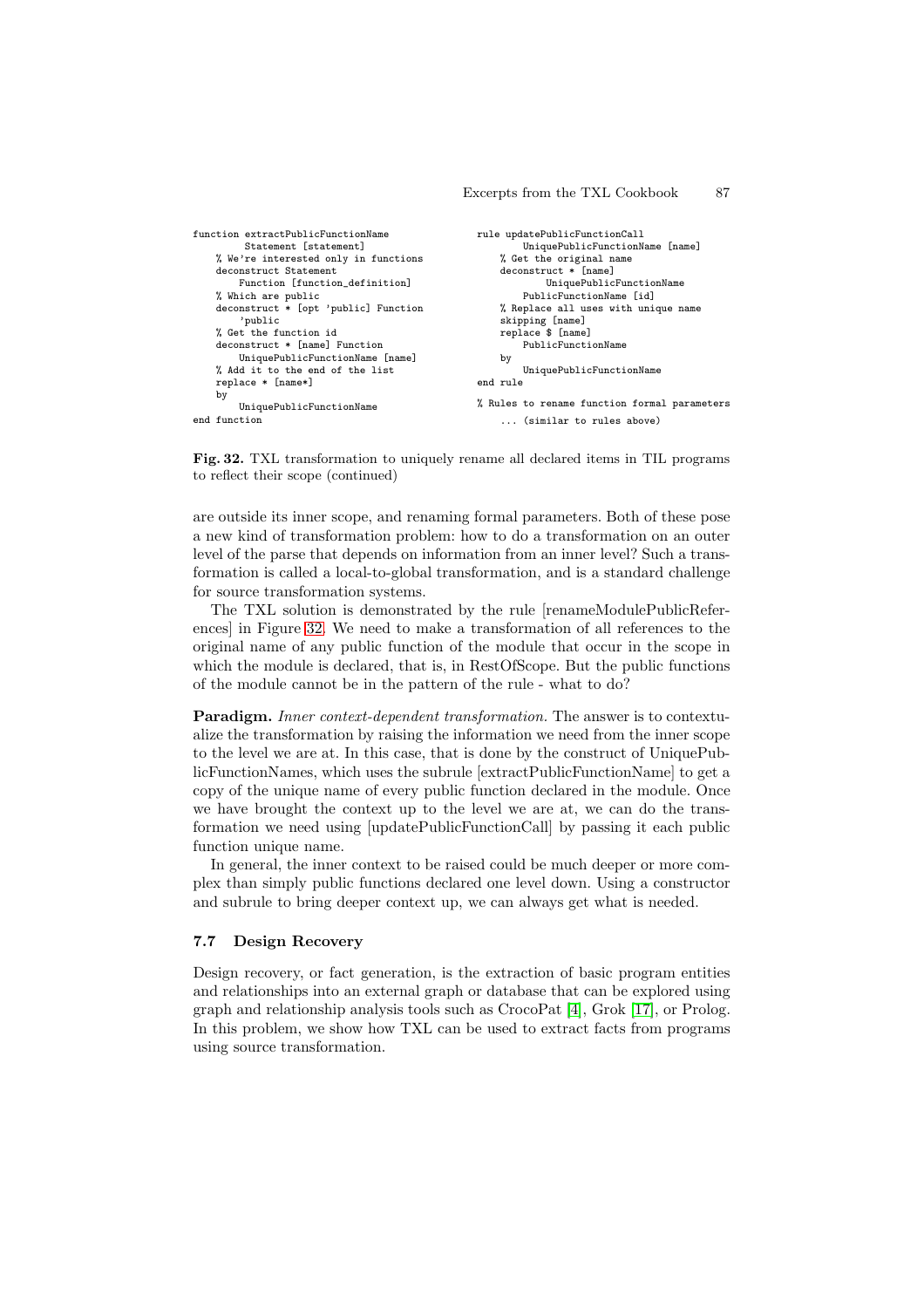File "TILgeneratefacts.txl"

```
% Design recovery (fact extraction) for MTIL
% Given a uniquely renamed MTIL program,
% infer and generate architecture design facts
% contains(), calls(), reads(), writes()
% Begin with the MTIL grammar
include "TIL.grm"
include "TILarrays.grm"
include "TILfunctions.grm"
include "TILmodules.grm"
% Our input has been uniquely renamed by
% TILuniquerename.txl using X.Y notation
redefine name
        [id]| [id] . [name]
end redefine
% Grammar for Prolog facts
include "Facts.grm"
% Override to allow facts on any statement
redefine statement
    \begin{array}{c} \ldots \\ \vdots \\ \end{array}| '; % null statement,
                % so we can add facts anywhere
end redefine
% Override to allow facts on any statement
redefine statement
        [fact*] ...
end redefine
% Override to allow facts on any expression
redefine primary
[fact*] ...
end redefine
% Our output is the facts alone
redefine program
     ...
| [fact*]
end redefine
% Main program
function main
    replace [program]
        P [program]
    construct ProgramName [name]
        'MAIN
    construct AnnotatedP [program]
        P [addContainsFacts ProgramName]
           [inferContains]
           [addCallsFacts ProgramName]
           [inferCalls]
           [addReadsFacts ProgramName]
           [inferReads]
           [addWritesFacts ProgramName]
           [inferWrites]
    construct Facts [fact*]
        _ [^ AnnotatedP]
    by
        Facts
```
end function

```
% Infer contains() relationships
rule inferContains
    replace $ [declaration]
        ScopeDecl [declaration]
    deconstruct * [statement*] ScopeDecl
        Statements [statement*]
    deconstruct * [name] ScopeDecl
        ScopeName [name]
    by
        ScopeDecl
             [addContainsFacts ScopeName]
             [addContainsParameters ScopeName]
end rule
rule addContainsFacts ScopeName [name]
     skipping [statement]
replace $ [statement]
        Facts [fact*] Declaration [declaration]
    deconstruct * [name] Declaration
        DeclName [name]
    construct NewFacts [fact*]
         'contains '( ScopeName, DeclName ')
        Facts
    by
        NewFacts Declaration
end rule
function addContainsParameters ScopeName [name]
    replace [declaration]
         Public [opt 'public]
'function Fname [name]
            '( ParameterNames [name,] )
 OptResultParameter [opt colon_id]
            Statements [statement*]
        'end;
    construct OptResultParameterName [name*]
        _ [getResultParameterName
     OptResultParameter]
construct ParameterContainsFacts [fact*]
        _ [makeFact 'contains ScopeName
           each ParameterNames]
[makeFact 'contains ScopeName
                     each OptResultParameterName]
    construct FactsStatement [statement]
        ParameterContainsFacts ';
    by
        Public
         'function Fname '( ParameterNames )
        OptResultParameter
             FactsStatement
             Statements
        'end;
end function
function getResultParameterName
          OptResultParameter [opt colon_id]
    deconstruct OptResultParameter
         ': ResultParameterName [name]
    replace [name*]
    by
        ResultParameterName
end function
```
<span id="page-61-0"></span>**Fig. 33.** TXL transformation to generate basic facts for an MTIL program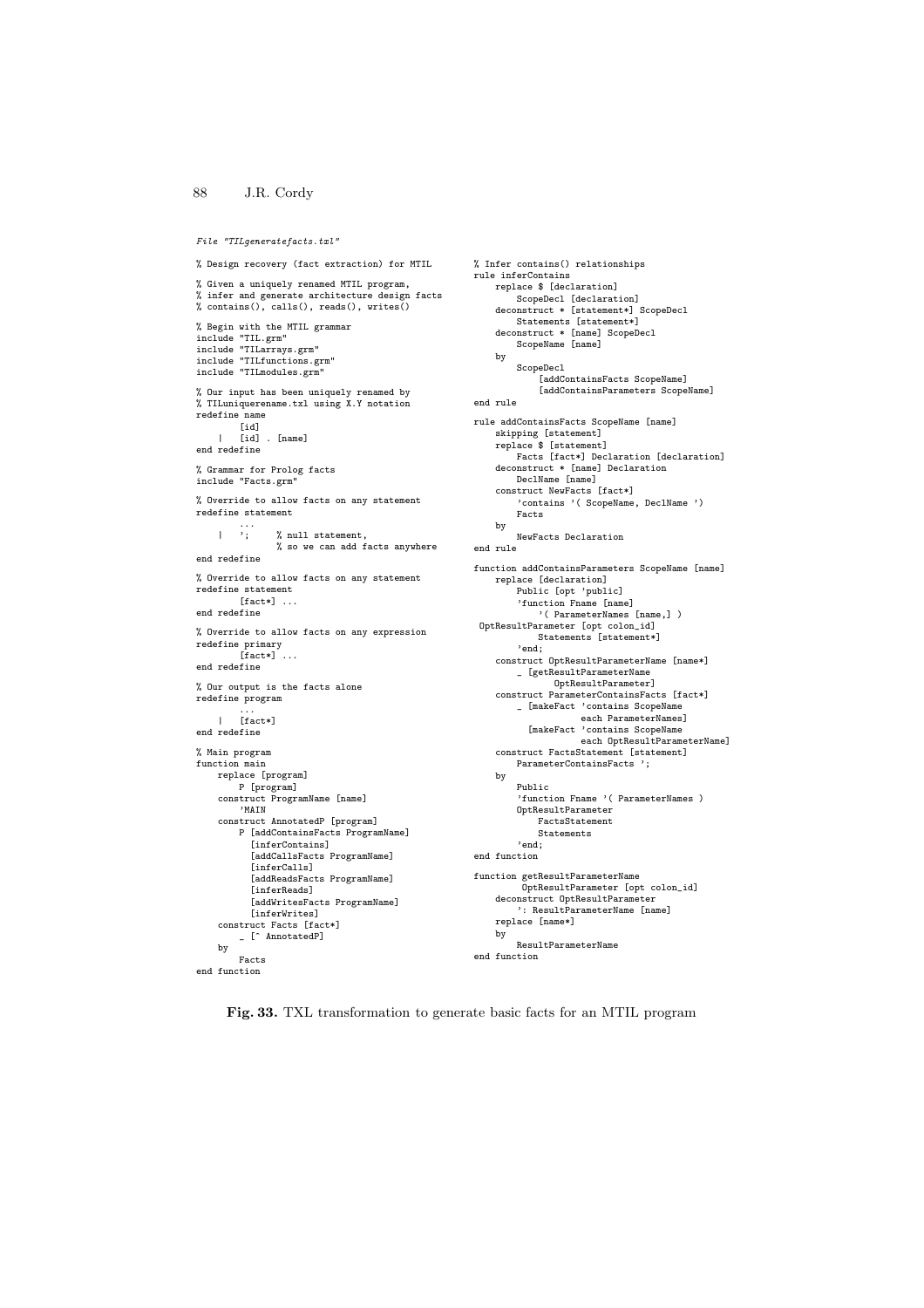```
% Infer calls() relationships
rule inferCalls
   replace $ [declaration]
       ScopeDecl [declaration]
    deconstruct * [statement*] ScopeDecl
       Statements [statement*]
    deconstruct * [name] ScopeDecl
       ScopeName [name]
   by
       ScopeDecl [addCallsFacts ScopeName]
end rule
rule addCallsFacts ScopeName [name]
    skipping [declaration]
    replace $ [statement]
       Facts [fact*]
       CallStatement [call_statement]
    skipping [id_assign]
    deconstruct * [name] CallStatement
       CalledName [name]
   by
        'calls '( ScopeName, CalledName ')
       Facts
       CallStatement
end rule
% Infer reads() relationships
rule inferReads
   replace $ [declaration]
       ScopeDecl [declaration]
    deconstruct * [statement*] ScopeDecl
       Statements [statement*]
    deconstruct * [name] ScopeDecl
       ScopeName [name]
    by
       ScopeDecl [addReadsFacts ScopeName]
end rule
                                                rule addReadsFacts ScopeName [name]
                                                    skipping [statement]
                                                    replace $ [statement]
                                                        Statement [statement]
                                                    by
                                                        Statement
                                                            [addExpressionReadsFacts ScopeName]
                                                end rule
                                                rule addExpressionReadsFacts ScopeName [name]
                                                    skipping [declaration]
                                                    replace $ [primary]
                                                        Primary [primary]
                                                    deconstruct * [name] Primary
                                                        FetchedName [name]
                                                    construct ReadsFact [fact*]
                                                        'reads ( ScopeName, FetchedName )
                                                    by
                                                        Primary [addFacts ReadsFact]
                                                end rule
                                                % Infer writes() relationships
                                                . . . ( similar to reads() )
                                                % Utility functions
                                                function makeFact FactId [id]
                                                                  Name1 [name] Name2 [name]
                                                    replace * [fact*]
                                                    by
                                                        FactId ( Name1, Name2 )
                                                end function
                                                function addFacts NewFacts [fact*]
                                                    replace * [fact*]
                                                        Facts [fact*]
                                                    by
                                                        Facts [. NewFacts]
                                                end function
```
**Fig. 34.** TXL transformation to generate basic facts for an MTIL program (continued)

Figure [33](#page-61-0) shows a program that extracts basic structural and usage facts for programs written in the module dialect of TIL. Facts extracted include *contains(), calls(), reads()* and *writes()* relationships for all modules and functions.

**Paradigm.** *Local fact annotation.* The basic strategy of the program is to annotate the program with facts directly in the local contexts where the fact can be inferred. For example, for the statement:  $x.y.z := a.b.c$ ; appearing in function M.F, we will annotate the statement with the facts:

```
writes (M.F, x.y.z)
reads (M.F, a.b.c)
x.y.z := a.b.c;
```
In this way we can use local transformations to create the facts where the evidence for them occurs. The actual rules to infer each kind of fact are fairly simple: for each declaration in a scope, we annotate with a *contains()* fact. For each reference to a name in a scope, we annotate with a *reads()* fact. And so on. If more information is needed to infer a fact, we can leverage all of the previous techniques we have seen to assist us: context-dependent transformation, inner context-dependent transformation, bottom-up traversal, and any others we need.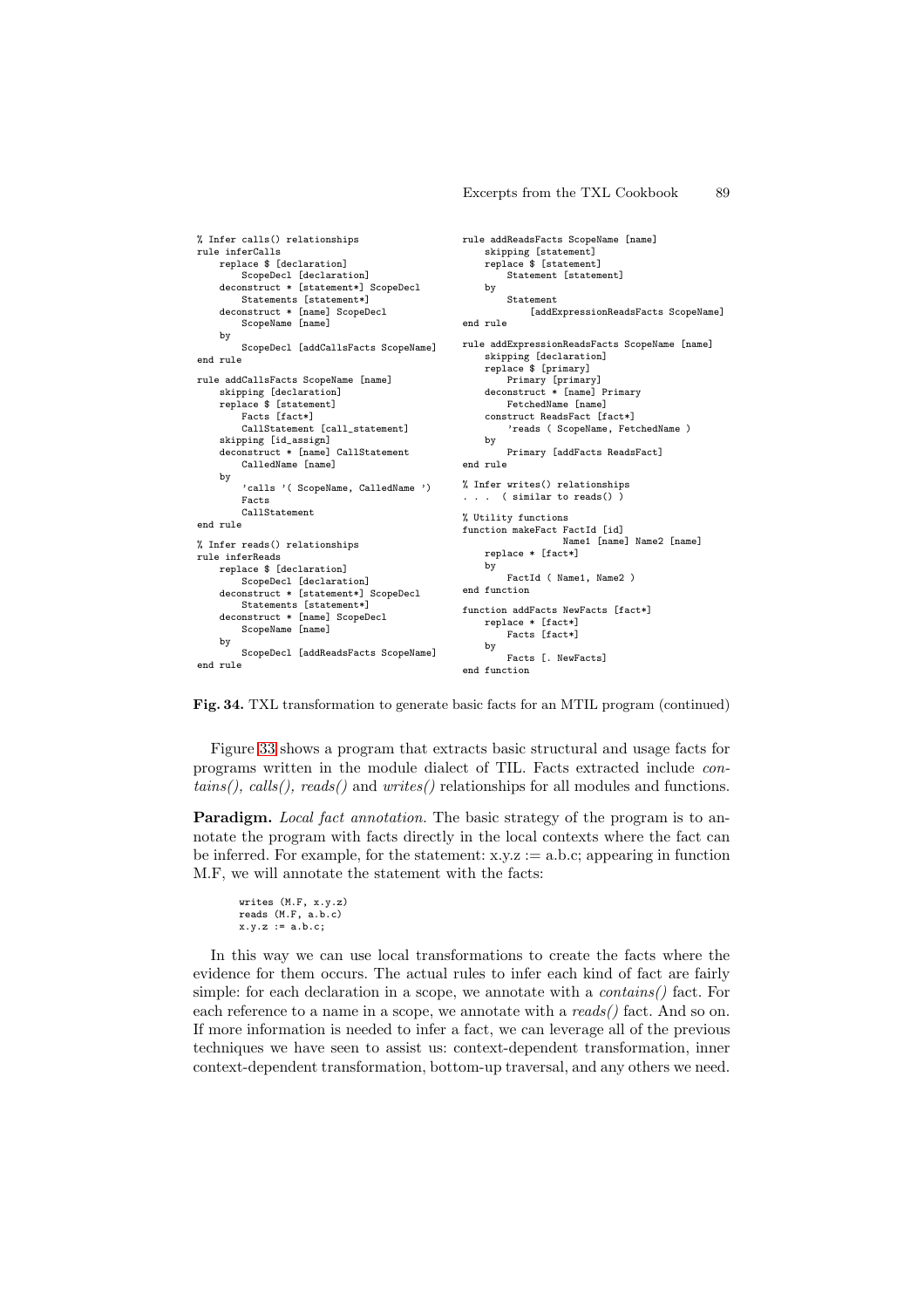Once the program is completely annotated with facts, the only remaining task is to gather them together, which is done using the usual type extraction paradigm to bring all the facts into one sequence, which we can then output as the result of our fact generation transformation. The final result of this program is a fact base in Prolog form, that looks like this:

| contains (MAIN, MAIN.maxprimes) | contains (MAIN, MAIN.flags)                         |
|---------------------------------|-----------------------------------------------------|
| contains (MAIN, MAIN.maxfactor) | contains (MAIN.flags, MAIN.flags.flagvector)        |
| writes (MAIN, MAIN.maxprimes)   | contains (MAIN.flags, MAIN.flags.flagset)           |
| writes (MAIN, MAIN.maxfactor)   | contains (MAIN.flags.flagset, MAIN.flags.flagset.f) |
| contains (MAIN, MAIN.prime)     | writes (MAIN.flags.flagset, MAIN.flags.flagvector)  |
| writes (MAIN, MAIN.prime)       | reads (MAIN.flags.flagset, MAIN.flags.flagset.f)    |
|                                 |                                                     |

# **8 Conclusion and Future Work**

The TXL Cookbook is very much a work in progress, and what we have seen is only part of what we hope will eventually be a comprehensive guide to using TXL in every kind of software analysis and transformation task. We have chosen this set of examples specifically to highlight some of the non-obvious ways in which TXL can be used to efficiently implement many tasks.

By using a range of real problems rather than small toy examples, we have been able to expose a number of paradigms of use that allow TXL to be effective. The real power of the language lies not in its own features, but rather in the way it is used - these solution paradigms. The purpose of the cookbook is to document and demonstrate these paradigms so that potential users can see how to solve their own problems using TXL and similar tools.

## <span id="page-63-5"></span>**References**

- <span id="page-63-7"></span>1. Barnard, D.T., Holt, R.C.: Hierarchic Syntax Error Repair for LR Grammars. Int. J. Computing and Info. Sci. 11(4), 231–258 (1982)
- <span id="page-63-0"></span>2. Baxter, I., Pidgeon, P., Mehlich, M.: DMS: Program Transformations for Practical Scalable Software Evolution. In: Proc. Int. Conf. on Software Engineering, pp. 625–634. ACM Press, New York (2004)
- <span id="page-63-2"></span>3. Bergstra, J.A., Heering, J., Klint, P.: Algebraic Specification. ACM Press, New York (1989)
- <span id="page-63-8"></span>4. Beyer, D.: Relational programming with CrocoPat. In: Proc. Int. Conf. on Software Engineering, pp. 807–810. ACM Press, New York (2006)
- <span id="page-63-3"></span>5. van den Brand, M., Klint, P., Vinju, J.J.: Term Rewriting with Traversal Functions. ACM Trans. on Software Eng. and Meth. 12(2), 152–190 (2003)
- <span id="page-63-1"></span>6. Bravenboer, M., Kalleberg, K.T., Vermaas, R., Visser, E.: Stratego/XT 0.17. A Language and Toolset for Program Transformation. Sci. Comput. Program. 72(1- 2), 52–70 (2008)
- <span id="page-63-6"></span>7. Cordy, J.R., Dean, T.R., Malton, A.J., Schneider, K.A.: Source Transformation in Software Engineering using the TXL Transformation System. J. Info. and Software Tech. 44(13), 827–837 (2002)
- <span id="page-63-4"></span>8. Cordy, J.R.: The TXL Source Transformation Language. Sci. Comput. Program. 61(3), 190–210 (2006)